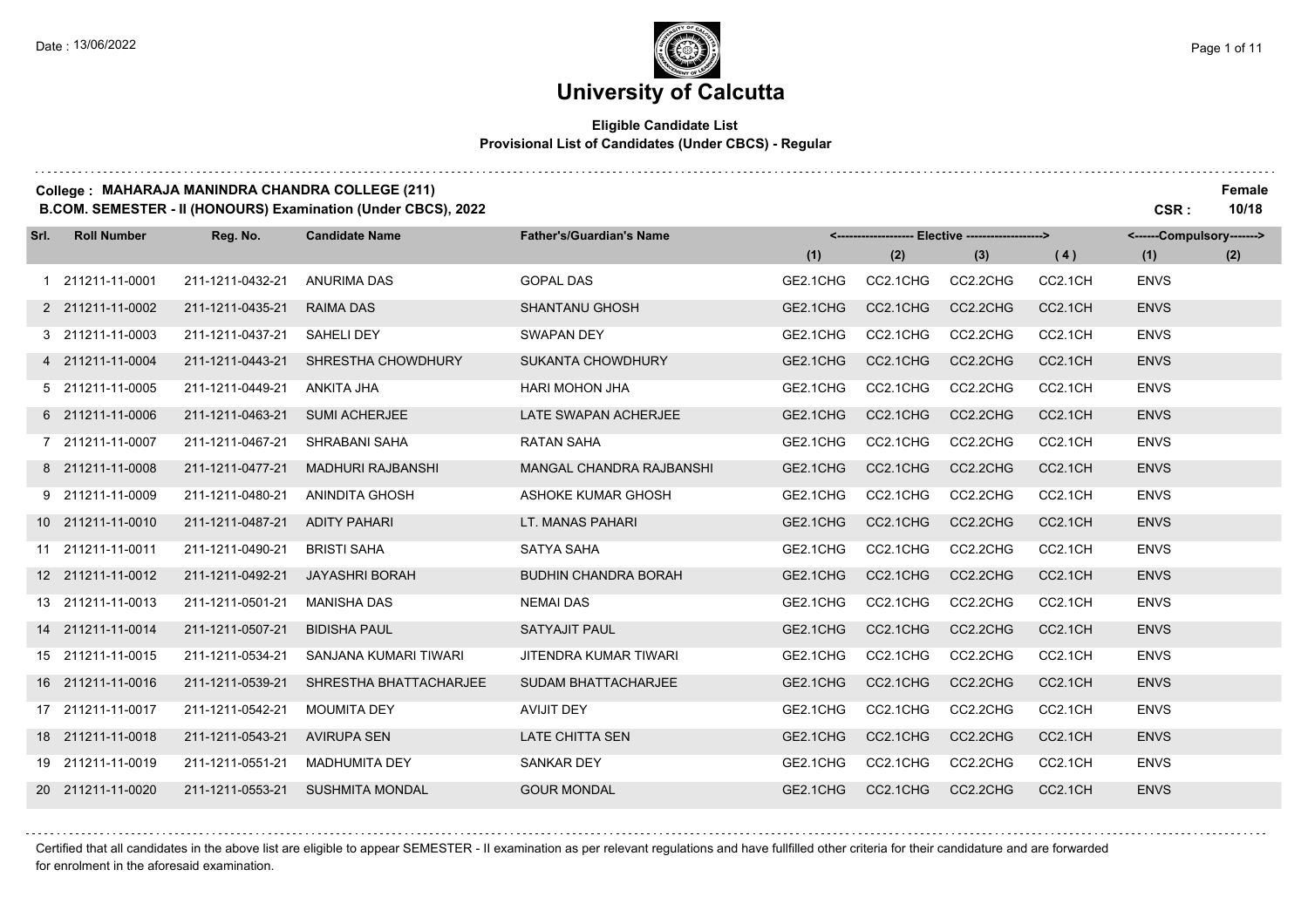#### **Eligible Candidate List Provisional List of Candidates (Under CBCS) - Regular**

#### **College : MAHARAJA MANINDRA CHANDRA COLLEGE (211) Female**

**B.COM. SEMESTER - II (HONOURS) Examination (Under CBCS), 2022 CSR : 10/18**

| Srl. | <b>Roll Number</b> | Reg. No.         | <b>Candidate Name</b>     | <b>Father's/Guardian's Name</b> |          |          | <------------------- Elective ------------------> |         | <------Compulsory-------> |     |
|------|--------------------|------------------|---------------------------|---------------------------------|----------|----------|---------------------------------------------------|---------|---------------------------|-----|
|      |                    |                  |                           |                                 | (1)      | (2)      | (3)                                               | (4)     | (1)                       | (2) |
|      | 21 211211-11-0021  | 211-1211-0559-21 | <b>NAFISA PARVIN</b>      | <b>FIROZ KHAN</b>               | GE2.1CHG | CC2.1CHG | CC2.2CHG                                          | CC2.1CH | <b>ENVS</b>               |     |
|      | 22 211211-11-0022  | 211-1211-0561-21 | <b>NONDITA PAUL</b>       | <b>NETAY PAUL</b>               | GE2.1CHG | CC2.1CHG | CC2.2CHG                                          | CC2.1CH | <b>ENVS</b>               |     |
|      | 23 211211-11-0023  | 211-1211-0562-21 | <b>DEBNISHA NANDY</b>     | DIBYENDU NANDY                  | GE2.1CHG | CC2.1CHG | CC2.2CHG                                          | CC2.1CH | <b>ENVS</b>               |     |
|      | 24 211211-11-0024  | 211-1211-0566-21 | <b>TIYASHA SAHA</b>       | <b>TAPEN KUMAR SAHA</b>         | GE2.1CHG | CC2.1CHG | CC2.2CHG                                          | CC2.1CH | <b>ENVS</b>               |     |
|      | 25 211211-11-0025  | 211-1211-0573-21 | <b>BIDISHA RAUT</b>       | <b>BINOD RAUT</b>               | GE2.1CHG | CC2.1CHG | CC2.2CHG                                          | CC2.1CH | <b>ENVS</b>               |     |
|      | 26 211211-11-0026  | 211-1211-0575-21 | <b>SHREYA KUMARI</b>      | <b>BINOD KUMAR SAHA</b>         | GE2.1CHG | CC2.1CHG | CC2.2CHG                                          | CC2.1CH | <b>ENVS</b>               |     |
|      | 27 211211-11-0027  | 211-1211-0579-21 | <b>SUSHMITA PAUL</b>      | <b>SAMIK PAUL</b>               | GE2.1CHG | CC2.1CHG | CC2.2CHG                                          | CC2.1CH | <b>ENVS</b>               |     |
|      | 28 211211-11-0028  | 211-1211-0580-21 | DEEPSHIKHA DASGUPTA       | <b>MIHIR DASGUPTA</b>           | GE2.1CHG | CC2.1CHG | CC2.2CHG                                          | CC2.1CH | <b>ENVS</b>               |     |
|      | 29 211211-11-0029  | 211-1211-0586-21 | SNAHA SARKAR              | LATE SANDIP SARKAR              | GE2.1CHG | CC2.1CHG | CC2.2CHG                                          | CC2.1CH | <b>ENVS</b>               |     |
|      | 30 211211-11-0030  | 211-1211-0587-21 | SAHANA CHAKRABORTY        | <b>BIPLAB CHAKRABORTY</b>       | GE2.1CHG | CC2.1CHG | CC2.2CHG                                          | CC2.1CH | <b>ENVS</b>               |     |
|      | 31 211211-11-0031  | 211-1211-0594-21 | SHRESTHA GHOSH            | <b>SUBRATA GHOSH</b>            | GE2.1CHG | CC2.1CHG | CC2.2CHG                                          | CC2.1CH | <b>ENVS</b>               |     |
|      | 32 211211-11-0032  | 211-1211-0595-21 | <b>TAPATI KARMAKAR</b>    | <b>TAPAN KARMAKAR</b>           | GE2.1CHG | CC2.1CHG | CC2.2CHG                                          | CC2.1CH | <b>ENVS</b>               |     |
|      | 33 211211-11-0033  | 211-1211-0599-21 | <b>TRIYASA GHOSH</b>      | <b>TAPAN GHOSH</b>              | GE2.1CHG | CC2.1CHG | CC2.2CHG                                          | CC2.1CH | <b>ENVS</b>               |     |
|      | 34 211211-11-0034  | 211-1211-0600-21 | PRIYANKA SINGH            | <b>MAHESH SINGH</b>             | GE2.1CHG | CC2.1CHG | CC2.2CHG                                          | CC2.1CH | <b>ENVS</b>               |     |
|      | 35 211211-11-0035  | 211-1211-0601-21 | <b>ISHANI CHAKRABORTY</b> | <b>SUBIR CHAKRABORTY</b>        | GE2.1CHG | CC2.1CHG | CC2.2CHG                                          | CC2.1CH | <b>ENVS</b>               |     |
|      | 36 211211-11-0037  | 211-1211-0607-21 | <b>SHREYA SINGH</b>       | PRAHALAD KUMAR SINGH            | GE2.1CHG | CC2.1CHG | CC2.2CHG                                          | CC2.1CH | <b>ENVS</b>               |     |
|      | 37 211211-11-0038  | 211-1211-0608-21 | <b>ISHITA DAS</b>         | <b>MUKUL DAS</b>                | GE2.1CHG | CC2.1CHG | CC2.2CHG                                          | CC2.1CH | <b>ENVS</b>               |     |
|      | 38 211211-11-0039  | 211-1211-0610-21 | <b>MAHASHETA BANERJEE</b> | MAHADEB BANERJEE                | GE2.1CHG | CC2.1CHG | CC2.2CHG                                          | CC2.1CH | <b>ENVS</b>               |     |
|      | 39 211211-11-0040  | 211-1211-0611-21 | ANUSHREE SADHUKHAN        | KANAILAL SADHUKHAN              | GE2.1CHG | CC2.1CHG | CC2.2CHG                                          | CC2.1CH | <b>ENVS</b>               |     |
|      | 40 211211-11-0041  | 211-1211-0612-21 | SHARMI BANERJEE           | <b>SAMIR BANERJEE</b>           | GE2.1CHG | CC2.1CHG | CC2.2CHG                                          | CC2.1CH | <b>ENVS</b>               |     |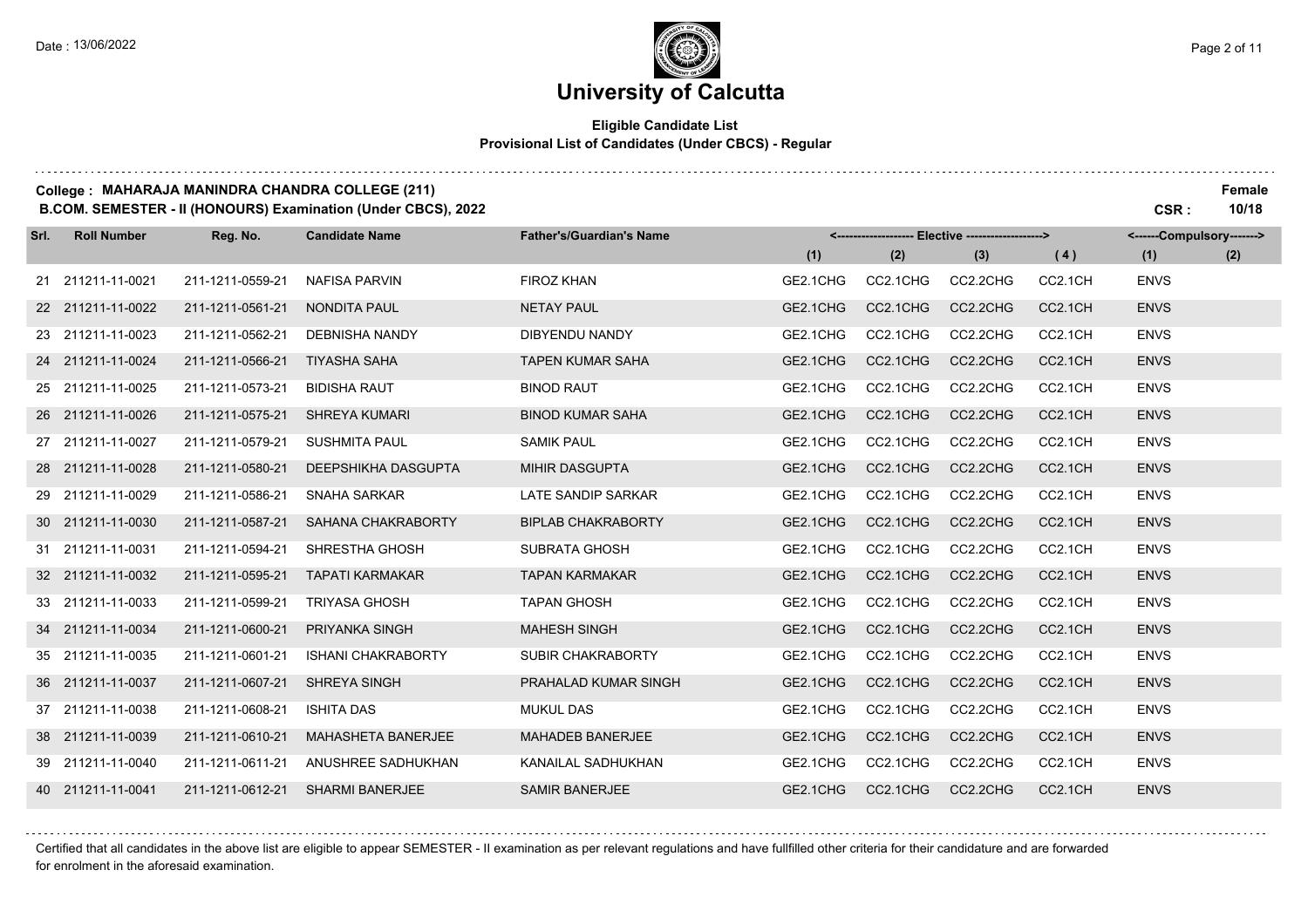### **University of Calcutta**

#### **Eligible Candidate List Provisional List of Candidates (Under CBCS) - Regular**

#### **College : MAHARAJA MANINDRA CHANDRA COLLEGE (211) Female**

**B.COM. SEMESTER - II (HONOURS) Examination (Under CBCS), 2022 CSR : 10/18**

| Srl. | <b>Roll Number</b> | Reg. No.         | <b>Candidate Name</b>   | <b>Father's/Guardian's Name</b> |          |          | <------------------- Elective -------------------> |         | <------Compulsory-------> |     |
|------|--------------------|------------------|-------------------------|---------------------------------|----------|----------|----------------------------------------------------|---------|---------------------------|-----|
|      |                    |                  |                         |                                 | (1)      | (2)      | (3)                                                | (4)     | (1)                       | (2) |
|      | 41 211211-11-0042  | 211-1212-0440-21 | <b>ANKITA MONDAL</b>    | <b>SUNIL KUMAR MONDAL</b>       | GE2.1CHG | CC2.1CHG | CC2.2CHG                                           | CC2.1CH | <b>ENVS</b>               |     |
|      | 42 211211-11-0043  | 211-1212-0456-21 | <b>TAGARI MAJI</b>      | <b>PRADIP MAJI</b>              | GE2.1CHG | CC2.1CHG | CC2.2CHG                                           | CC2.1CH | <b>ENVS</b>               |     |
|      | 43 211211-11-0044  | 211-1212-0457-21 | <b>SATHI BISWAS</b>     | <b>DWIJEN BISWAS</b>            | GE2.1CHG | CC2.1CHG | CC2.2CHG                                           | CC2.1CH | <b>ENVS</b>               |     |
|      | 44 211211-11-0045  | 211-1212-0458-21 | <b>TANUSHREE BISWAS</b> | <b>TAPAN BISWAS</b>             | GE2.1CHG | CC2.1CHG | CC2.2CHG                                           | CC2.1CH | <b>ENVS</b>               |     |
|      | 45 211211-11-0046  | 211-1212-0471-21 | <b>PUJA GAYEN</b>       | <b>SANJAY GAYEN</b>             | GE2.1CHG | CC2.1CHG | CC2.2CHG                                           | CC2.1CH | <b>ENVS</b>               |     |
|      | 46 211211-11-0047  | 211-1212-0474-21 | PRITI NASKAR            | <b>SUBIR NASKAR</b>             | GE2.1CHG | CC2.1CHG | CC2.2CHG                                           | CC2.1CH | <b>ENVS</b>               |     |
|      | 47 211211-11-0048  | 211-1212-0485-21 | <b>BHABNA MAJHI</b>     | <b>RAJESH MAJHI</b>             | GE2.1CHG | CC2.1CHG | CC2.2CHG                                           | CC2.1CH | <b>ENVS</b>               |     |
|      | 48 211211-11-0049  | 211-1212-0495-21 | <b>SHILPA BISWAS</b>    | ARUP KUMAR BISWAS               | GE2.1CHG | CC2.1CHG | CC2.2CHG                                           | CC2.1CH | <b>ENVS</b>               |     |
|      | 49 211211-11-0050  | 211-1212-0545-21 | <b>BARSHA HOWLADAR</b>  | KARTICK CHANDRA HOWLADAR        | GE2.1CHG | CC2.1CHG | CC2.2CHG                                           | CC2.1CH | <b>ENVS</b>               |     |
|      | 50 211211-11-0051  | 211-1212-0558-21 | <b>BIPASA DALUI</b>     | <b>RANJAN DALUI</b>             | GE2.1CHG | CC2.1CHG | CC2.2CHG                                           | CC2.1CH | <b>ENVS</b>               |     |
|      | 51 211211-11-0052  | 211-1212-0571-21 | <b>SUPRIYA DAS</b>      | <b>KRISHNA KUMAR DAS</b>        | GE2.1CHG | CC2.1CHG | CC2.2CHG                                           | CC2.1CH | <b>ENVS</b>               |     |
|      | 52 211211-11-0053  | 211-1212-0583-21 | <b>ANANDITA MONDAL</b>  | <b>ANANTA MONDAL</b>            | GE2.1CHG | CC2.1CHG | CC2.2CHG                                           | CC2.1CH | <b>ENVS</b>               |     |
|      | 53 211211-11-0054  | 211-1212-0590-21 | RITTIKA DAS             | <b>MADHUSUDAN DAS</b>           | GE2.1CHG | CC2.1CHG | CC2.2CHG                                           | CC2.1CH | <b>ENVS</b>               |     |
|      | 54 211211-11-0055  | 211-1214-0441-21 | <b>MOUPARNA DAS</b>     | <b>DIPAK KANTI DAS</b>          | GE2.1CHG | CC2.1CHG | CC2.2CHG                                           | CC2.1CH | <b>ENVS</b>               |     |
|      | 55 211211-11-0056  | 211-1214-0496-21 | <b>YASMIN GAZI</b>      | <b>MOBARAK GAZI</b>             | GE2.1CHG | CC2.1CHG | CC2.2CHG                                           | CC2.1CH | <b>ENVS</b>               |     |
|      | 56 211211-11-0057  | 211-1214-0502-21 | <b>NISHA KURMI</b>      | SANTOSH KUMAR KURMI             | GE2.1CHG | CC2.1CHG | CC2.2CHG                                           | CC2.1CH | <b>ENVS</b>               |     |
|      | 57 211211-11-0058  | 211-1214-0509-21 | <b>SUSMITA BISWAS</b>   | NIMAI CHANDRA BISWAS            | GE2.1CHG | CC2.1CHG | CC2.2CHG                                           | CC2.1CH | <b>ENVS</b>               |     |
|      | 58 211211-11-0059  | 211-1214-0510-21 | <b>SAYANI PAL</b>       | <b>SUNIL PAL</b>                | GE2.1CHG | CC2.1CHG | CC2.2CHG                                           | CC2.1CH | <b>ENVS</b>               |     |
|      | 59 211211-11-0060  | 211-1214-0519-21 | <b>SUDIPTA SAHA</b>     | PRADIP SAHA                     | GE2.1CHG | CC2.1CHG | CC2.2CHG                                           | CC2.1CH | <b>ENVS</b>               |     |
|      | 60 211211-11-0061  | 211-1214-0546-21 | <b>TANUSHREE GHOSH</b>  | <b>MILAN GHOSH</b>              | GE2.1CHG | CC2.1CHG | CC2.2CHG                                           | CC2.1CH | <b>ENVS</b>               |     |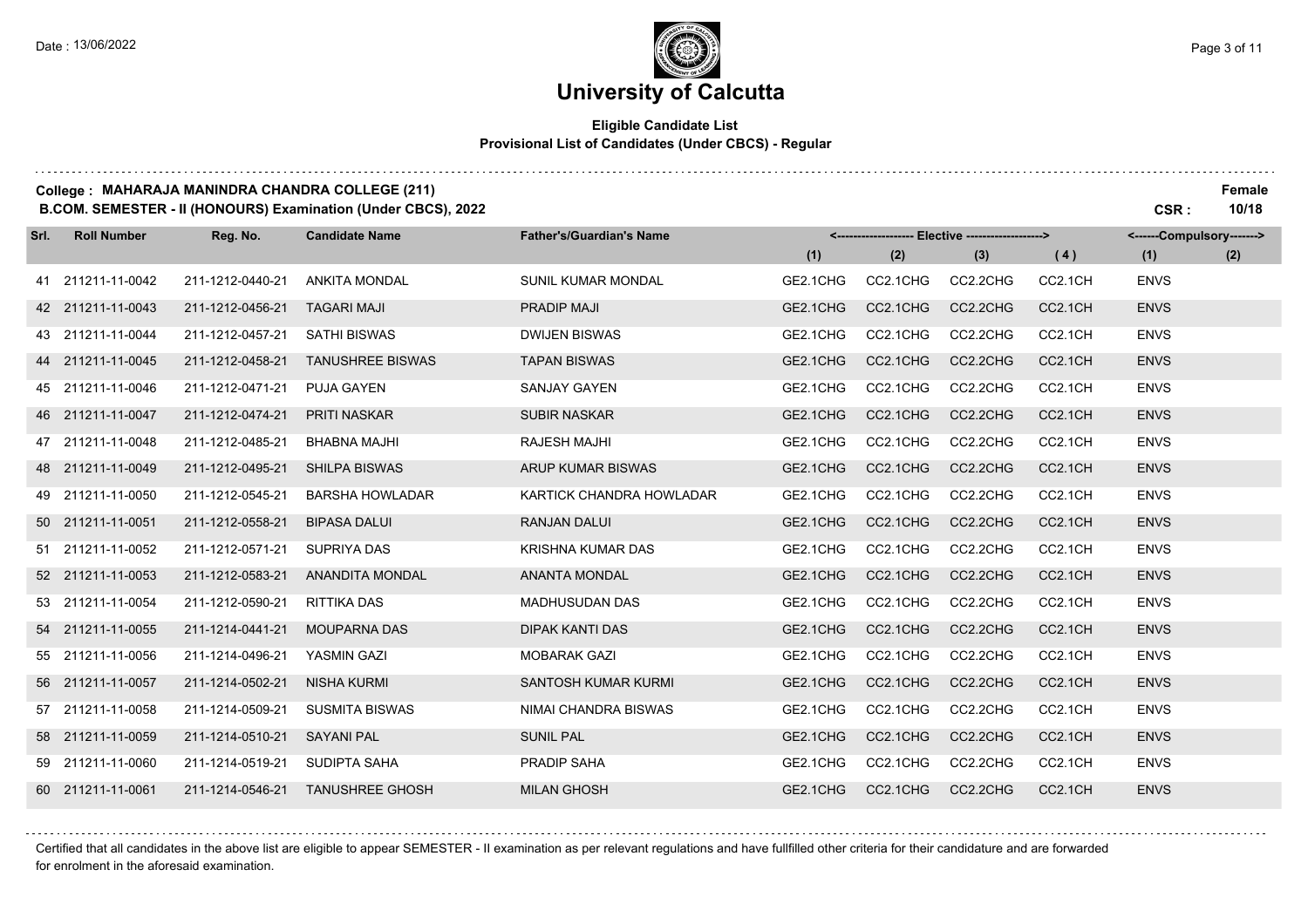### **University of Calcutta**

#### **Eligible Candidate List Provisional List of Candidates (Under CBCS) - Regular**

#### **College : MAHARAJA MANINDRA CHANDRA COLLEGE (211) Female**

**B.COM. SEMESTER - II (HONOURS) Examination (Under CBCS), 2022 CSR : 10/18**

| Srl. | <b>Roll Number</b> | Reg. No.         | <b>Candidate Name</b>  | <b>Father's/Guardian's Name</b> |          |          | <------------------- Elective ------------------> |                     | <------Compulsory-------> |     |
|------|--------------------|------------------|------------------------|---------------------------------|----------|----------|---------------------------------------------------|---------------------|---------------------------|-----|
|      |                    |                  |                        |                                 | (1)      | (2)      | (3)                                               | (4)                 | (1)                       | (2) |
|      | 61 211211-11-0062  | 211-1214-0549-21 | <b>GUDDI BARMA</b>     | <b>SATISH BARMA</b>             | GE2.1CHG | CC2.1CHG | CC2.2CHG                                          | CC2.1CH             | <b>ENVS</b>               |     |
|      | 62 211211-11-0063  | 211-1214-0563-21 | PRERANA SHAW           | <b>MANOJ KUMAR SHAW</b>         | GE2.1CHG | CC2.1CHG | CC2.2CHG                                          | CC2.1CH             | <b>ENVS</b>               |     |
|      | 63 211211-11-0064  | 211-1215-0431-21 | <b>ARIFA PARVIN</b>    | <b>SK AJIJUR RAHAMAN</b>        | GE2.1CHG | CC2.1CHG | CC2.2CHG                                          | CC2.1CH             | <b>ENVS</b>               |     |
|      | 64 211211-11-0065  | 211-1215-0448-21 | <b>AHMADI ALTAF</b>    | <b>MD ALTAF</b>                 | GE2.1CHG | CC2.1CHG | CC2.2CHG                                          | CC2.1CH             | <b>ENVS</b>               |     |
|      | 65 211211-11-0066  | 211-1215-0504-21 | <b>AMISHA PARVEEN</b>  | ALAUDDIN MOLLA                  | GE2.1CHG | CC2.1CHG | CC2.2CHG                                          | CC2.1CH             | <b>ENVS</b>               |     |
|      | 66 211211-11-0067  | 211-1215-0511-21 | <b>TUHINA RAHAMAN</b>  | <b>ATIAR RAHAMAN</b>            | GE2.1CHG | CC2.1CHG | CC2.2CHG                                          | CC2.1CH             | <b>ENVS</b>               |     |
|      | 67 211211-11-0068  | 211-1215-0541-21 | <b>MUSHKAN PARVIN</b>  | <b>SK MEHABUB MONDAL</b>        | GE2.1CHG | CC2.1CHG | CC2.2CHG                                          | CC2.1CH             | <b>ENVS</b>               |     |
|      | 68 211211-11-0069  | 211-1215-0550-21 | <b>RAIMA KHATUN</b>    | <b>ABDUL RAJJAK</b>             | GE2.1CHG | CC2.1CHG | CC2.2CHG                                          | CC2.1CH             | <b>ENVS</b>               |     |
|      | 69 211211-11-0070  | 211-1215-0564-21 | <b>SALONI SHAW</b>     | <b>LOK NATH SHAW</b>            | GE2.1CHG | CC2.1CHG | CC2.2CHG                                          | CC2.1CH             | <b>ENVS</b>               |     |
|      | 70 211211-11-0071  | 211-1215-0568-21 | <b>SHAHEEN AKHTAR</b>  | <b>ASHRAF HUSSAIN</b>           | GE2.1CHG | CC2.1CHG | CC2.2CHG                                          | CC2.1CH             | <b>ENVS</b>               |     |
|      | 71 211211-11-0072  | 211-1211-1100-21 | <b>SREEPARNA DEB</b>   | <b>SANDIP DEB</b>               | GE2.1CHG | CC2.1CHG | CC2.2CHG                                          | CC2.1CH             | <b>ENVS</b>               |     |
|      | 72 211211-11-0073  | 211-1212-1077-21 | POULOMI MONDAL         | <b>SUBIR MONDAL</b>             | GE2.1CHG | CC2.1CHG | CC2.2CHG                                          | CC2.1CH             | <b>ENVS</b>               |     |
|      | 73 211211-11-0076  | 211-1211-1108-21 | POUSHALI SAHA          | <b>BISWANATH SAHA</b>           | GE2.1CHG | CC2.1CHG | CC2.2CHG                                          | CC2.1CH             | <b>ENVS</b>               |     |
|      | 74 211211-11-0077  | 211-1211-1112-21 | <b>SWATI SHAW</b>      | <b>UMESH SHAW</b>               | GE2.1CHG | CC2.1CHG | CC2.2CHG                                          | CC2.1CH             | <b>ENVS</b>               |     |
|      | 75 211211-11-0078  | 211-1211-1115-21 | <b>DEBORUPA SARKAR</b> | <b>ASHOKE SARKAR</b>            | GE2.1CHG | CC2.1CHG | CC2.2CHG                                          | CC2.1CH             | <b>ENVS</b>               |     |
|      | 76 211211-11-0079  | 211-1211-1117-21 | <b>NIKITA DEY</b>      | <b>BISWANATH DEY</b>            | GE2.1CHG | CC2.1CHG | CC2.2CHG                                          | CC2.1CH             | <b>ENVS</b>               |     |
|      | 77 211211-11-0080  | 211-1211-1120-21 | <b>MUSKAN GUPTA</b>    | <b>MURARI LAL GUPTA</b>         | GE2.1CHG | CC2.1CHG | CC2.2CHG                                          | CC2.1CH             | <b>ENVS</b>               |     |
|      | 78 211211-11-0081  | 211-1211-1121-21 | <b>SRIJA SENGUPTA</b>  | <b>SEKHAR SENGUPTA</b>          | GE2.1CHG | CC2.1CHG | CC2.2CHG                                          | CC <sub>2.1CH</sub> | <b>ENVS</b>               |     |
|      | 79 211211-11-0088  | 211-1211-1146-21 | PRIYANKA ROY CHOWDHURY | <b>BONOMALI ROY CHOWDHURY</b>   | GE2.1CHG | CC2.1CHG | CC2.2CHG                                          | CC2.1CH             | <b>ENVS</b>               |     |
|      | 80 211211-11-0089  | 211-1214-1145-21 | <b>TRINI GHOSH</b>     | <b>TAPAN GHOSH</b>              | GE2.1CHG | CC2.1CHG | CC2.2CHG                                          | CC2.1CH             | <b>ENVS</b>               |     |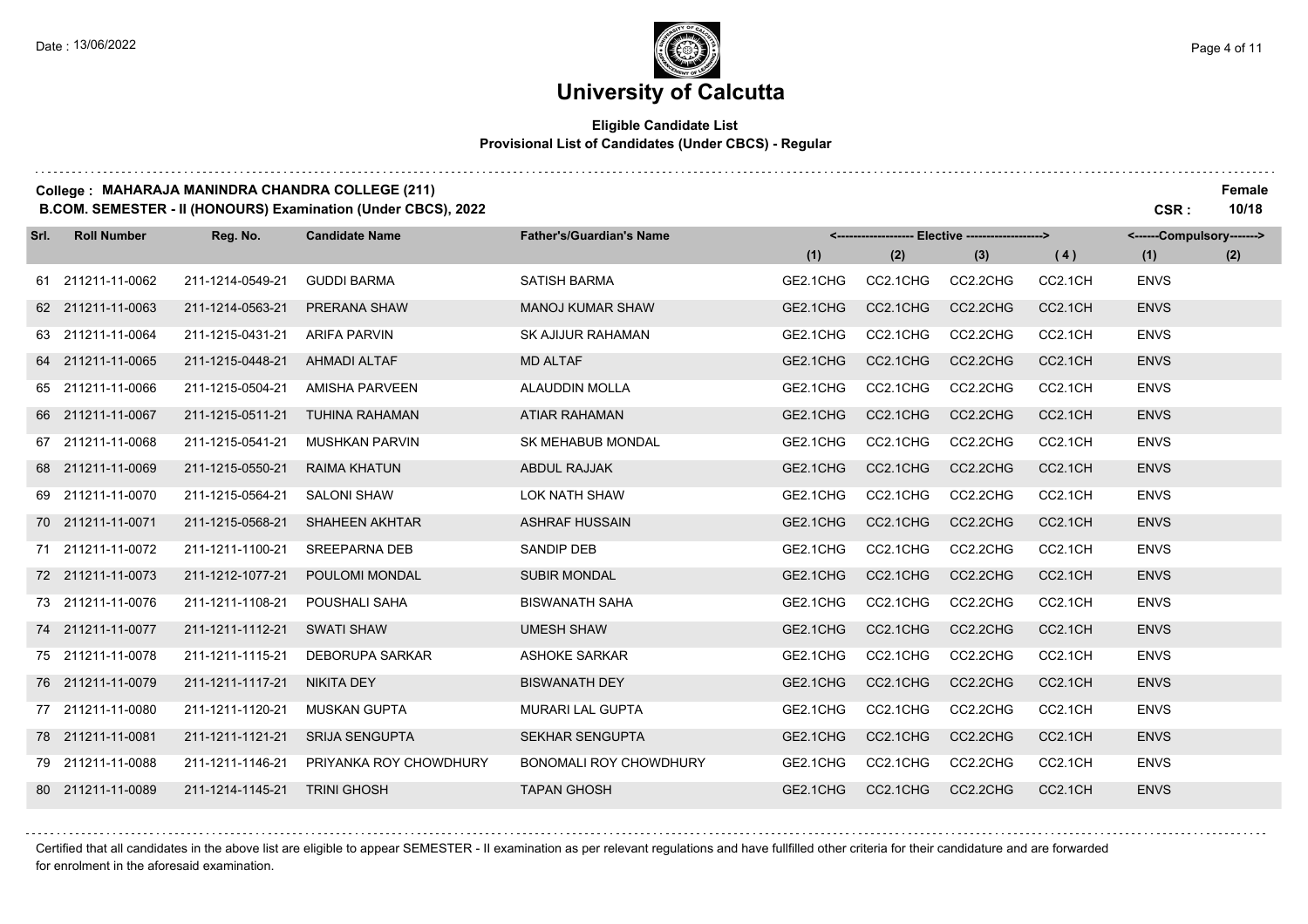### **University of Calcutta**

#### **Eligible Candidate List Provisional List of Candidates (Under CBCS) - Regular**

#### **College : MAHARAJA MANINDRA CHANDRA COLLEGE (211) Male**

**B.COM. SEMESTER - II (HONOURS) Examination (Under CBCS), 2022 CSR : 10/18**

| Srl. | <b>Roll Number</b> | Reg. No.         | <b>Candidate Name</b>    | <b>Father's/Guardian's Name</b> | <-------------------- Elective -------------------> |          |          |                     | <------Compulsory-------> |     |
|------|--------------------|------------------|--------------------------|---------------------------------|-----------------------------------------------------|----------|----------|---------------------|---------------------------|-----|
|      |                    |                  |                          |                                 | (1)                                                 | (2)      | (3)      | (4)                 | (1)                       | (2) |
|      | 1 191211-21-0110   | 211-1111-0447-19 | <b>SUMAN SHAW</b>        | <b>GOBINDO SHAW</b>             | GE2.1CHG                                            | CC2.1CHG | CC2.2CHG | CC2.1CH             | <b>ENVS</b>               |     |
|      | 2 201211-21-0016   | 211-1111-0526-20 | <b>MAHESH AGARWAL</b>    | <b>MANOJ AGARWAL</b>            | GE2.1CHG                                            | CC2.1CHG | CC2.2CHG | CC2.1CH             | <b>ENVS</b>               |     |
|      | 3 211211-21-0001   | 211-1111-0434-21 | <b>ALOKE PAUL</b>        | <b>KARTICK PAUL</b>             | GE2.1CHG                                            | CC2.1CHG | CC2.2CHG | CC2.1CH             | <b>ENVS</b>               |     |
|      | 4 211211-21-0002   | 211-1111-0438-21 | AKASH NARAYAN BOSE       | DILIP NARAYAN BOSE              | GE2.1CHG                                            | CC2.1CHG | CC2.2CHG | CC2.1CH             | <b>ENVS</b>               |     |
|      | 5 211211-21-0003   | 211-1111-0439-21 | ROHIT ROUTH              | <b>ROBI ROUTH</b>               | GE2.1CHG                                            | CC2.1CHG | CC2.2CHG | CC2.1CH             | <b>ENVS</b>               |     |
|      | 6 211211-21-0004   | 211-1111-0445-21 | <b>RITWIK CHATTERJEE</b> | DEBABRATA CHATTERJEE            | GE2.1CHG                                            | CC2.1CHG | CC2.2CHG | CC2.1CH             | <b>ENVS</b>               |     |
|      | 7 211211-21-0005   | 211-1111-0451-21 | ABHINABA MUKHERJEE       | LATE CHIRO SATYA MUKHERJEE      | GE2.1CHG                                            | CC2.1CHG | CC2.2CHG | CC2.1CH             | <b>ENVS</b>               |     |
|      | 8 211211-21-0006   | 211-1111-0459-21 | ARINDAM ADHIKARY         | <b>TARAK ADHIKARY</b>           | GE2.1CHG                                            | CC2.1CHG | CC2.2CHG | CC <sub>2.1CH</sub> | <b>ENVS</b>               |     |
|      | 9 211211-21-0007   | 211-1111-0460-21 | SNEHASISH BANDYOPADHYAY  | LATE DIPANKAR BANDHYAPADHYAY    | GE2.1CHG                                            | CC2.1CHG | CC2.2CHG | CC2.1CH             | <b>ENVS</b>               |     |
|      | 10 211211-21-0008  | 211-1111-0461-21 | <b>SUPRIYO CHOWDHURY</b> | <b>DILIP KUMAR CHOWDHURY</b>    | GE2.1CHG                                            | CC2.1CHG | CC2.2CHG | CC2.1CH             | <b>ENVS</b>               |     |
|      | 11 211211-21-0009  | 211-1111-0464-21 | <b>TRISHIT PAUL</b>      | <b>BIMAL KANTI PAUL</b>         | GE2.1CHG                                            | CC2.1CHG | CC2.2CHG | CC2.1CH             | <b>ENVS</b>               |     |
|      | 12 211211-21-0010  | 211-1111-0468-21 | <b>PRITAM DHAR</b>       | <b>NAYAN DHAR</b>               | GE2.1CHG                                            | CC2.1CHG | CC2.2CHG | CC2.1CH             | <b>ENVS</b>               |     |
|      | 13 211211-21-0011  | 211-1111-0472-21 | PRANAB CHOWDHURY         | MUKTIPADA CHOWDHURY             | GE2.1CHG                                            | CC2.1CHG | CC2.2CHG | CC2.1CH             | <b>ENVS</b>               |     |
|      | 14 211211-21-0012  | 211-1111-0473-21 | <b>ARGHA BANIK</b>       | <b>RAJU BANIK</b>               | GE2.1CHG                                            | CC2.1CHG | CC2.2CHG | CC2.1CH             | <b>ENVS</b>               |     |
|      | 15 211211-21-0013  | 211-1111-0476-21 | <b>ANIKET KARMAKAR</b>   | <b>ASHIM KARMAKAR</b>           | GE2.1CHG                                            | CC2.1CHG | CC2.2CHG | CC2.1CH             | <b>ENVS</b>               |     |
|      | 16 211211-21-0014  | 211-1111-0479-21 | <b>ARIJIT ADHIKARY</b>   | <b>TAPASH ADHIKARY</b>          | GE2.1CHG                                            | CC2.1CHG | CC2.2CHG | CC2.1CH             | <b>ENVS</b>               |     |
|      | 17 211211-21-0015  | 211-1111-0483-21 | PARTHA SAHA              | PRABIR KUMAR SAHA               | GE2.1CHG                                            | CC2.1CHG | CC2.2CHG | CC2.1CH             | <b>ENVS</b>               |     |
|      | 18 211211-21-0016  | 211-1111-0484-21 | <b>SUBHROJIT PAUL</b>    | <b>JAYANTA PAUL</b>             | GE2.1CHG                                            | CC2.1CHG | CC2.2CHG | CC2.1CH             | <b>ENVS</b>               |     |
|      | 19 211211-21-0017  | 211-1111-0489-21 | <b>DULAL DAS GUPTA</b>   | RABINDRA DAS GUPTA              | GE2.1CHG                                            | CC2.1CHG | CC2.2CHG | CC2.1CH             | <b>ENVS</b>               |     |
|      | 20 211211-21-0018  | 211-1111-0500-21 | <b>SINJAY DAS</b>        | <b>SANJAY DAS</b>               | GE2.1CHG                                            | CC2.1CHG | CC2.2CHG | CC2.1CH             | <b>ENVS</b>               |     |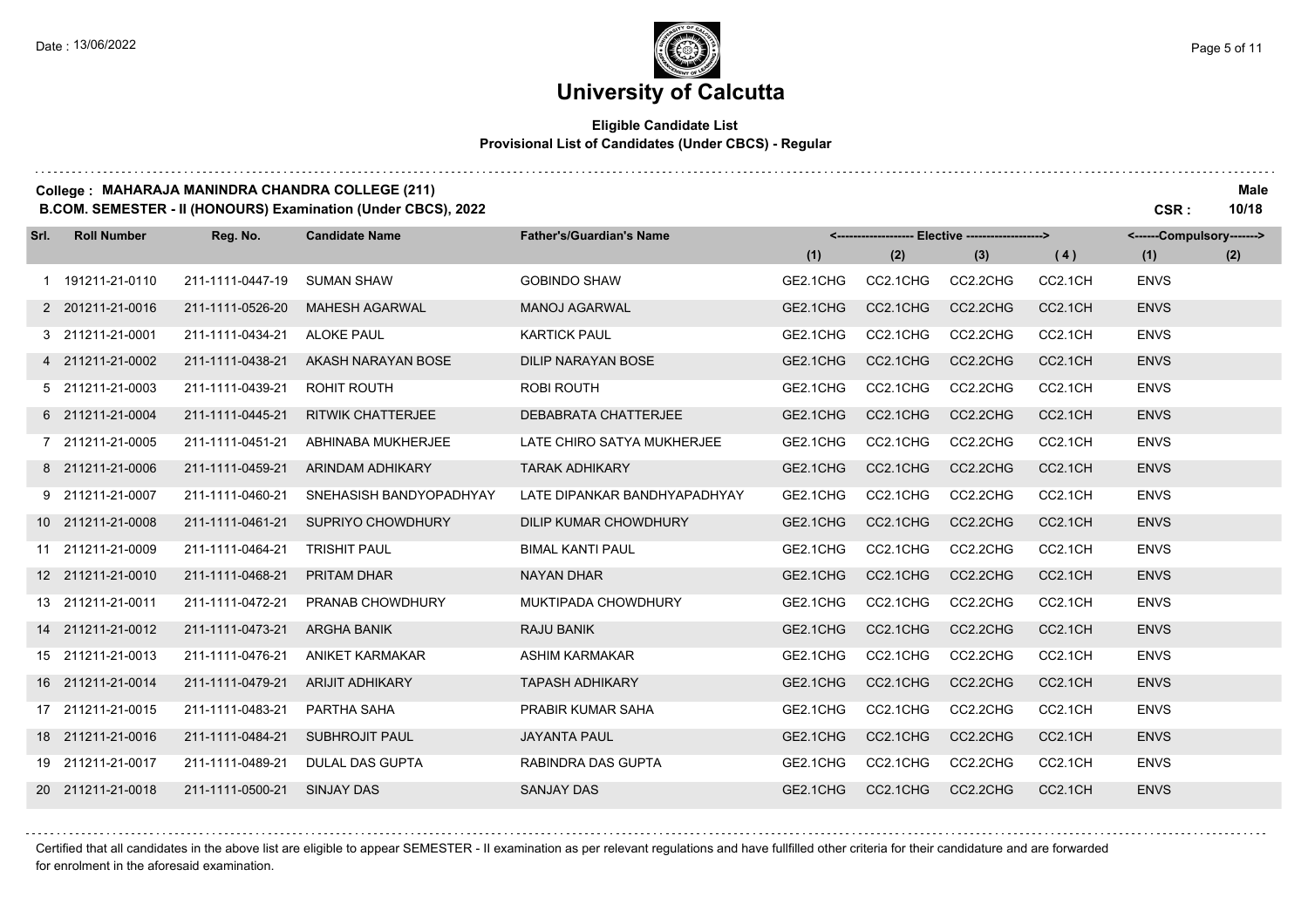#### **Eligible Candidate List Provisional List of Candidates (Under CBCS) - Regular**

#### **College : MAHARAJA MANINDRA CHANDRA COLLEGE (211) Male**

**B.COM. SEMESTER - II (HONOURS) Examination (Under CBCS), 2022 CSR : 10/18**

| Srl. | <b>Roll Number</b> | Reg. No.         | <b>Candidate Name</b>  | <b>Father's/Guardian's Name</b> |          |          | <------------------- Elective -------------------> |                     | <------Compulsory-------> |     |
|------|--------------------|------------------|------------------------|---------------------------------|----------|----------|----------------------------------------------------|---------------------|---------------------------|-----|
|      |                    |                  |                        |                                 | (1)      | (2)      | (3)                                                | (4)                 | (1)                       | (2) |
|      | 21 211211-21-0019  | 211-1111-0512-21 | PRITAM MAJUMDER        | <b>DIPAK MAJUMDER</b>           | GE2.1CHG | CC2.1CHG | CC2.2CHG                                           | CC2.1CH             | <b>ENVS</b>               |     |
|      | 22 211211-21-0020  | 211-1111-0515-21 | ROHIT DEY              | <b>RATAN DEY</b>                | GE2.1CHG | CC2.1CHG | CC2.2CHG                                           | CC <sub>2.1CH</sub> | <b>ENVS</b>               |     |
|      | 23 211211-21-0021  | 211-1111-0517-21 | <b>DWIP SANKAR DEY</b> | <b>SANKAR DEY</b>               | GE2.1CHG | CC2.1CHG | CC2.2CHG                                           | CC2.1CH             | <b>ENVS</b>               |     |
|      | 24 211211-21-0022  | 211-1111-0518-21 | <b>TUSHAR SAMANTA</b>  | SOMNATH SAMANTA                 | GE2.1CHG | CC2.1CHG | CC2.2CHG                                           | CC2.1CH             | <b>ENVS</b>               |     |
|      | 25 211211-21-0023  | 211-1111-0520-21 | ASIM CHOWDHURY         | NITYA GOPAL CHOWDHURY           | GE2.1CHG | CC2.1CHG | CC2.2CHG                                           | CC2.1CH             | <b>ENVS</b>               |     |
|      | 26 211211-21-0024  | 211-1111-0522-21 | NANDAN CHOWDHURY       | PRABAL CHOWDHURY                | GE2.1CHG | CC2.1CHG | CC2.2CHG                                           | CC2.1CH             | <b>ENVS</b>               |     |
|      | 27 211211-21-0025  | 211-1111-0523-21 | SIDDHARTHA DUTTA       | KHUDIRAM DUTTA                  | GE2.1CHG | CC2.1CHG | CC2.2CHG                                           | CC2.1CH             | <b>ENVS</b>               |     |
|      | 28 211211-21-0026  | 211-1111-0526-21 | SOUVIK BANDYOPADHYAY   | ARUN PROKASH BANDYOPADHYAY      | GE2.1CHG | CC2.1CHG | CC2.2CHG                                           | CC2.1CH             | <b>ENVS</b>               |     |
|      | 29 211211-21-0027  | 211-1111-0531-21 | <b>RAJA PAUL</b>       | <b>GOPAL PAUL</b>               | GE2.1CHG | CC2.1CHG | CC2.2CHG                                           | CC2.1CH             | <b>ENVS</b>               |     |
|      | 30 211211-21-0028  | 211-1111-0535-21 | <b>SAPTADIP GHOSH</b>  | <b>SAMIT GHOSH</b>              | GE2.1CHG | CC2.1CHG | CC2.2CHG                                           | CC2.1CH             | <b>ENVS</b>               |     |
|      | 31 211211-21-0029  | 211-1111-0537-21 | SWAKHAR SAHA           | <b>GOUTAM SAHA</b>              | GE2.1CHG | CC2.1CHG | CC2.2CHG                                           | CC2.1CH             | <b>ENVS</b>               |     |
|      | 32 211211-21-0030  | 211-1111-0544-21 | <b>ANIKET BISWAS</b>   | <b>TAPAN BISWAS</b>             | GE2.1CHG | CC2.1CHG | CC2.2CHG                                           | CC2.1CH             | <b>ENVS</b>               |     |
|      | 33 211211-21-0031  | 211-1111-0547-21 | <b>SAYANTAN DAS</b>    | <b>SANDIP DAS</b>               | GE2.1CHG | CC2.1CHG | CC2.2CHG                                           | CC2.1CH             | <b>ENVS</b>               |     |
|      | 34 211211-21-0032  | 211-1111-0552-21 | SUBHRABUDDHA GHOSH     | <b>SWAPAN GHOSH</b>             | GE2.1CHG | CC2.1CHG | CC2.2CHG                                           | CC2.1CH             | <b>ENVS</b>               |     |
|      | 35 211211-21-0033  | 211-1111-0556-21 | PABITRA KUMAR GHOSH    | <b>PRODIPKUMARGHOSH</b>         | GE2.1CHG | CC2.1CHG | CC2.2CHG                                           | CC2.1CH             | <b>ENVS</b>               |     |
|      | 36 211211-21-0034  | 211-1111-0567-21 | <b>KAUSHIK PAUL</b>    | <b>INDRAJIT PAUL</b>            | GE2.1CHG | CC2.1CHG | CC2.2CHG                                           | CC2.1CH             | <b>ENVS</b>               |     |
|      | 37 211211-21-0035  | 211-1111-0569-21 | <b>ASIF ALI</b>        | <b>AKBAR ALI</b>                | GE2.1CHG | CC2.1CHG | CC2.2CHG                                           | CC2.1CH             | <b>ENVS</b>               |     |
|      | 38 211211-21-0036  | 211-1111-0572-21 | RAGAB SOM CHOWDHURY    | <b>GOUTAM SOM CHOWDHURY</b>     | GE2.1CHG | CC2.1CHG | CC2.2CHG                                           | CC2.1CH             | <b>ENVS</b>               |     |
|      | 39 211211-21-0037  | 211-1111-0574-21 | SHINJAN MUKHERJEE      | SUBHASISH MUKHERJEE             | GE2.1CHG | CC2.1CHG | CC2.2CHG                                           | CC2.1CH             | <b>ENVS</b>               |     |
|      | 40 211211-21-0038  | 211-1111-0576-21 | <b>SAYAK BHOWMICK</b>  | <b>SAMIR BHOWMICK</b>           | GE2.1CHG | CC2.1CHG | CC2.2CHG                                           | CC2.1CH             | <b>ENVS</b>               |     |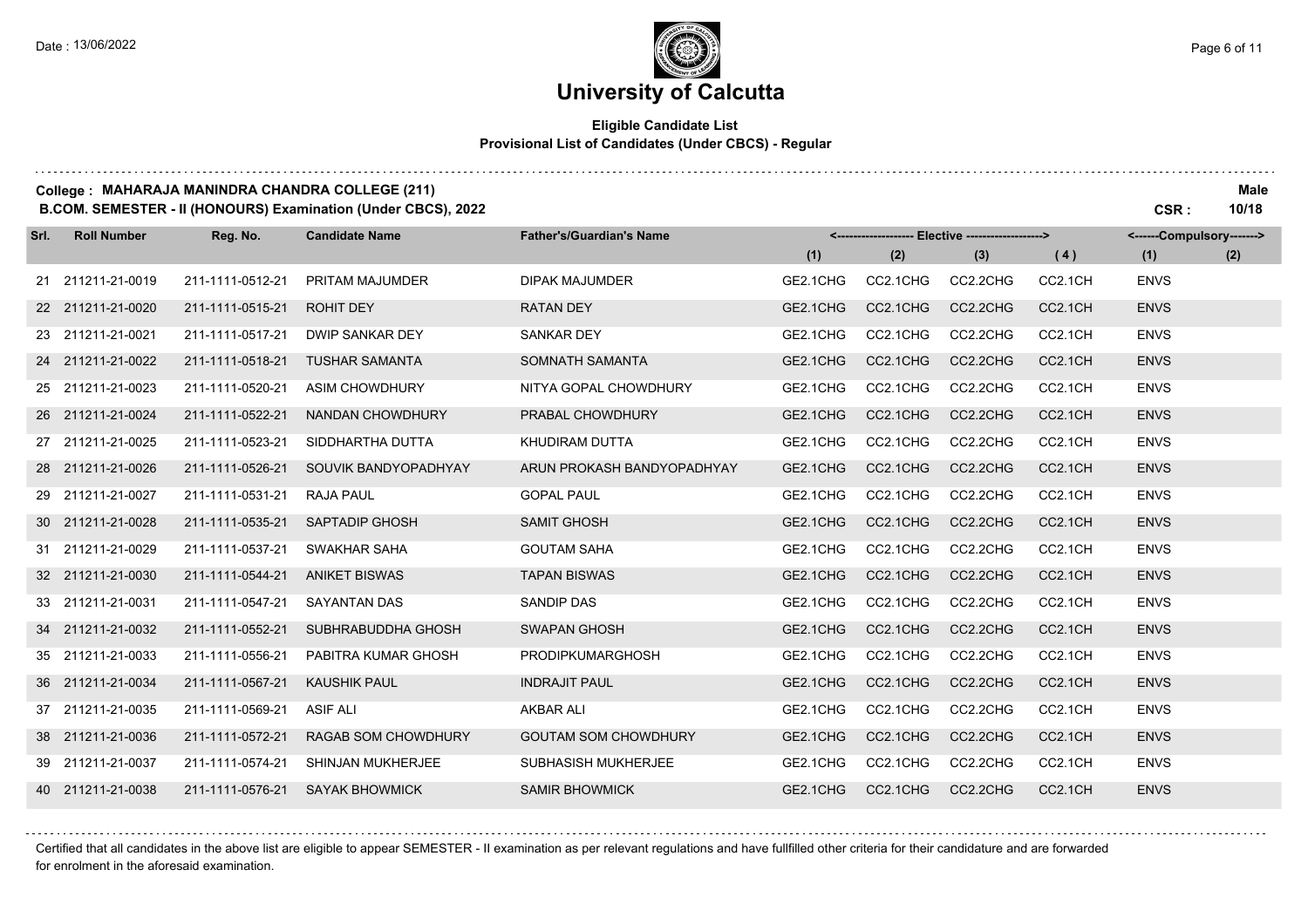#### **Eligible Candidate List Provisional List of Candidates (Under CBCS) - Regular**

#### **College : MAHARAJA MANINDRA CHANDRA COLLEGE (211) Male**

**B.COM. SEMESTER - II (HONOURS) Examination (Under CBCS), 2022 CSR : 10/18**

| Srl. | <b>Roll Number</b> | Reg. No.         | <b>Candidate Name</b>     | <b>Father's/Guardian's Name</b> |          |          | <------------------- Elective -------------------> |         | <------Compulsory-------> |     |
|------|--------------------|------------------|---------------------------|---------------------------------|----------|----------|----------------------------------------------------|---------|---------------------------|-----|
|      |                    |                  |                           |                                 | (1)      | (2)      | (3)                                                | (4)     | (1)                       | (2) |
|      | 41 211211-21-0039  | 211-1111-0582-21 | <b>NIKHIL KUMAR SINGH</b> | <b>MAHATAM SINGH</b>            | GE2.1CHG | CC2.1CHG | CC2.2CHG                                           | CC2.1CH | <b>ENVS</b>               |     |
|      | 42 211211-21-0040  | 211-1111-0585-21 | <b>SUMAN SAHA</b>         | <b>SUBHAS SAHA</b>              | GE2.1CHG | CC2.1CHG | CC2.2CHG                                           | CC2.1CH | <b>ENVS</b>               |     |
|      | 43 211211-21-0041  | 211-1111-0588-21 | <b>MD TAUQEER</b>         | LATE MD SALIM                   | GE2.1CHG | CC2.1CHG | CC2.2CHG                                           | CC2.1CH | <b>ENVS</b>               |     |
|      | 44 211211-21-0042  | 211-1111-0589-21 | SAMYARAJ SAHA             | <b>SWAPAN SAHA</b>              | GE2.1CHG | CC2.1CHG | CC2.2CHG                                           | CC2.1CH | <b>ENVS</b>               |     |
|      | 45 211211-21-0043  | 211-1111-0591-21 | <b>SUBHAJIT NAG</b>       | <b>BHOLANTH NAG</b>             | GE2.1CHG | CC2.1CHG | CC2.2CHG                                           | CC2.1CH | <b>ENVS</b>               |     |
|      | 46 211211-21-0044  | 211-1111-0592-21 | <b>AVIK BISWAS</b>        | <b>JAYANTA BISWAS</b>           | GE2.1CHG | CC2.1CHG | CC2.2CHG                                           | CC2.1CH | <b>ENVS</b>               |     |
|      | 47 211211-21-0045  | 211-1111-0596-21 | <b>AYUSH SHOW</b>         | <b>GANESH PRASAD SHOW</b>       | GE2.1CHG | CC2.1CHG | CC2.2CHG                                           | CC2.1CH | <b>ENVS</b>               |     |
|      | 48 211211-21-0046  | 211-1111-0597-21 | <b>VISHAL KUMAR</b>       | PARSHURAM SHAH                  | GE2.1CHG | CC2.1CHG | CC2.2CHG                                           | CC2.1CH | <b>ENVS</b>               |     |
|      | 49 211211-21-0047  | 211-1111-0598-21 | <b>RAHUL NAG</b>          | PIJUSH NAG                      | GE2.1CHG | CC2.1CHG | CC2.2CHG                                           | CC2.1CH | <b>ENVS</b>               |     |
|      | 50 211211-21-0048  | 211-1111-0604-21 | SUBHRAJIT BHARADWAJ       | LT. SOUMITRA BHARADWAJ          | GE2.1CHG | CC2.1CHG | CC2.2CHG                                           | CC2.1CH | <b>ENVS</b>               |     |
|      | 51 211211-21-0049  | 211-1111-0609-21 | <b>SUNAM PAUL</b>         | <b>SANKAR PAUL</b>              | GE2.1CHG | CC2.1CHG | CC2.2CHG                                           | CC2.1CH | <b>ENVS</b>               |     |
|      | 52 211211-21-0050  | 211-1112-0433-21 | <b>SUJAN HALDER</b>       | <b>SUSEN HALDER</b>             | GE2.1CHG | CC2.1CHG | CC2.2CHG                                           | CC2.1CH | <b>ENVS</b>               |     |
|      | 53 211211-21-0051  | 211-1112-0436-21 | ROHIT ROY                 | SAMIT KUMAR ROY                 | GE2.1CHG | CC2.1CHG | CC2.2CHG                                           | CC2.1CH | <b>ENVS</b>               |     |
|      | 54 211211-21-0052  | 211-1112-0442-21 | <b>SOUMYAJIT BISWAS</b>   | <b>SURANJAN BISWAS</b>          | GE2.1CHG | CC2.1CHG | CC2.2CHG                                           | CC2.1CH | <b>ENVS</b>               |     |
|      | 55 211211-21-0053  | 211-1112-0446-21 | <b>NILAMBAR BISWAS</b>    | <b>SIRSHENDU BISWAS</b>         | GE2.1CHG | CC2.1CHG | CC2.2CHG                                           | CC2.1CH | <b>ENVS</b>               |     |
|      | 56 211211-21-0054  | 211-1112-0450-21 | <b>KAMAL SARKAR</b>       | <b>SHAMBHU PADA SARKAR</b>      | GE2.1CHG | CC2.1CHG | CC2.2CHG                                           | CC2.1CH | <b>ENVS</b>               |     |
|      | 57 211211-21-0055  | 211-1112-0455-21 | <b>DEBASISH BISWAS</b>    | DAYAMOY BISWAS                  | GE2.1CHG | CC2.1CHG | CC2.2CHG                                           | CC2.1CH | <b>ENVS</b>               |     |
|      | 58 211211-21-0056  | 211-1112-0462-21 | <b>DEBJIT DAS</b>         | <b>PRATAP DAS</b>               | GE2.1CHG | CC2.1CHG | CC2.2CHG                                           | CC2.1CH | <b>ENVS</b>               |     |
|      | 59 211211-21-0057  | 211-1112-0466-21 | <b>SUVENDU ROY</b>        | UTPALENDU ROY                   | GE2.1CHG | CC2.1CHG | CC2.2CHG                                           | CC2.1CH | <b>ENVS</b>               |     |
|      | 60 211211-21-0058  | 211-1112-0469-21 | SAAJAN KUMAR SONKAR       | <b>SANJAY KUMAR SONKAR</b>      | GE2.1CHG | CC2.1CHG | CC2.2CHG                                           | CC2.1CH | <b>ENVS</b>               |     |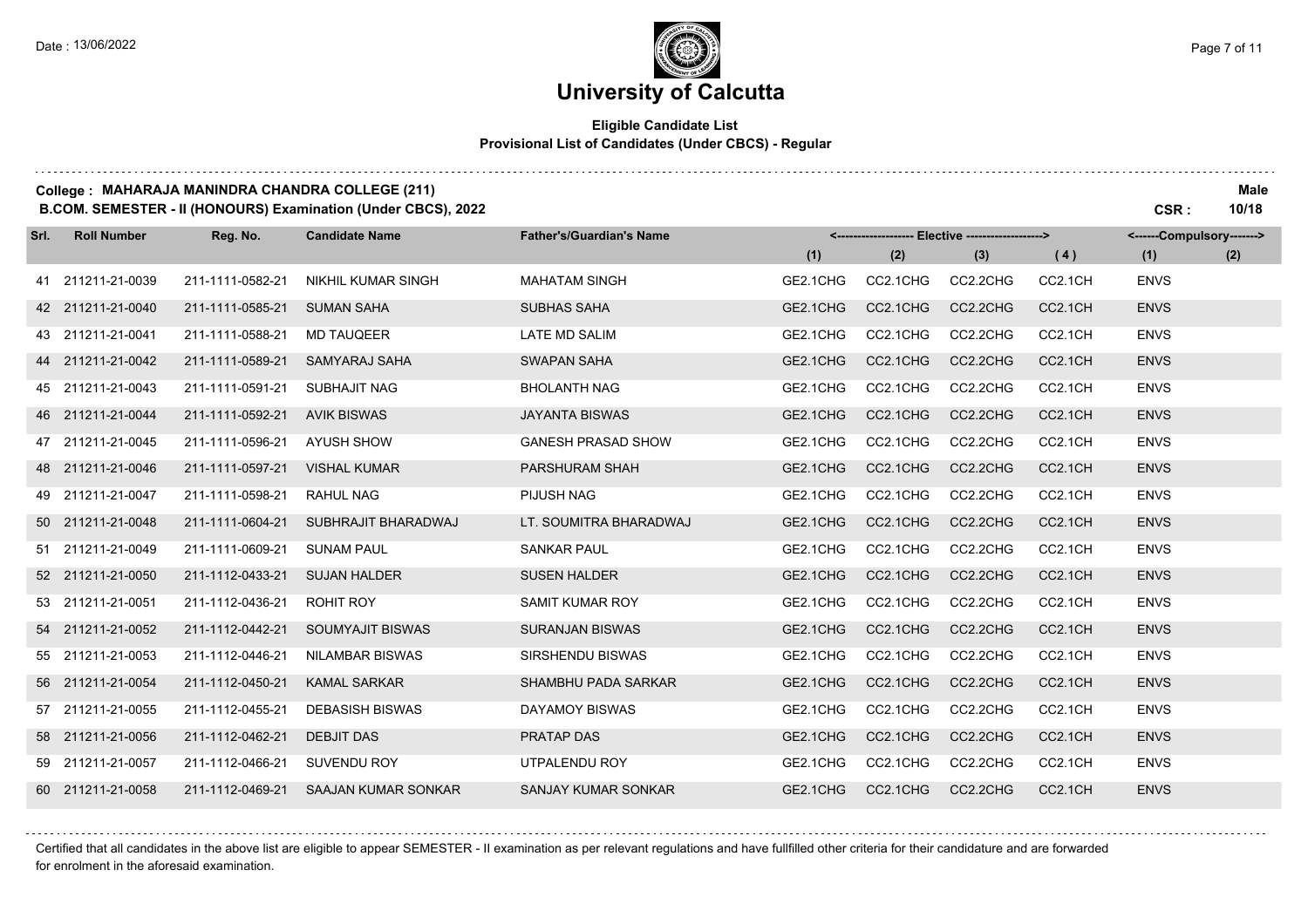#### **Eligible Candidate List Provisional List of Candidates (Under CBCS) - Regular**

#### **College : MAHARAJA MANINDRA CHANDRA COLLEGE (211) Male**

**B.COM. SEMESTER - II (HONOURS) Examination (Under CBCS), 2022 CSR : 10/18**

| Srl. | <b>Roll Number</b> | Reg. No.         | <b>Candidate Name</b>  | <b>Father's/Guardian's Name</b> | <------------------- Elective ------------------> |          |          |         | <------Compulsory-------> |     |
|------|--------------------|------------------|------------------------|---------------------------------|---------------------------------------------------|----------|----------|---------|---------------------------|-----|
|      |                    |                  |                        |                                 | (1)                                               | (2)      | (3)      | (4)     | (1)                       | (2) |
|      | 61 211211-21-0059  | 211-1112-0475-21 | <b>DEEP MONDAL</b>     | <b>BHOLA NATH MONDAL</b>        | GE2.1CHG                                          | CC2.1CHG | CC2.2CHG | CC2.1CH | <b>ENVS</b>               |     |
|      | 62 211211-21-0060  | 211-1112-0481-21 | ARPAN KUMAR MONDAL     | <b>KHOKAN MONDAL</b>            | GE2.1CHG                                          | CC2.1CHG | CC2.2CHG | CC2.1CH | <b>ENVS</b>               |     |
|      | 63 211211-21-0061  | 211-1112-0482-21 | SATYAJIT MONDAL        | <b>BISWAJIT MONDAL</b>          | GE2.1CHG                                          | CC2.1CHG | CC2.2CHG | CC2.1CH | <b>ENVS</b>               |     |
|      | 64 211211-21-0062  | 211-1112-0486-21 | <b>SUBHOJIT SARKAR</b> | <b>SUJIT SARKAR</b>             | GE2.1CHG                                          | CC2.1CHG | CC2.2CHG | CC2.1CH | <b>ENVS</b>               |     |
|      | 65 211211-21-0063  | 211-1112-0488-21 | <b>JEET PRODHAN</b>    | <b>GOUTAM PRODHAN</b>           | GE2.1CHG                                          | CC2.1CHG | CC2.2CHG | CC2.1CH | <b>ENVS</b>               |     |
|      | 66 211211-21-0064  | 211-1112-0491-21 | <b>SARTHAK DAS</b>     | <b>SANKAR DAS</b>               | GE2.1CHG                                          | CC2.1CHG | CC2.2CHG | CC2.1CH | <b>ENVS</b>               |     |
|      | 67 211211-21-0065  | 211-1112-0493-21 | <b>SAGAR SARKAR</b>    | <b>SUKLAL SARKAR</b>            | GE2.1CHG                                          | CC2.1CHG | CC2.2CHG | CC2.1CH | <b>ENVS</b>               |     |
|      | 68 211211-21-0066  | 211-1112-0497-21 | <b>RUPAK MONDAL</b>    | PURNENDU MONDAL                 | GE2.1CHG                                          | CC2.1CHG | CC2.2CHG | CC2.1CH | <b>ENVS</b>               |     |
|      | 69 211211-21-0067  | 211-1112-0498-21 | PAPAI MONDAL           | MADHU SUDAN MONDAL              | GE2.1CHG                                          | CC2.1CHG | CC2.2CHG | CC2.1CH | <b>ENVS</b>               |     |
|      | 70 211211-21-0068  | 211-1112-0499-21 | <b>SAMBIT BISWAS</b>   | <b>SAMIR BISWAS</b>             | GE2.1CHG                                          | CC2.1CHG | CC2.2CHG | CC2.1CH | <b>ENVS</b>               |     |
|      | 71 211211-21-0069  | 211-1112-0503-21 | <b>SUJOY GAIN</b>      | <b>SUBHEN GAIN</b>              | GE2.1CHG                                          | CC2.1CHG | CC2.2CHG | CC2.1CH | <b>ENVS</b>               |     |
|      | 72 211211-21-0070  | 211-1112-0506-21 | <b>RAHUL BISWAS</b>    | <b>DHANU BISWAS</b>             | GE2.1CHG                                          | CC2.1CHG | CC2.2CHG | CC2.1CH | <b>ENVS</b>               |     |
|      | 73 211211-21-0071  | 211-1112-0508-21 | DEEP MONDAL            | <b>DIBAKAR MONDAL</b>           | GE2.1CHG                                          | CC2.1CHG | CC2.2CHG | CC2.1CH | <b>ENVS</b>               |     |
|      | 74 211211-21-0072  | 211-1112-0513-21 | <b>PRITAM DIGAR</b>    | <b>MAHANANDA DIGAR</b>          | GE2.1CHG                                          | CC2.1CHG | CC2.2CHG | CC2.1CH | <b>ENVS</b>               |     |
|      | 75 211211-21-0073  | 211-1112-0514-21 | <b>SANJIB DAS</b>      | KRISHNA KANTA DAS               | GE2.1CHG                                          | CC2.1CHG | CC2.2CHG | CC2.1CH | <b>ENVS</b>               |     |
|      | 76 211211-21-0074  | 211-1112-0516-21 | SHOWHERDRA ROY         | <b>RANJAN KUMAR ROY</b>         | GE2.1CHG                                          | CC2.1CHG | CC2.2CHG | CC2.1CH | <b>ENVS</b>               |     |
|      | 77 211211-21-0075  | 211-1112-0525-21 | <b>SUMAN MONDAL</b>    | <b>SRIKANTA MONDAL</b>          | GE2.1CHG                                          | CC2.1CHG | CC2.2CHG | CC2.1CH | <b>ENVS</b>               |     |
|      | 78 211211-21-0076  | 211-1112-0528-21 | <b>ABHAY CHOWDHURY</b> | SHIW PRASAD CHOWDHURY           | GE2.1CHG                                          | CC2.1CHG | CC2.2CHG | CC2.1CH | <b>ENVS</b>               |     |
|      | 79 211211-21-0077  | 211-1112-0533-21 | <b>RAJDEEP ROY</b>     | <b>GOPAL CHANDRA ROY</b>        | GE2.1CHG                                          | CC2.1CHG | CC2.2CHG | CC2.1CH | <b>ENVS</b>               |     |
|      | 80 211211-21-0078  | 211-1112-0536-21 | <b>SANJIB PATRA</b>    | <b>NIMAI PATRA</b>              | GE2.1CHG                                          | CC2.1CHG | CC2.2CHG | CC2.1CH | <b>ENVS</b>               |     |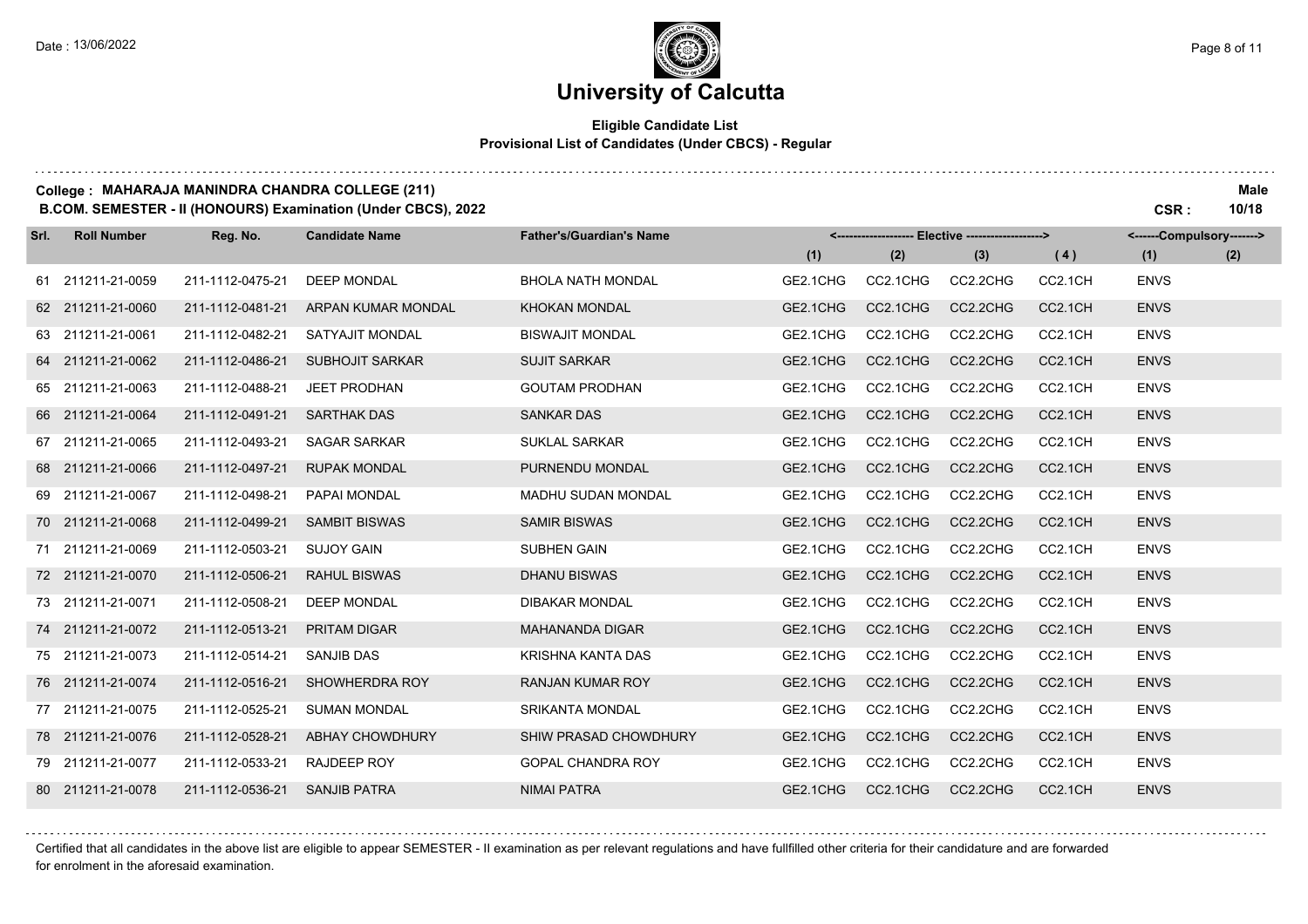#### **Eligible Candidate List Provisional List of Candidates (Under CBCS) - Regular**

#### **College : MAHARAJA MANINDRA CHANDRA COLLEGE (211) Male**

**B.COM. SEMESTER - II (HONOURS) Examination (Under CBCS), 2022 CSR : 10/18**

| Srl. | <b>Roll Number</b> | Reg. No.         | <b>Candidate Name</b>   | <b>Father's/Guardian's Name</b> |          |          | <-------------------- Elective ------------------> |                     | <------Compulsory-------> |     |
|------|--------------------|------------------|-------------------------|---------------------------------|----------|----------|----------------------------------------------------|---------------------|---------------------------|-----|
|      |                    |                  |                         |                                 | (1)      | (2)      | (3)                                                | (4)                 | (1)                       | (2) |
|      | 81 211211-21-0079  | 211-1112-0538-21 | <b>DEBAJIT MONDAL</b>   | <b>DEBKUMAR MONDAL</b>          | GE2.1CHG | CC2.1CHG | CC2.2CHG                                           | CC2.1CH             | <b>ENVS</b>               |     |
|      | 82 211211-21-0080  | 211-1112-0540-21 | <b>AYUSH DAS</b>        | <b>ASHOKE DAS</b>               | GE2.1CHG | CC2.1CHG | CC2.2CHG                                           | CC <sub>2.1CH</sub> | <b>ENVS</b>               |     |
|      | 83 211211-21-0081  | 211-1112-0557-21 | SHUBHAM MONDAL          | UTTAM KUMAR MONDAL              | GE2.1CHG | CC2.1CHG | CC2.2CHG                                           | CC2.1CH             | <b>ENVS</b>               |     |
|      | 84 211211-21-0082  | 211-1112-0577-21 | <b>SUJAL KUMAR SHAW</b> | PARAS NATH SHAW                 | GE2.1CHG | CC2.1CHG | CC2.2CHG                                           | CC2.1CH             | <b>ENVS</b>               |     |
|      | 85 211211-21-0083  | 211-1112-0584-21 | <b>RAHUL SARKAR</b>     | <b>NILESH SARKAR</b>            | GE2.1CHG | CC2.1CHG | CC2.2CHG                                           | CC2.1CH             | <b>ENVS</b>               |     |
|      | 86 211211-21-0084  | 211-1112-0593-21 | SUDIPTA NASKAR          | DHANANAJOY NASKAR               | GE2.1CHG | CC2.1CHG | CC2.2CHG                                           | CC2.1CH             | <b>ENVS</b>               |     |
|      | 87 211211-21-0085  | 211-1113-0529-21 | LAKSHMI KANTA MURMU     | <b>JHARESWAR MURMU</b>          | GE2.1CHG | CC2.1CHG | CC2.2CHG                                           | CC2.1CH             | <b>ENVS</b>               |     |
|      | 88 211211-21-0086  | 211-1113-0532-21 | PRITAM ROY              | PRASANTA ROY                    | GE2.1CHG | CC2.1CHG | CC2.2CHG                                           | CC2.1CH             | <b>ENVS</b>               |     |
|      | 89 211211-21-0087  | 211-1113-0578-21 | <b>ANURAG SINGH</b>     | <b>RAJU SINGH</b>               | GE2.1CHG | CC2.1CHG | CC2.2CHG                                           | CC2.1CH             | <b>ENVS</b>               |     |
|      | 90 211211-21-0088  | 211-1114-0452-21 | <b>SUKARNA GHOSH</b>    | <b>ARJUN GHOSH</b>              | GE2.1CHG | CC2.1CHG | CC2.2CHG                                           | CC2.1CH             | <b>ENVS</b>               |     |
|      | 91 211211-21-0089  | 211-1114-0465-21 | <b>NASIM SHAH</b>       | AKTAR ALI SHAH                  | GE2.1CHG | CC2.1CHG | CC2.2CHG                                           | CC2.1CH             | <b>ENVS</b>               |     |
|      | 92 211211-21-0090  | 211-1114-0470-21 | <b>RAJDEEP DAS</b>      | <b>SUBIR KUMAR DAS</b>          | GE2.1CHG | CC2.1CHG | CC2.2CHG                                           | CC2.1CH             | <b>ENVS</b>               |     |
|      | 93 211211-21-0091  | 211-1114-0521-21 | <b>DEBAYAN PAUL</b>     | <b>BIDYUT PAUL</b>              | GE2.1CHG | CC2.1CHG | CC2.2CHG                                           | CC2.1CH             | <b>ENVS</b>               |     |
|      | 94 211211-21-0092  | 211-1114-0527-21 | <b>SANJU GHOSH</b>      | <b>BABLU GHOSH</b>              | GE2.1CHG | CC2.1CHG | CC2.2CHG                                           | CC2.1CH             | <b>ENVS</b>               |     |
|      | 95 211211-21-0093  | 211-1114-0530-21 | SUBHAJIT NATH           | <b>BALAI NATH</b>               | GE2.1CHG | CC2.1CHG | CC2.2CHG                                           | CC2.1CH             | <b>ENVS</b>               |     |
|      | 96 211211-21-0094  | 211-1114-0548-21 | <b>RUP KARMAKAR</b>     | <b>NITAI KARMAKAR</b>           | GE2.1CHG | CC2.1CHG | CC2.2CHG                                           | CC2.1CH             | <b>ENVS</b>               |     |
|      | 97 211211-21-0095  | 211-1114-0554-21 | <b>SANTANU GHOSH</b>    | SWADESH GHOSH                   | GE2.1CHG | CC2.1CHG | CC2.2CHG                                           | CC2.1CH             | <b>ENVS</b>               |     |
|      | 98 211211-21-0096  | 211-1114-0555-21 | SUBHADEEP JANA          | <b>BARUN KUMAR JANA</b>         | GE2.1CHG | CC2.1CHG | CC2.2CHG                                           | CC2.1CH             | <b>ENVS</b>               |     |
|      | 99 211211-21-0097  | 211-1114-0560-21 | SOUMESH SHOME           | SUKESH CHANDRA SHOME            | GE2.1CHG | CC2.1CHG | CC2.2CHG                                           | CC2.1CH             | <b>ENVS</b>               |     |
|      | 100 211211-21-0098 | 211-1114-0570-21 | <b>SUMAN KARMAKAR</b>   | <b>SATYEN KARMAKAR</b>          | GE2.1CHG | CC2.1CHG | CC2.2CHG                                           | CC2.1CH             | <b>ENVS</b>               |     |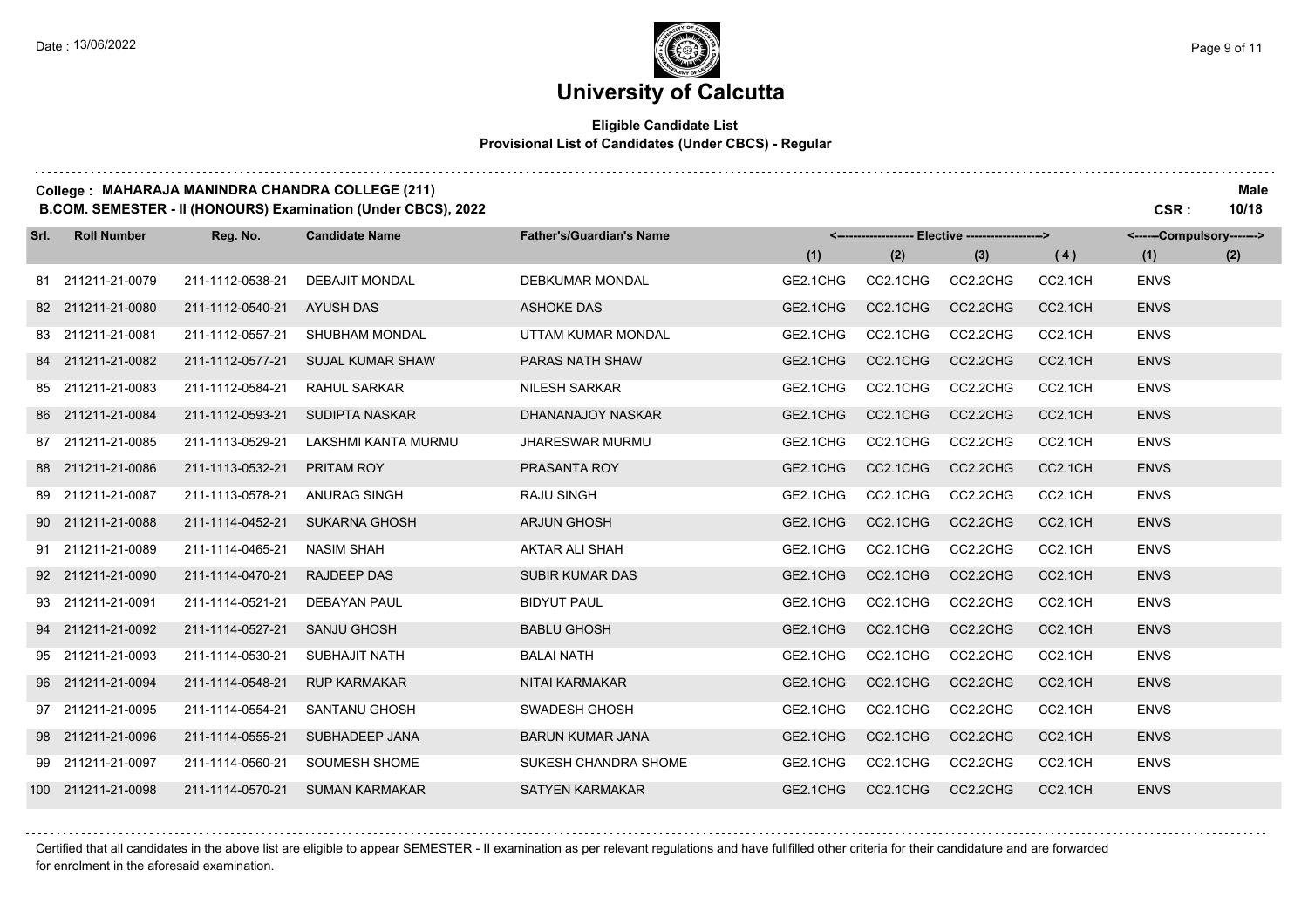### **University of Calcutta**

#### **Eligible Candidate List Provisional List of Candidates (Under CBCS) - Regular**

#### **College : MAHARAJA MANINDRA CHANDRA COLLEGE (211) Male**

**B.COM. SEMESTER - II (HONOURS) Examination (Under CBCS), 2022 CSR : 10/18**

| Srl. | <b>Roll Number</b> | Reg. No.         | <b>Candidate Name</b>    | <b>Father's/Guardian's Name</b> |          |          | <-------------------- Elective -------------------> |         | <------Compulsory-------> |     |
|------|--------------------|------------------|--------------------------|---------------------------------|----------|----------|-----------------------------------------------------|---------|---------------------------|-----|
|      |                    |                  |                          |                                 | (1)      | (2)      | (3)                                                 | (4)     | (1)                       | (2) |
| 101  | 211211-21-0099     | 211-1114-0581-21 | PRIYANGSHU DEY           | PRABIR KUMAR DEY                | GE2.1CHG | CC2.1CHG | CC2.2CHG                                            | CC2.1CH | <b>ENVS</b>               |     |
|      | 102 211211-21-0100 | 211-1114-0602-21 | <b>SASWATA GHOSH</b>     | <b>KESHAB CHANDRA GHOSH</b>     | GE2.1CHG | CC2.1CHG | CC2.2CHG                                            | CC2.1CH | <b>ENVS</b>               |     |
|      | 103 211211-21-0101 | 211-1114-0603-21 | <b>AKASH GHOSH</b>       | <b>BISWANATH GHOSH</b>          | GE2.1CHG | CC2.1CHG | CC2.2CHG                                            | CC2.1CH | <b>ENVS</b>               |     |
|      | 104 211211-21-0102 | 211-1114-0605-21 | <b>SRINJOY DAS</b>       | <b>MRITYUNJOY DAS</b>           | GE2.1CHG | CC2.1CHG | CC2.2CHG                                            | CC2.1CH | <b>ENVS</b>               |     |
|      | 105 211211-21-0103 | 211-1115-0444-21 | SAINUDDIN MONDAL         | <b>KASEM ALI</b>                | GE2.1CHG | CC2.1CHG | CC2.2CHG                                            | CC2.1CH | <b>ENVS</b>               |     |
|      | 106 211211-21-0104 | 211-1115-0447-21 | <b>FIROZ ALAM ANSARI</b> | LATE MD NAJIR ANSARI            | GE2.1CHG | CC2.1CHG | CC2.2CHG                                            | CC2.1CH | <b>ENVS</b>               |     |
|      | 107 211211-21-0105 | 211-1115-0453-21 | <b>ANISH AHAMMED</b>     | <b>MASUM AHAMMED</b>            | GE2.1CHG | CC2.1CHG | CC2.2CHG                                            | CC2.1CH | <b>ENVS</b>               |     |
|      | 108 211211-21-0106 | 211-1115-0454-21 | <b>MD AMANULLAH</b>      | <b>MD RAFIULLAH</b>             | GE2.1CHG | CC2.1CHG | CC2.2CHG                                            | CC2.1CH | <b>ENVS</b>               |     |
|      | 109 211211-21-0107 | 211-1115-0478-21 | <b>SK MOSTAQUE</b>       | <b>SK MAINUDDIN</b>             | GE2.1CHG | CC2.1CHG | CC2.2CHG                                            | CC2.1CH | <b>ENVS</b>               |     |
|      | 110 211211-21-0108 | 211-1115-0494-21 | <b>ASIF ALI</b>          | YEAJUL ALI                      | GE2.1CHG | CC2.1CHG | CC2.2CHG                                            | CC2.1CH | <b>ENVS</b>               |     |
|      | 111 211211-21-0109 | 211-1115-0505-21 | SAYED AFRIDI PURKAIT     | OLI MAHAMMAD PURKAIT            | GE2.1CHG | CC2.1CHG | CC2.2CHG                                            | CC2.1CH | <b>ENVS</b>               |     |
|      | 112 211211-21-0110 | 211-1115-0524-21 | <b>MD MEHRAB ANSARI</b>  | <b>MD MUSLIM ANSARI</b>         | GE2.1CHG | CC2.1CHG | CC2.2CHG                                            | CC2.1CH | <b>ENVS</b>               |     |
|      | 113 211211-21-0111 | 211-1115-0565-21 | <b>MD ASIF RAHAMAN</b>   | <b>MOTIAR RAHAMAN</b>           | GE2.1CHG | CC2.1CHG | CC2.2CHG                                            | CC2.1CH | <b>ENVS</b>               |     |
|      | 114 211211-21-0112 | 211-1111-1079-21 | <b>KUMAR HARSH</b>       | <b>MANOJ KUMAR</b>              | GE2.1CHG | CC2.1CHG | CC2.2CHG                                            | CC2.1CH | <b>ENVS</b>               |     |
|      | 115 211211-21-0113 | 211-1111-1081-21 | SUBHAMJYOTI BARIK        | UTTAM KUMAR BARIK               | GE2.1CHG | CC2.1CHG | CC2.2CHG                                            | CC2.1CH | <b>ENVS</b>               |     |
|      | 116 211211-21-0114 | 211-1111-1101-21 | SHIVAM CHAKRABORTY       | PRADIP KUMAR CHAKRABORTY        | GE2.1CHG | CC2.1CHG | CC2.2CHG                                            | CC2.1CH | <b>ENVS</b>               |     |
|      | 117 211211-21-0115 | 211-1112-1078-21 | <b>SNEHASHISH MONDAL</b> | <b>LATE ARUN MONDAL</b>         | GE2.1CHG | CC2.1CHG | CC2.2CHG                                            | CC2.1CH | <b>ENVS</b>               |     |
|      | 118 211211-21-0116 | 211-1112-1080-21 | <b>ARUNAVA MANIK</b>     | <b>SUDITA MANIK</b>             | GE2.1CHG | CC2.1CHG | CC2.2CHG                                            | CC2.1CH | <b>ENVS</b>               |     |
|      | 119 211211-21-0117 | 211-1112-1097-21 | AJIT KUMAR RAM           | <b>DILIP RAM</b>                | GE2.1CHG | CC2.1CHG | CC2.2CHG                                            | CC2.1CH | <b>ENVS</b>               |     |
|      | 120 211211-21-0118 | 211-1112-1098-21 | <b>ANURAG RAM</b>        | <b>RAJESH RAM</b>               | GE2.1CHG | CC2.1CHG | CC2.2CHG                                            | CC2.1CH | <b>ENVS</b>               |     |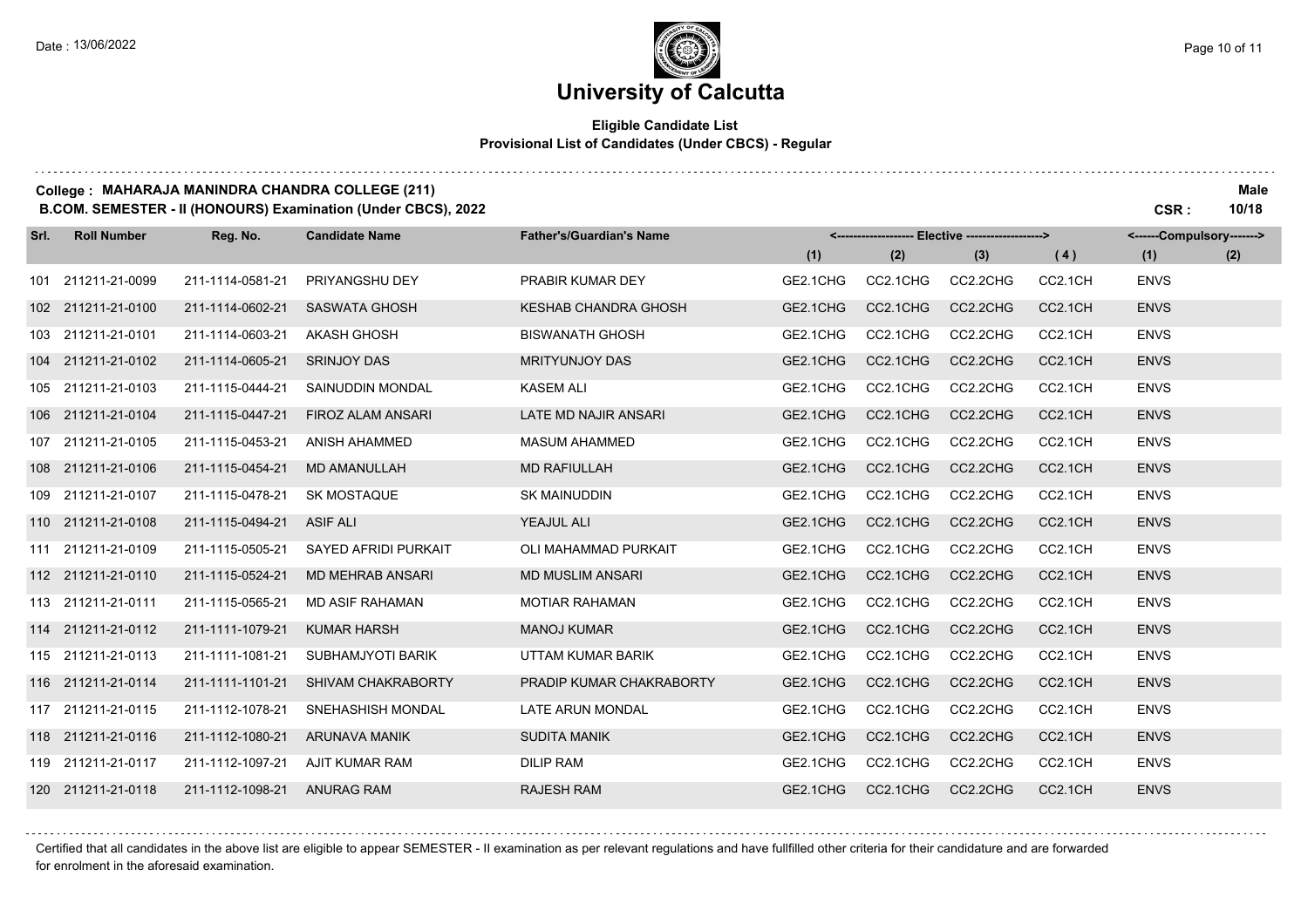# **University of Calcutta**

#### **Eligible Candidate List Provisional List of Candidates (Under CBCS) - Regular**

| College: MAHARAJA MANINDRA CHANDRA COLLEGE (211)<br>B.COM. SEMESTER - II (HONOURS) Examination (Under CBCS), 2022 |                    |                  |                          |                                 |          | CSR :    | <b>Male</b><br>10/18                              |         |                           |     |
|-------------------------------------------------------------------------------------------------------------------|--------------------|------------------|--------------------------|---------------------------------|----------|----------|---------------------------------------------------|---------|---------------------------|-----|
| Srl.                                                                                                              | <b>Roll Number</b> | Reg. No.         | <b>Candidate Name</b>    | <b>Father's/Guardian's Name</b> |          |          | <------------------- Elective ------------------> |         | <------Compulsory-------> |     |
|                                                                                                                   |                    |                  |                          |                                 | (1)      | (2)      | (3)                                               | (4)     | (1)                       | (2) |
| 121                                                                                                               | 211211-21-0119     | 211-1112-1099-21 | <b>JIT BAROI</b>         | PRADIP BAROL                    | GE2.1CHG | CC2.1CHG | CC2.2CHG                                          | CC2.1CH | <b>ENVS</b>               |     |
|                                                                                                                   | 122 211211-21-0128 | 211-1111-1110-21 | <b>MOHIT KUMAR DUBEY</b> | <b>MANOJ KUMAR DUBEY</b>        | GE2.1CHG | CC2.1CHG | CC2.2CHG                                          | CC2.1CH | <b>ENVS</b>               |     |
|                                                                                                                   | 123 211211-21-0129 | 211-1111-1114-21 | SANJIB MUKHERJEE         | SOURAV MUKHERJEE                | GE2.1CHG | CC2.1CHG | CC2.2CHG                                          | CC2.1CH | <b>ENVS</b>               |     |
|                                                                                                                   | 124 211211-21-0130 | 211-1111-1116-21 | <b>SUBHOJIT DALUI</b>    | <b>SUNIL KUMAR DALUI</b>        | GE2.1CHG | CC2.1CHG | CC2.2CHG                                          | CC2.1CH | <b>ENVS</b>               |     |
|                                                                                                                   | 125 211211-21-0131 | 211-1111-1119-21 | PRITHWIRAJ GHOSHAL       | SUBHAS GHOSHAL                  | GE2.1CHG | CC2.1CHG | CC2.2CHG                                          | CC2.1CH | <b>ENVS</b>               |     |
|                                                                                                                   | 126 211211-21-0132 | 211-1112-1109-21 | <b>ANKUSH ROY</b>        | SUBHASH CHANDRA ROY             | GE2.1CHG | CC2.1CHG | CC2.2CHG                                          | CC2.1CH | <b>ENVS</b>               |     |
|                                                                                                                   | 127 211211-21-0133 | 211-1112-1111-21 | <b>SUBHAM SARKAR</b>     | SAMBHU SARKAR                   | GE2.1CHG | CC2.1CHG | CC2.2CHG                                          | CC2.1CH | <b>ENVS</b>               |     |
| 128                                                                                                               | 211211-21-0134     | 211-1114-1118-21 | <b>ARITRA GHOSH</b>      | <b>BIKASH GHOSH</b>             | GE2.1CHG | CC2.1CHG | CC2.2CHG                                          | CC2.1CH | <b>ENVS</b>               |     |
|                                                                                                                   | 129 211211-21-0135 | 211-1115-1113-21 | <b>MD ASIF ALI</b>       | MD TAIYAB                       | GE2.1CHG | CC2.1CHG | CC2.2CHG                                          | CC2.1CH | <b>ENVS</b>               |     |
| 130                                                                                                               | 211211-21-0144     | 211-1111-1153-21 | <b>AMAN KASHYAP</b>      | RAVINDRA NATH MISHRA            | GE2.1CHG | CC2.1CHG | CC2.2CHG                                          | CC2.1CH | <b>ENVS</b>               |     |

Certified that all candidates in the above list are eligible to appear SEMESTER - II examination as per relevant regulations and have fullfilled other criteria for their candidature and are forwarded for enrolment in the aforesaid examination.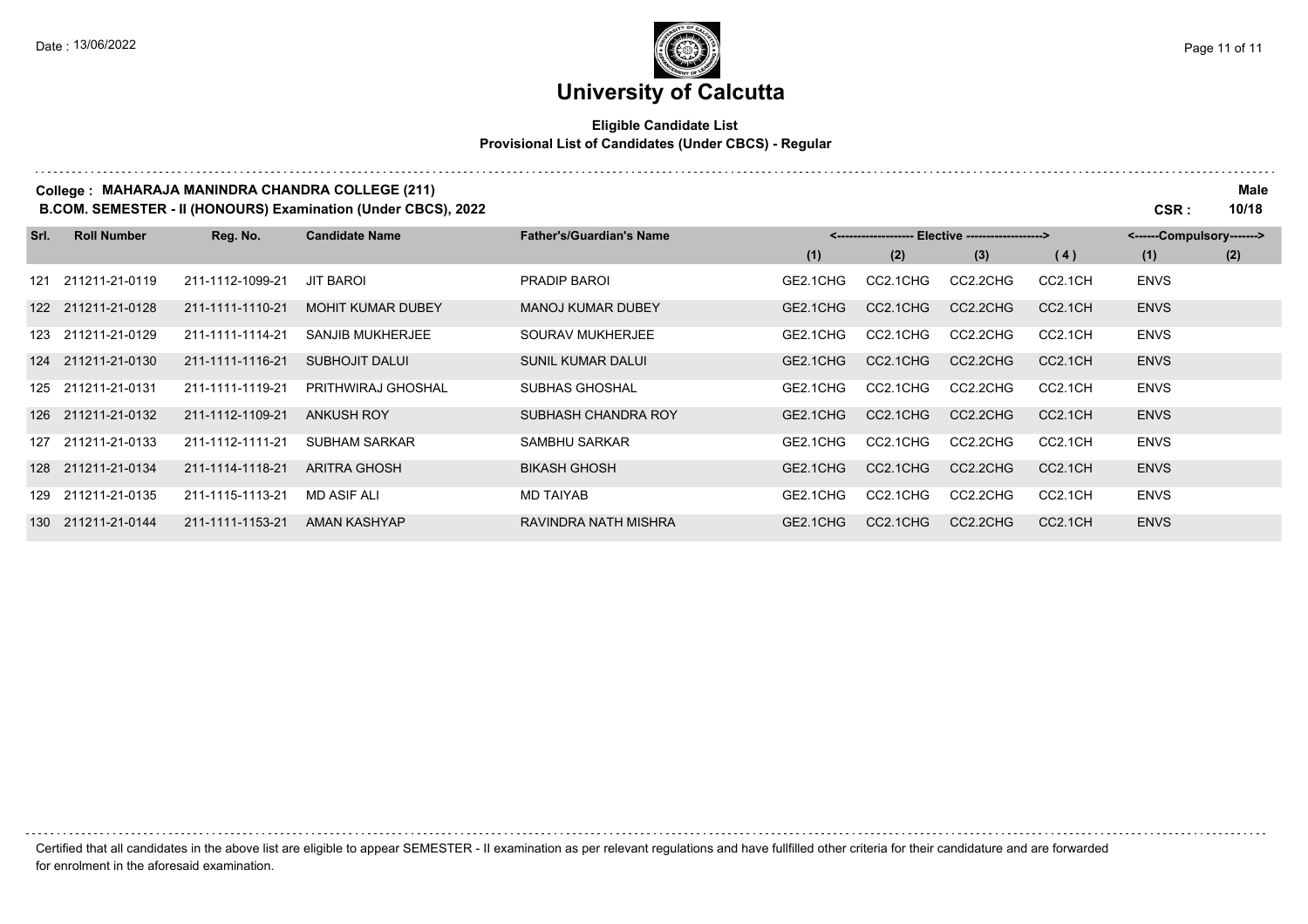#### **Eligible Candidate List Provisional List of Candidates (Under CBCS) - Regular**

#### **College : MAHARAJA MANINDRA CHANDRA COLLEGE (211) Female**

**B.COM. SEMESTER - II (GENERAL) Examination (Under CBCS), 2022 CSR : 10/18**

| Srl. | <b>Roll Number</b> | Reg. No.         | <b>Candidate Name</b>      | <b>Father's/Guardian's Name</b> |          |          | <-------------------- Elective -------------------> |                                  | <------Compulsory-------> |     |
|------|--------------------|------------------|----------------------------|---------------------------------|----------|----------|-----------------------------------------------------|----------------------------------|---------------------------|-----|
|      |                    |                  |                            |                                 | (1)      | (2)      | (3)                                                 | (4)                              | (1)                       | (2) |
|      | 1 201211-12-0047   | 211-1214-0969-20 | PALLABI KARMAKAR           | <b>SUBHAS KARMAKAR</b>          | GE2.1CHG | CC2.1CHG | CC2.2CHG                                            | CC2.1CG                          | <b>ENVS</b>               |     |
|      | 2 211211-12-0001   | 211-1211-0896-21 | AAKANKSHA SINGH            | <b>UTTAM SINGH</b>              | GE2.1CHG | CC2.1CHG | CC2.2CHG                                            | <b>CC2.1CG</b>                   | <b>ENVS</b>               |     |
|      | 3 211211-12-0002   | 211-1211-0898-21 | <b>ANCHAL KUMARI</b>       | <b>GULAB JHA</b>                | GE2.1CHG | CC2.1CHG | CC2.2CHG                                            | CC2.1CG                          | <b>ENVS</b>               |     |
|      | 4 211211-12-0003   | 211-1211-0900-21 | <b>FALAK AFREEN</b>        | <b>TAJAMMUL HUSSAIN</b>         | GE2.1CHG | CC2.1CHG | CC2.2CHG                                            | CC2.1CG                          | <b>ENVS</b>               |     |
|      | 5 211211-12-0004   | 211-1211-0902-21 | <b>SREETAMA SHAW</b>       | <b>GOUTAM SHAW</b>              | GE2.1CHG | CC2.1CHG | CC2.2CHG                                            | CC2.1CG                          | <b>ENVS</b>               |     |
|      | 6 211211-12-0005   | 211-1211-0905-21 | <b>SNEHA CHAKRABORTY</b>   | AMIT CHAKRABORTY                | GE2.1CHG | CC2.1CHG | CC2.2CHG                                            | CC2.1CG                          | <b>ENVS</b>               |     |
|      | 7 211211-12-0006   | 211-1211-0906-21 | <b>PRITI MONDAL</b>        | <b>GOUTAM MONDAL</b>            | GE2.1CHG | CC2.1CHG | CC2.2CHG                                            | CC2.1CG                          | <b>ENVS</b>               |     |
|      | 8 211211-12-0007   | 211-1211-0908-21 | <b>SUSHMITA PODDAR</b>     | <b>SANJIB PODDAR</b>            | GE2.1CHG | CC2.1CHG | CC2.2CHG                                            | CC2.1CG                          | <b>ENVS</b>               |     |
|      | 9 211211-12-0008   | 211-1211-0913-21 | DEBOPRIYA PAITANDI         | SAMBARAN PAITANDI               | GE2.1CHG | CC2.1CHG | CC2.2CHG                                            | CC2.1CG                          | <b>ENVS</b>               |     |
|      | 10 211211-12-0009  | 211-1211-0915-21 | <b>REMITA CHOWDHURY</b>    | SUDIP CHOWDHURY                 | GE2.1CHG | CC2.1CHG | CC2.2CHG                                            | CC2.1CG                          | <b>ENVS</b>               |     |
|      | 11 211211-12-0010  | 211-1211-0917-21 | <b>SOUMILI PAUL</b>        | <b>SUDIPTA PAUL</b>             | GE2.1CHG | CC2.1CHG | CC2.2CHG                                            | CC2.1CG                          | <b>ENVS</b>               |     |
|      | 12 211211-12-0011  | 211-1211-0923-21 | <b>SUSMITA MAJUMDER</b>    | <b>SREEKANTA MAJUMDER</b>       | GE2.1CHG | CC2.1CHG | CC2.2CHG                                            | CC2.1CG                          | <b>ENVS</b>               |     |
|      | 13 211211-12-0012  | 211-1211-0937-21 | <b>ANTARA SENGUPTA</b>     | <b>BISWAJIT SENGUPTA</b>        | GE2.1CHG | CC2.1CHG | CC2.2CHG                                            | CC2.1CG                          | <b>ENVS</b>               |     |
|      | 14 211211-12-0013  | 211-1211-0939-21 | <b>NALLA KAVYA</b>         | <b>NALLA MALA RAO</b>           | GE2.1CHG | CC2.1CHG | CC2.2CHG                                            | CC2.1CG                          | <b>ENVS</b>               |     |
|      | 15 211211-12-0014  | 211-1211-0943-21 | <b>RUPSA LODH</b>          | <b>RATAN LODH</b>               | GE2.1CHG | CC2.1CHG | CC2.2CHG                                            | CC2.1CG                          | <b>ENVS</b>               |     |
|      | 16 211211-12-0015  | 211-1211-0946-21 | PRIYA ADHIKARY             | <b>TAPAN ADHIKARY</b>           | GE2.1CHG | CC2.1CHG | CC2.2CHG                                            | CC <sub>2.1</sub> C <sub>G</sub> | <b>ENVS</b>               |     |
|      | 17 211211-12-0016  | 211-1211-0953-21 | <b>SUDIPTA BISWAS</b>      | <b>SUDIP BISWAS</b>             | GE2.1CHG | CC2.1CHG | CC2.2CHG                                            | CC2.1CG                          | <b>ENVS</b>               |     |
|      | 18 211211-12-0017  | 211-1211-0958-21 | <b>SAMPA DAS</b>           | <b>TAPASH DAS</b>               | GE2.1CHG | CC2.1CHG | CC2.2CHG                                            | CC2.1CG                          | <b>ENVS</b>               |     |
|      | 19 211211-12-0018  | 211-1211-0964-21 | <b>SUSMITA CHAKRABORTY</b> | RATHIN CHAKRABORTY              | GE2.1CHG | CC2.1CHG | CC2.2CHG                                            | CC2.1CG                          | <b>ENVS</b>               |     |
|      | 20 211211-12-0019  | 211-1211-0988-21 | <b>KASHISH SHAW</b>        | <b>KARMENDRA SHAW</b>           | GE2.1CHG | CC2.1CHG | CC2.2CHG                                            | CC2.1CG                          | <b>ENVS</b>               |     |

Certified that all candidates in the above list are eligible to appear SEMESTER - II examination as per relevant regulations and have fullfilled other criteria for their candidature and are forwarded

for enrolment in the aforesaid examination.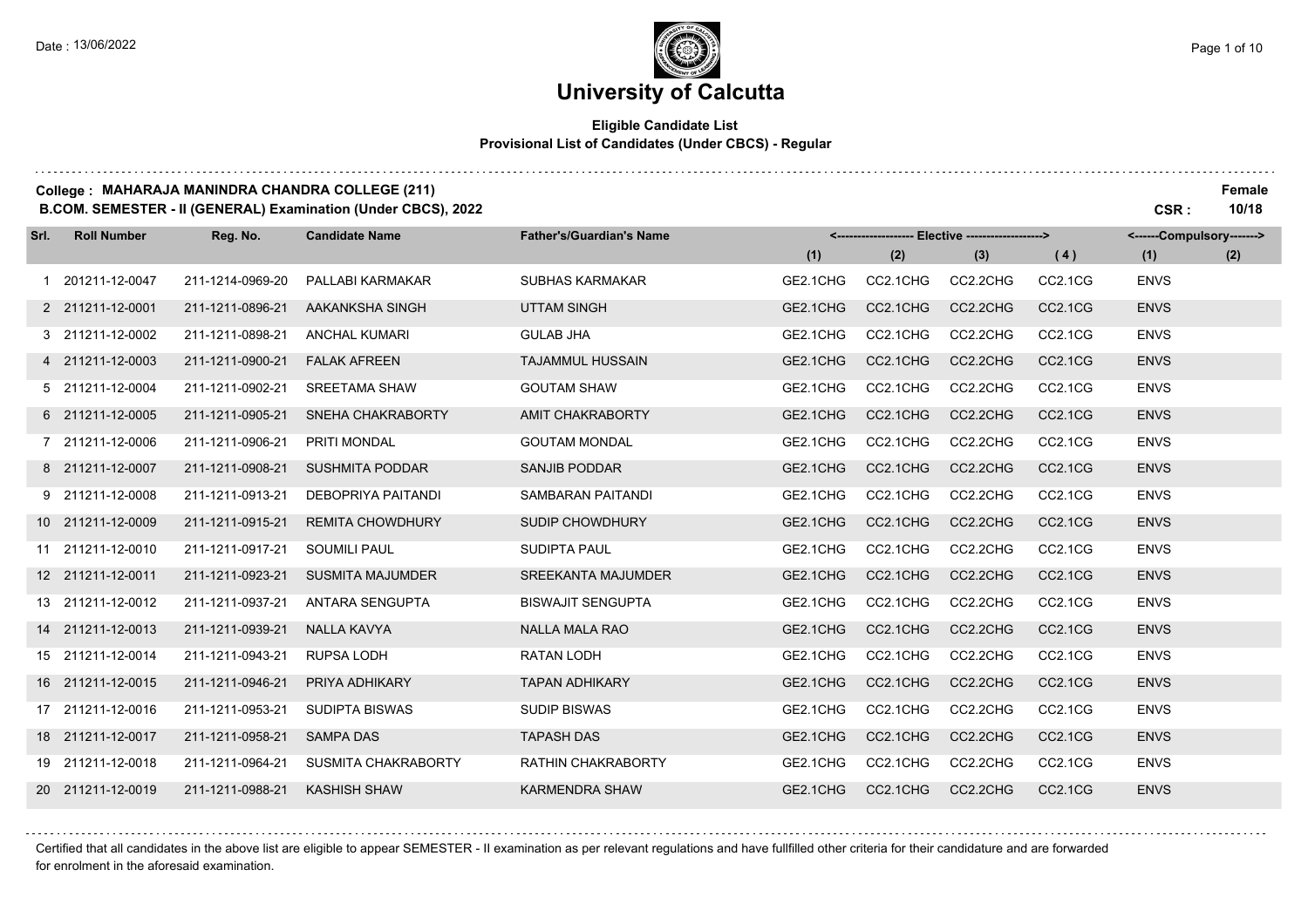### **University of Calcutta**

#### **Eligible Candidate List Provisional List of Candidates (Under CBCS) - Regular**

#### **College : MAHARAJA MANINDRA CHANDRA COLLEGE (211) Female**

**B.COM. SEMESTER - II (GENERAL) Examination (Under CBCS), 2022 CSR : 10/18**

| Srl. | <b>Roll Number</b> | Reg. No.         | <b>Candidate Name</b>  | <b>Father's/Guardian's Name</b> | <-------------------- Elective -------------------> |          |          | <------Compulsory------->        |             |     |
|------|--------------------|------------------|------------------------|---------------------------------|-----------------------------------------------------|----------|----------|----------------------------------|-------------|-----|
|      |                    |                  |                        |                                 | (1)                                                 | (2)      | (3)      | (4)                              | (1)         | (2) |
|      | 21 211211-12-0020  | 211-1211-0991-21 | <b>BIDISHA GHOSH</b>   | SWAPAN KUMAR GHOSH              | GE2.1CHG                                            | CC2.1CHG | CC2.2CHG | CC2.1CG                          | <b>ENVS</b> |     |
|      | 22 211211-12-0021  | 211-1211-0993-21 | <b>IPSITA BANERJEE</b> | SANKAR BANERJEE                 | GE2.1CHG                                            | CC2.1CHG | CC2.2CHG | CC2.1CG                          | <b>ENVS</b> |     |
|      | 23 211211-12-0022  | 211-1211-1001-21 | <b>SUDIPTA HALDAR</b>  | <b>SANJAY HALDAR</b>            | GE2.1CHG                                            | CC2.1CHG | CC2.2CHG | CC2.1CG                          | <b>ENVS</b> |     |
|      | 24 211211-12-0023  | 211-1211-1008-21 | SHREYA NANDI           | <b>BANKIM NANDI</b>             | GE2.1CHG                                            | CC2.1CHG | CC2.2CHG | CC2.1CG                          | <b>ENVS</b> |     |
|      | 25 211211-12-0024  | 211-1211-1023-21 | <b>SHAYANI KOTAL</b>   | <b>UTTAM KOTAL</b>              | GE2.1CHG                                            | CC2.1CHG | CC2.2CHG | CC <sub>2.1</sub> C <sub>G</sub> | <b>ENVS</b> |     |
|      | 26 211211-12-0025  | 211-1211-1026-21 | SIMRAN KHATOON         | <b>MD NASIR</b>                 | GE2.1CHG                                            | CC2.1CHG | CC2.2CHG | CC2.1CG                          | <b>ENVS</b> |     |
|      | 27 211211-12-0026  | 211-1211-1027-21 | <b>SWAPNA DAS</b>      | <b>LATE MAHESH DAS</b>          | GE2.1CHG                                            | CC2.1CHG | CC2.2CHG | CC2.1CG                          | <b>ENVS</b> |     |
|      | 28 211211-12-0027  | 211-1211-1028-21 | <b>SREYOSHI DAS</b>    | <b>KAMAL DAS</b>                | GE2.1CHG                                            | CC2.1CHG | CC2.2CHG | CC2.1CG                          | <b>ENVS</b> |     |
|      | 29 211211-12-0028  | 211-1211-1029-21 | SHREYA BHATTACHARYA    | SANJAY BHATTACHARYA             | GE2.1CHG                                            | CC2.1CHG | CC2.2CHG | CC2.1CG                          | <b>ENVS</b> |     |
|      | 30 211211-12-0029  | 211-1211-1031-21 | <b>NEHA SINGH</b>      | <b>SANJAY SINGH</b>             | GE2.1CHG                                            | CC2.1CHG | CC2.2CHG | CC2.1CG                          | <b>ENVS</b> |     |
|      | 31 211211-12-0030  | 211-1211-1038-21 | <b>ANKITA AICH</b>     | <b>SUSHANTA AICH</b>            | GE2.1CHG                                            | CC2.1CHG | CC2.2CHG | CC2.1CG                          | <b>ENVS</b> |     |
|      | 32 211211-12-0031  | 211-1211-1039-21 | <b>RIMJHIM SINGH</b>   | <b>SANJAY SINGH</b>             | GE2.1CHG                                            | CC2.1CHG | CC2.2CHG | CC2.1CG                          | <b>ENVS</b> |     |
|      | 33 211211-12-0032  | 211-1211-1040-21 | <b>SNEHA GHOSH</b>     | <b>SUMONTA GHOSH</b>            | GE2.1CHG                                            | CC2.1CHG | CC2.2CHG | CC <sub>2.1</sub> C <sub>G</sub> | <b>ENVS</b> |     |
|      | 34 211211-12-0033  | 211-1211-1041-21 | <b>SWETA SHARMA</b>    | <b>DINESH SHARMA</b>            | GE2.1CHG                                            | CC2.1CHG | CC2.2CHG | CC2.1CG                          | <b>ENVS</b> |     |
|      | 35 211211-12-0034  | 211-1211-1053-21 | SONALI MUKHERJEE       | <b>SUBHAS MUKHERJEE</b>         | GE2.1CHG                                            | CC2.1CHG | CC2.2CHG | CC2.1CG                          | <b>ENVS</b> |     |
|      | 36 211211-12-0035  | 211-1212-0914-21 | <b>SUPARNA SARKAR</b>  | <b>SUBODH SARKAR</b>            | GE2.1CHG                                            | CC2.1CHG | CC2.2CHG | CC2.1CG                          | <b>ENVS</b> |     |
|      | 37 211211-12-0036  | 211-1212-0947-21 | <b>TITLI RAJBANSHI</b> | LATE GANESH RAJBANSHI           | GE2.1CHG                                            | CC2.1CHG | CC2.2CHG | CC2.1CG                          | <b>ENVS</b> |     |
|      | 38 211211-12-0037  | 211-1212-0949-21 | PAYEL MONDAL           | <b>GOPAL MONDAL</b>             | GE2.1CHG                                            | CC2.1CHG | CC2.2CHG | CC2.1CG                          | <b>ENVS</b> |     |
|      | 39 211211-12-0038  | 211-1212-0954-21 | <b>ADITI DAS</b>       | JOYDEB DAS                      | GE2.1CHG                                            | CC2.1CHG | CC2.2CHG | CC2.1CG                          | <b>ENVS</b> |     |
|      | 40 211211-12-0039  | 211-1212-0966-21 | <b>SHREYA BAIRAGI</b>  | <b>RABIN BAIRAGI</b>            | GE2.1CHG                                            | CC2.1CHG | CC2.2CHG | CC2.1CG                          | <b>ENVS</b> |     |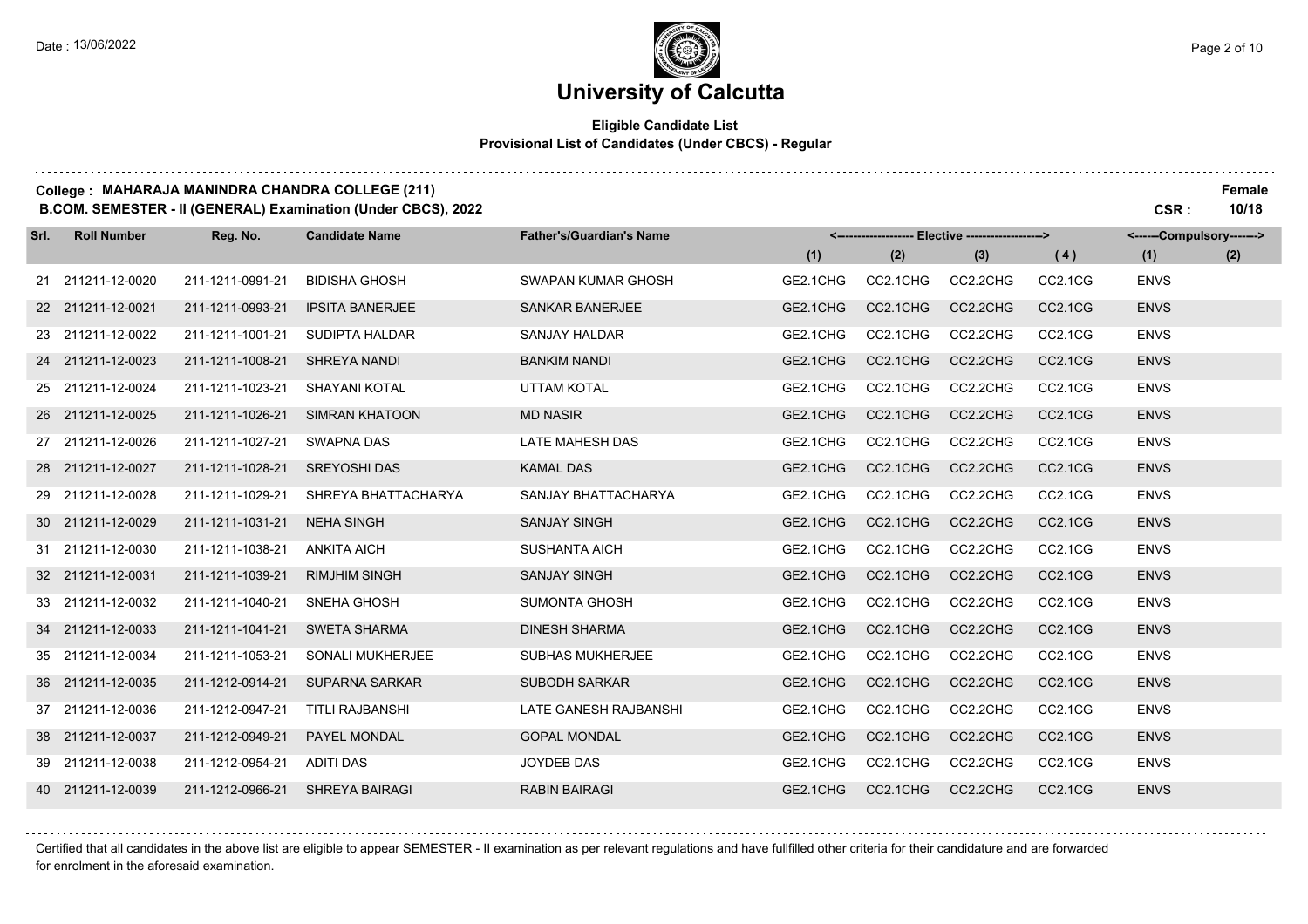. . . . . . . . .

# **University of Calcutta**

#### **Eligible Candidate List Provisional List of Candidates (Under CBCS) - Regular**

#### **College : MAHARAJA MANINDRA CHANDRA COLLEGE (211) Female**

**B.COM. SEMESTER - II (GENERAL) Examination (Under CBCS), 2022 CSR : 10/18**

| Srl. | <b>Roll Number</b> | Reg. No.         | <b>Candidate Name</b> | <b>Father's/Guardian's Name</b> | <-------------------- Elective -------------------> |          |          |                                  | <------Compulsory-------> |     |  |
|------|--------------------|------------------|-----------------------|---------------------------------|-----------------------------------------------------|----------|----------|----------------------------------|---------------------------|-----|--|
|      |                    |                  |                       |                                 | (1)                                                 | (2)      | (3)      | (4)                              | (1)                       | (2) |  |
|      | 41 211211-12-0040  | 211-1212-0978-21 | NISHA HALDER          | <b>BASUDEB HALDER</b>           | GE2.1CHG                                            | CC2.1CHG | CC2.2CHG | CC2.1CG                          | <b>ENVS</b>               |     |  |
|      | 42 211211-12-0041  | 211-1212-1011-21 | <b>BARSA MONDAL</b>   | <b>SWAPAN MONDAL</b>            | GE2.1CHG                                            | CC2.1CHG | CC2.2CHG | CC <sub>2.1</sub> C <sub>G</sub> | <b>ENVS</b>               |     |  |
|      | 43 211211-12-0042  | 211-1214-0928-21 | <b>PRITY SHAW</b>     | <b>TEJ PRATAP SHAW</b>          | GE2.1CHG                                            | CC2.1CHG | CC2.2CHG | CC2.1CG                          | <b>ENVS</b>               |     |  |
|      | 44 211211-12-0043  | 211-1214-0938-21 | NIMMANA SUVARNA       | NIMMANA BHASKAR RAO             | GE2.1CHG                                            | CC2.1CHG | CC2.2CHG | CC <sub>2.1</sub> C <sub>G</sub> | <b>ENVS</b>               |     |  |
|      | 45 211211-12-0044  | 211-1214-1006-21 | <b>PUJA GHOSH</b>     | NILU GHOSH                      | GE2.1CHG                                            | CC2.1CHG | CC2.2CHG | CC2.1CG                          | <b>ENVS</b>               |     |  |
|      | 46 211211-12-0045  | 211-1214-1016-21 | ANANYA PAL            | <b>RATHIN PAL</b>               | GE2.1CHG                                            | CC2.1CHG | CC2.2CHG | CC2.1CG                          | <b>ENVS</b>               |     |  |
|      | 47 211211-12-0046  | 211-1211-1129-21 | <b>KASIS SHARMA</b>   | SHIW SAGAR SHARMA               | GE2.1CHG                                            | CC2.1CHG | CC2.2CHG | CC2.1CG                          | <b>ENVS</b>               |     |  |
|      | 48 211211-12-0047  | 211-1211-1131-21 | AKANSHA GHOSH         | <b>SUBRATA GHOSH</b>            | GE2.1CHG                                            | CC2.1CHG | CC2.2CHG | CC <sub>2.1</sub> C <sub>G</sub> | <b>ENVS</b>               |     |  |
|      | 49 211211-12-0048  | 211-1211-1137-21 | AKANKASHA SHAW        | <b>AJAY KUMAR SHAW</b>          | GE2.1CHG                                            | CC2.1CHG | CC2.2CHG | CC2.1CG                          | <b>ENVS</b>               |     |  |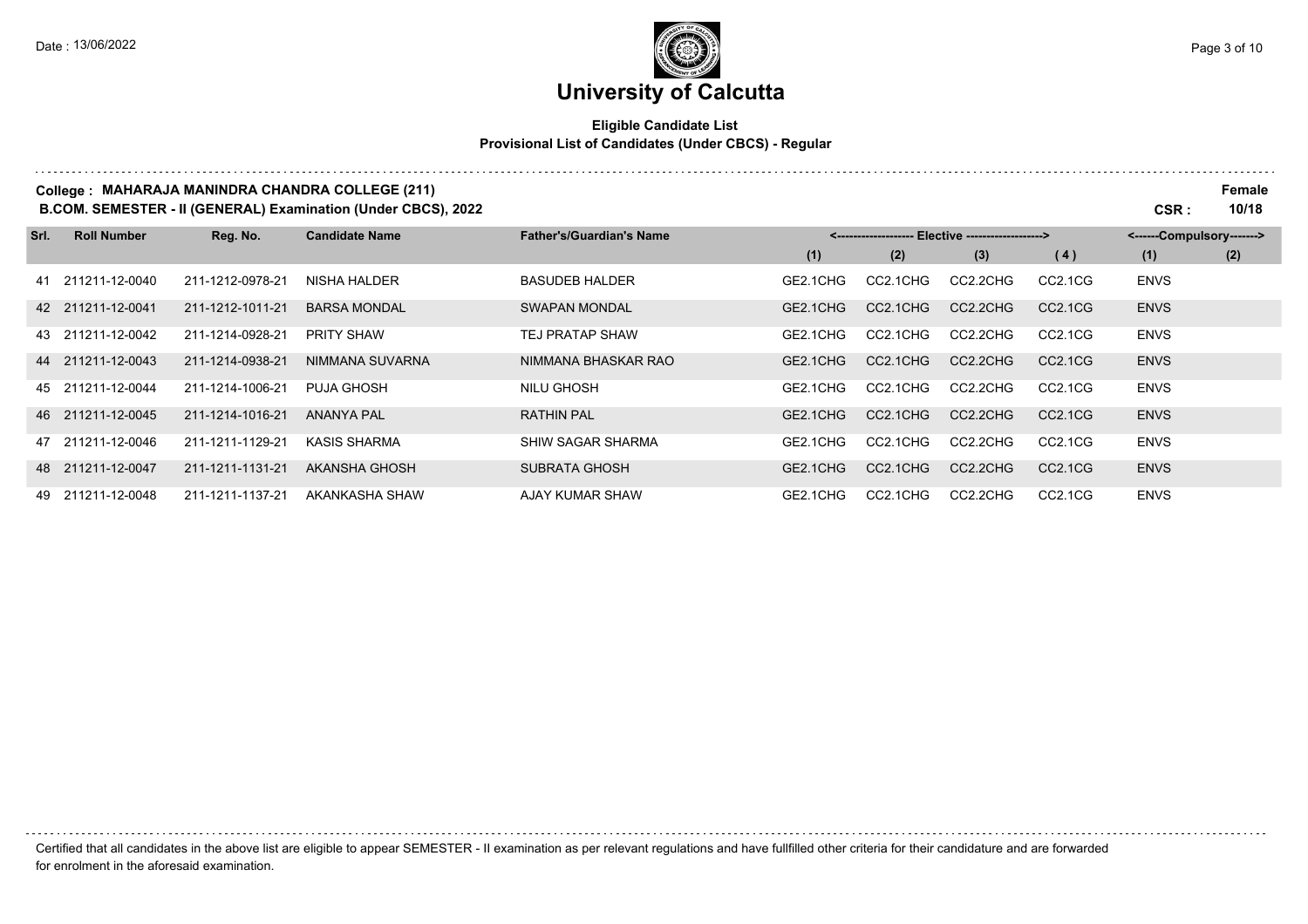and a straight

and a state of

### **University of Calcutta**

#### **Eligible Candidate List Provisional List of Candidates (Under CBCS) - Regular**

#### **College : MAHARAJA MANINDRA CHANDRA COLLEGE (211) Male**

**B.COM. SEMESTER - II (GENERAL) Examination (Under CBCS), 2022 CSR : 10/18**

| Srl. | <b>Roll Number</b> | Reg. No.         | <b>Candidate Name</b>       | <b>Father's/Guardian's Name</b> | <------------------- Elective ------------------> |          |          | <------Compulsory------->        |             |     |
|------|--------------------|------------------|-----------------------------|---------------------------------|---------------------------------------------------|----------|----------|----------------------------------|-------------|-----|
|      |                    |                  |                             |                                 | (1)                                               | (2)      | (3)      | (4)                              | (1)         | (2) |
|      | 1 191211-22-0012   | 211-1111-0777-19 | <b>ANIKET SHAW</b>          | <b>LOK NATH SHAW</b>            | GE2.1CHG                                          | CC2.1CHG | CC2.2CHG | CC2.1CG                          | <b>ENVS</b> |     |
|      | 2 191211-22-0046   | 211-1111-0906-19 | <b>MRIGANKA DAS</b>         | <b>DHIRAJ DAS</b>               | GE2.1CHG                                          | CC2.1CHG | CC2.2CHG | CC2.1CG                          | <b>ENVS</b> |     |
|      | 3 201211-22-0037   | 211-1111-0982-20 | <b>RAHUL BISWAKARMA</b>     | LATE RAJESH BISWAKARMA          | GE2.1CHG                                          | CC2.1CHG | CC2.2CHG | CC2.1CG                          | <b>ENVS</b> |     |
|      | 4 201211-22-0245   | 211-1111-1120-20 | <b>HIRENDRA MONDAL</b>      | <b>SANJIT MONDAL</b>            | GE2.1CHG                                          | CC2.1CHG | CC2.2CHG | CC2.1CG                          | <b>ENVS</b> |     |
|      | 5 211211-22-0001   | 211-1111-0895-21 | <b>SUMAN DAS</b>            | <b>SUJIT DAS</b>                | GE2.1CHG                                          | CC2.1CHG | CC2.2CHG | CC <sub>2.1</sub> C <sub>G</sub> | <b>ENVS</b> |     |
|      | 6 211211-22-0002   | 211-1111-0897-21 | <b>BIKRAM ROY CHOWDHURY</b> | SUBAL ROY CHOWDHURY             | GE2.1CHG                                          | CC2.1CHG | CC2.2CHG | CC2.1CG                          | <b>ENVS</b> |     |
|      | 7 211211-22-0003   | 211-1111-0899-21 | <b>ARNAB KANDAR</b>         | <b>AJOY KANDAR</b>              | GE2.1CHG                                          | CC2.1CHG | CC2.2CHG | CC2.1CG                          | <b>ENVS</b> |     |
|      | 8 211211-22-0004   | 211-1111-0901-21 | SUBHANGA SAHA               | SANKAR SAHA                     | GE2.1CHG                                          | CC2.1CHG | CC2.2CHG | CC2.1CG                          | <b>ENVS</b> |     |
|      | 9 211211-22-0005   | 211-1111-0903-21 | <b>RAJDEEP SAHA</b>         | <b>BISWAJIT SAHA</b>            | GE2.1CHG                                          | CC2.1CHG | CC2.2CHG | CC2.1CG                          | <b>ENVS</b> |     |
|      | 10 211211-22-0006  | 211-1111-0907-21 | RAUNAK CHAKRABORTY          | SANKAR CHAKRABORTY              | GE2.1CHG                                          | CC2.1CHG | CC2.2CHG | CC <sub>2.1</sub> C <sub>G</sub> | <b>ENVS</b> |     |
|      | 11 211211-22-0007  | 211-1111-0911-21 | <b>GOUTAM SHARMA</b>        | <b>JITENDRA SHARMA</b>          | GE2.1CHG                                          | CC2.1CHG | CC2.2CHG | CC2.1CG                          | <b>ENVS</b> |     |
|      | 12 211211-22-0008  | 211-1111-0912-21 | <b>DEBAJIT SEN</b>          | <b>DEBABRATA SEN</b>            | GE2.1CHG                                          | CC2.1CHG | CC2.2CHG | CC2.1CG                          | <b>ENVS</b> |     |
|      | 13 211211-22-0009  | 211-1111-0916-21 | <b>MEHBOOB ALAM</b>         | <b>MD KARIMUDDIN</b>            | GE2.1CHG                                          | CC2.1CHG | CC2.2CHG | CC2.1CG                          | <b>ENVS</b> |     |
|      | 14 211211-22-0010  | 211-1111-0920-21 | <b>SUMAN KUMAR SEN</b>      | <b>TARUN SEN</b>                | GE2.1CHG                                          | CC2.1CHG | CC2.2CHG | CC2.1CG                          | <b>ENVS</b> |     |
|      | 15 211211-22-0011  | 211-1111-0921-21 | <b>SUMANTO KAR GUPTA</b>    | <b>NITU KAR GUPTA</b>           | GE2.1CHG                                          | CC2.1CHG | CC2.2CHG | CC2.1CG                          | <b>ENVS</b> |     |
|      | 16 211211-22-0012  | 211-1111-0924-21 | SOUMYADEEP MAITY            | <b>BISWANATH MAITY</b>          | GE2.1CHG                                          | CC2.1CHG | CC2.2CHG | CC2.1CG                          | <b>ENVS</b> |     |
|      | 17 211211-22-0013  | 211-1111-0926-21 | SOUMALYA CHAKRABORTY        | SANJAY CHAKRABORTY              | GE2.1CHG                                          | CC2.1CHG | CC2.2CHG | CC2.1CG                          | <b>ENVS</b> |     |
|      | 18 211211-22-0014  | 211-1111-0933-21 | <b>RIJU DAS</b>             | <b>RAM KAMAL DAS</b>            | GE2.1CHG                                          | CC2.1CHG | CC2.2CHG | CC2.1CG                          | <b>ENVS</b> |     |
|      | 19 211211-22-0015  | 211-1111-0935-21 | <b>AKASH PRASAD</b>         | <b>DILIP PRASAD ROUTH</b>       | GE2.1CHG                                          | CC2.1CHG | CC2.2CHG | CC2.1CG                          | <b>ENVS</b> |     |
|      | 20 211211-22-0016  | 211-1111-0936-21 | <b>ANIKET SAHA</b>          | PRASHANTA KUMAR SAHA            | GE2.1CHG                                          | CC2.1CHG | CC2.2CHG | CC2.1CG                          | <b>ENVS</b> |     |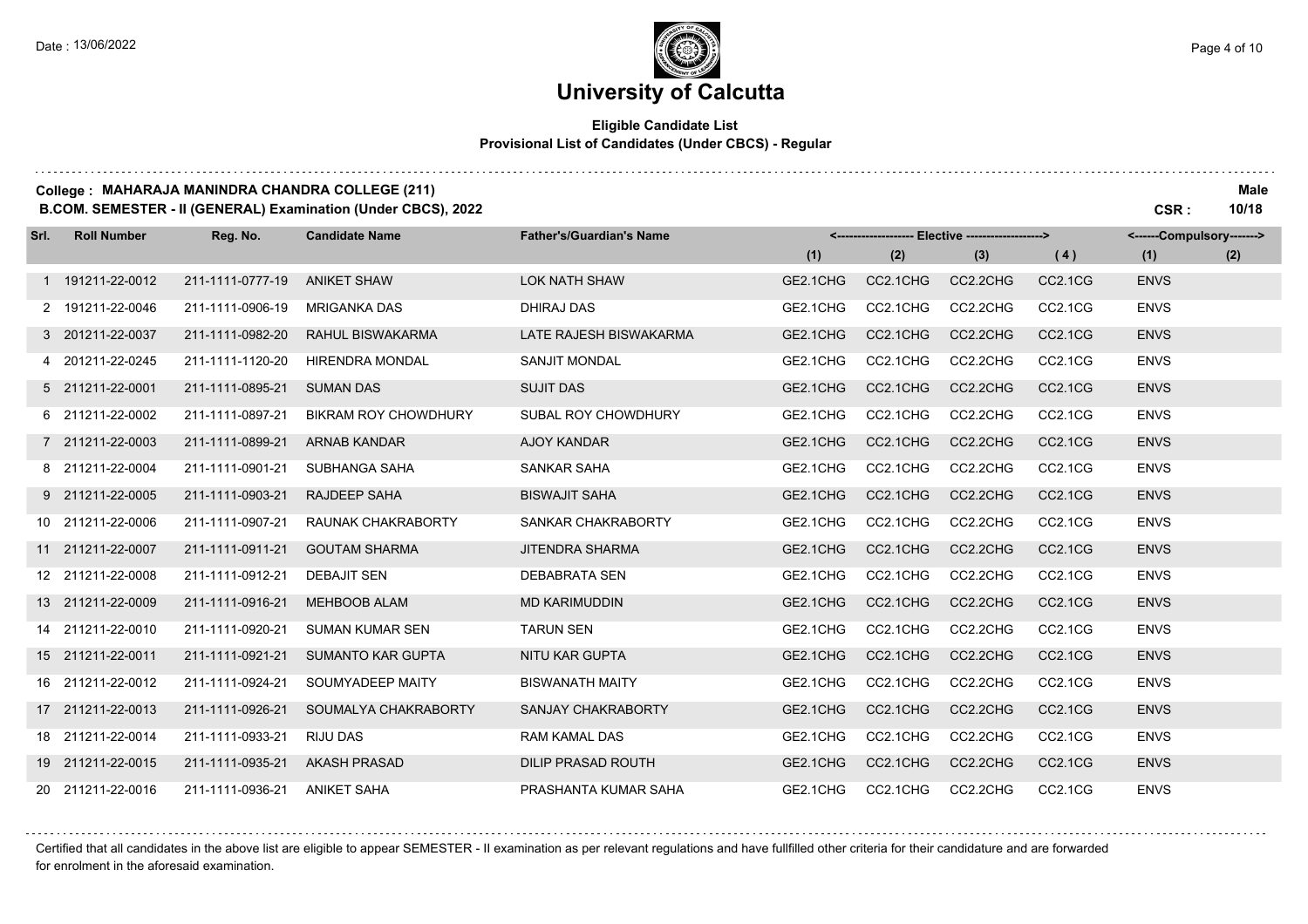### **University of Calcutta**

#### **Eligible Candidate List Provisional List of Candidates (Under CBCS) - Regular**

### **College : MAHARAJA MANINDRA CHANDRA COLLEGE (211) Male**

**B.COM. SEMESTER - II (GENERAL) Examination (Under CBCS), 2022 CSR : 10/18**

| Srl. | <b>Roll Number</b> | Reg. No.         | <b>Candidate Name</b>     | <b>Father's/Guardian's Name</b> | <------------------- Elective ------------------> |          |          | <------Compulsory-------> |             |     |
|------|--------------------|------------------|---------------------------|---------------------------------|---------------------------------------------------|----------|----------|---------------------------|-------------|-----|
|      |                    |                  |                           |                                 | (1)                                               | (2)      | (3)      | (4)                       | (1)         | (2) |
|      | 21 211211-22-0017  | 211-1111-0948-21 | <b>SARIFUL MOLLAH</b>     | <b>MADHU MOLLAH</b>             | GE2.1CHG                                          | CC2.1CHG | CC2.2CHG | CC2.1CG                   | <b>ENVS</b> |     |
|      | 22 211211-22-0018  | 211-1111-0952-21 | <b>RIYAM ACHARJEE</b>     | <b>BUDUDEV ACHARJEE</b>         | GE2.1CHG                                          | CC2.1CHG | CC2.2CHG | CC2.1CG                   | <b>ENVS</b> |     |
|      | 23 211211-22-0020  | 211-1111-0956-21 | SIDDHARTHA PAUL           | <b>MR SOURAV PAUL</b>           | GE2.1CHG                                          | CC2.1CHG | CC2.2CHG | <b>CC2.1CG</b>            | <b>ENVS</b> |     |
|      | 24 211211-22-0021  | 211-1111-0957-21 | ARPAN CHAKRABORTY         | <b>BISHNU LAL CHAKRABORTY</b>   | GE2.1CHG                                          | CC2.1CHG | CC2.2CHG | CC2.1CG                   | <b>ENVS</b> |     |
|      | 25 211211-22-0022  | 211-1111-0959-21 | <b>SUPRIYA KHAN</b>       | SHIBNATH KHAN                   | GE2.1CHG                                          | CC2.1CHG | CC2.2CHG | CC2.1CG                   | <b>ENVS</b> |     |
|      | 26 211211-22-0023  | 211-1111-0960-21 | <b>ANKAN KARMAKAR</b>     | NITAI KARMAKAR                  | GE2.1CHG                                          | CC2.1CHG | CC2.2CHG | CC2.1CG                   | <b>ENVS</b> |     |
|      | 27 211211-22-0024  | 211-1111-0961-21 | <b>AARYAN JAIN</b>        | LATE MANOJ KUMAR JAIN           | GE2.1CHG                                          | CC2.1CHG | CC2.2CHG | CC2.1CG                   | <b>ENVS</b> |     |
|      | 28 211211-22-0025  | 211-1111-0965-21 | DIPAN KUMAR PAUL          | <b>BIDHAN CHANDRA PAUL</b>      | GE2.1CHG                                          | CC2.1CHG | CC2.2CHG | CC2.1CG                   | <b>ENVS</b> |     |
|      | 29 211211-22-0026  | 211-1111-0967-21 | SOUMYAJEET BASAK          | <b>SANJOY BASAK</b>             | GE2.1CHG                                          | CC2.1CHG | CC2.2CHG | <b>CC2.1CG</b>            | <b>ENVS</b> |     |
|      | 30 211211-22-0027  | 211-1111-0968-21 | <b>PRITAM ROY</b>         | LATE PARIMAL ROY                | GE2.1CHG                                          | CC2.1CHG | CC2.2CHG | CC2.1CG                   | <b>ENVS</b> |     |
|      | 31 211211-22-0028  | 211-1111-0971-21 | <b>VINAYAK MITRA</b>      | <b>SUBHANKAR MITRA</b>          | GE2.1CHG                                          | CC2.1CHG | CC2.2CHG | CC2.1CG                   | <b>ENVS</b> |     |
|      | 32 211211-22-0029  | 211-1111-0974-21 | SAYANDEEP CHAKRABORTY     | LATE SUDHIR CHAKRABORTY         | GE2.1CHG                                          | CC2.1CHG | CC2.2CHG | CC2.1CG                   | <b>ENVS</b> |     |
|      | 33 211211-22-0030  | 211-1111-0975-21 | SUBHADITYA DASGUPTA       | <b>SUBHASISH DASGUPTA</b>       | GE2.1CHG                                          | CC2.1CHG | CC2.2CHG | <b>CC2.1CG</b>            | <b>ENVS</b> |     |
|      | 34 211211-22-0031  | 211-1111-0982-21 | <b>CHANDAN KUMAR SHAW</b> | <b>MANOJ KUMAR SHAW</b>         | GE2.1CHG                                          | CC2.1CHG | CC2.2CHG | CC2.1CG                   | <b>ENVS</b> |     |
|      | 35 211211-22-0032  | 211-1111-0983-21 | <b>D PRASANT KUMAR</b>    | POLU RAO                        | GE2.1CHG                                          | CC2.1CHG | CC2.2CHG | CC2.1CG                   | <b>ENVS</b> |     |
|      | 36 211211-22-0033  | 211-1111-0985-21 | <b>ANURAG PANDEY</b>      | AWADH NARAYAN PANDEY            | GE2.1CHG                                          | CC2.1CHG | CC2.2CHG | CC2.1CG                   | <b>ENVS</b> |     |
|      | 37 211211-22-0034  | 211-1111-0989-21 | <b>SUJOY BISWAS</b>       | <b>MINTU BISWAS</b>             | GE2.1CHG                                          | CC2.1CHG | CC2.2CHG | <b>CC2.1CG</b>            | <b>ENVS</b> |     |
|      | 38 211211-22-0035  | 211-1111-0990-21 | <b>SUVAM GHOSH</b>        | <b>JAYANTA GHOSH</b>            | GE2.1CHG                                          | CC2.1CHG | CC2.2CHG | CC2.1CG                   | <b>ENVS</b> |     |
|      | 39 211211-22-0036  | 211-1111-0992-21 | <b>SHUVAM SHOW</b>        | <b>BINOY SHOW</b>               | GE2.1CHG                                          | CC2.1CHG | CC2.2CHG | CC2.1CG                   | <b>ENVS</b> |     |
|      | 40 211211-22-0037  | 211-1111-0994-21 | <b>RAHUL SINGHA</b>       | <b>DEBABRATA SINGHA</b>         | GE2.1CHG                                          | CC2.1CHG | CC2.2CHG | CC2.1CG                   | <b>ENVS</b> |     |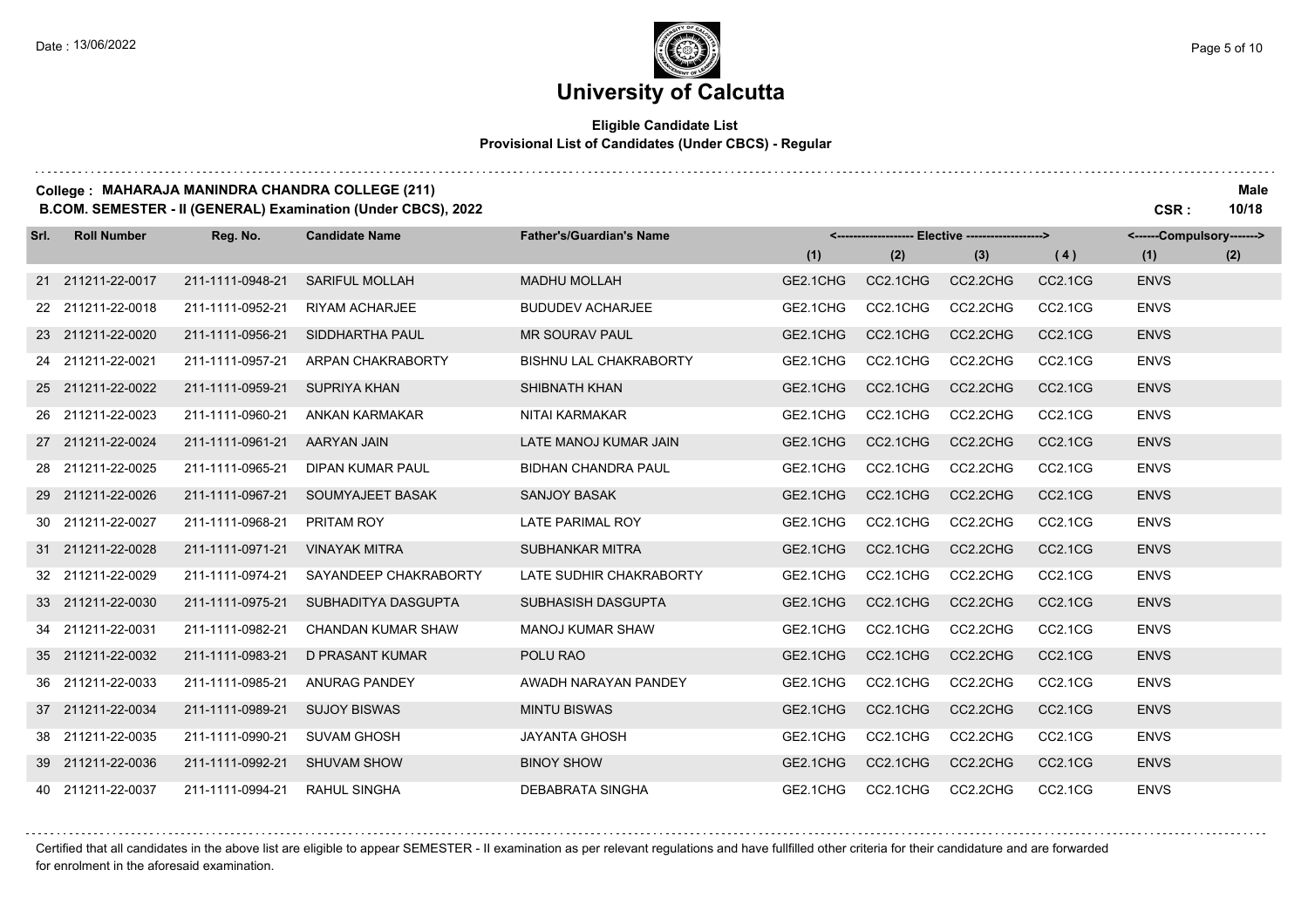and a straight

### **University of Calcutta**

#### **Eligible Candidate List Provisional List of Candidates (Under CBCS) - Regular**

#### **College : MAHARAJA MANINDRA CHANDRA COLLEGE (211) Male**

**B.COM. SEMESTER - II (GENERAL) Examination (Under CBCS), 2022 CSR : 10/18**

| Srl. | <b>Roll Number</b> | Reg. No.         | <b>Candidate Name</b>    | <b>Father's/Guardian's Name</b> | <------------------- Elective ------------------> |          |          | <------Compulsory------->        |             |     |
|------|--------------------|------------------|--------------------------|---------------------------------|---------------------------------------------------|----------|----------|----------------------------------|-------------|-----|
|      |                    |                  |                          |                                 | (1)                                               | (2)      | (3)      | (4)                              | (1)         | (2) |
|      | 41 211211-22-0038  | 211-1111-0997-21 | <b>SNEHASISH DAS</b>     | <b>DEBASISH DAS</b>             | GE2.1CHG                                          | CC2.1CHG | CC2.2CHG | CC <sub>2.1</sub> C <sub>G</sub> | <b>ENVS</b> |     |
|      | 42 211211-22-0039  | 211-1111-0998-21 | <b>AMAN GUPTA</b>        | <b>RAKESH GUPTA</b>             | GE2.1CHG                                          | CC2.1CHG | CC2.2CHG | CC2.1CG                          | <b>ENVS</b> |     |
|      | 43 211211-22-0040  | 211-1111-1000-21 | NILASHISH CHAKRABORTY    | CHINTU CHAKRABORTY              | GE2.1CHG                                          | CC2.1CHG | CC2.2CHG | CC2.1CG                          | <b>ENVS</b> |     |
|      | 44 211211-22-0041  | 211-1111-1002-21 | BHIMRAO JADHAV           | <b>LAL BAHADUR JADHAV</b>       | GE2.1CHG                                          | CC2.1CHG | CC2.2CHG | CC2.1CG                          | <b>ENVS</b> |     |
|      | 45 211211-22-0042  | 211-1111-1004-21 | SHIBAM CHAKRABORTY       | SUBHASIS CHAKRABORTY            | GE2.1CHG                                          | CC2.1CHG | CC2.2CHG | CC2.1CG                          | <b>ENVS</b> |     |
|      | 46 211211-22-0044  | 211-1111-1009-21 | <b>SUVAN MALIK</b>       | <b>MITHU MALIK</b>              | GE2.1CHG                                          | CC2.1CHG | CC2.2CHG | CC2.1CG                          | <b>ENVS</b> |     |
|      | 47 211211-22-0045  | 211-1111-1012-21 | ANURAG CHAKRABORTY       | ASHIM CHAKRABORTY               | GE2.1CHG                                          | CC2.1CHG | CC2.2CHG | CC <sub>2.1</sub> C <sub>G</sub> | <b>ENVS</b> |     |
|      | 48 211211-22-0046  | 211-1111-1013-21 | <b>RUPAM DAS</b>         | PRAHLAD DAS                     | GE2.1CHG                                          | CC2.1CHG | CC2.2CHG | CC2.1CG                          | <b>ENVS</b> |     |
|      | 49 211211-22-0047  | 211-1111-1019-21 | <b>UDAY SAHA</b>         | <b>SANKAR SAHA</b>              | GE2.1CHG                                          | CC2.1CHG | CC2.2CHG | CC <sub>2.1</sub> C <sub>G</sub> | <b>ENVS</b> |     |
|      | 50 211211-22-0048  | 211-1111-1020-21 | SUPRIYA KUNDU            | <b>SAMIR KUNDU</b>              | GE2.1CHG                                          | CC2.1CHG | CC2.2CHG | CC2.1CG                          | <b>ENVS</b> |     |
|      | 51 211211-22-0049  | 211-1111-1021-21 | <b>PRADIP SHAW</b>       | <b>SREE SHAW</b>                | GE2.1CHG                                          | CC2.1CHG | CC2.2CHG | CC2.1CG                          | <b>ENVS</b> |     |
|      | 52 211211-22-0050  | 211-1111-1022-21 | SANDIP DUTTA             | SANJOY DUTTA                    | GE2.1CHG                                          | CC2.1CHG | CC2.2CHG | CC2.1CG                          | <b>ENVS</b> |     |
|      | 53 211211-22-0051  | 211-1111-1024-21 | HIMANSHU KUMAR SINGH     | <b>RABINDRA SINGH</b>           | GE2.1CHG                                          | CC2.1CHG | CC2.2CHG | CC2.1CG                          | <b>ENVS</b> |     |
|      | 54 211211-22-0052  | 211-1111-1025-21 | <b>SARWAR KHAN</b>       | <b>MD TAHIR</b>                 | GE2.1CHG                                          | CC2.1CHG | CC2.2CHG | CC2.1CG                          | <b>ENVS</b> |     |
|      | 55 211211-22-0053  | 211-1111-1030-21 | PRIYANSHU MUKHERJEE      | PRASANTA MUKHERJEE              | GE2.1CHG                                          | CC2.1CHG | CC2.2CHG | CC <sub>2.1</sub> C <sub>G</sub> | <b>ENVS</b> |     |
|      | 56 211211-22-0054  | 211-1111-1032-21 | <b>SK KAIF</b>           | <b>SK SALAMUDDIN</b>            | GE2.1CHG                                          | CC2.1CHG | CC2.2CHG | CC2.1CG                          | <b>ENVS</b> |     |
|      | 57 211211-22-0055  | 211-1111-1033-21 | PRASUN ROY               | PRANAB ROY                      | GE2.1CHG                                          | CC2.1CHG | CC2.2CHG | CC2.1CG                          | <b>ENVS</b> |     |
|      | 58 211211-22-0056  | 211-1111-1034-21 | <b>SREEJIT MUKHERJEE</b> | <b>TAPAS MUKHERJEE</b>          | GE2.1CHG                                          | CC2.1CHG | CC2.2CHG | CC2.1CG                          | <b>ENVS</b> |     |
|      | 59 211211-22-0057  | 211-1111-1035-21 | PRIYANSHU SARKAR         | <b>PRASENJIT SARKAR</b>         | GE2.1CHG                                          | CC2.1CHG | CC2.2CHG | CC2.1CG                          | <b>ENVS</b> |     |
|      | 60 211211-22-0058  | 211-1111-1036-21 | SOUVIK DAS               | <b>DIPANKAR DAS</b>             | GE2.1CHG                                          | CC2.1CHG | CC2.2CHG | CC2.1CG                          | <b>ENVS</b> |     |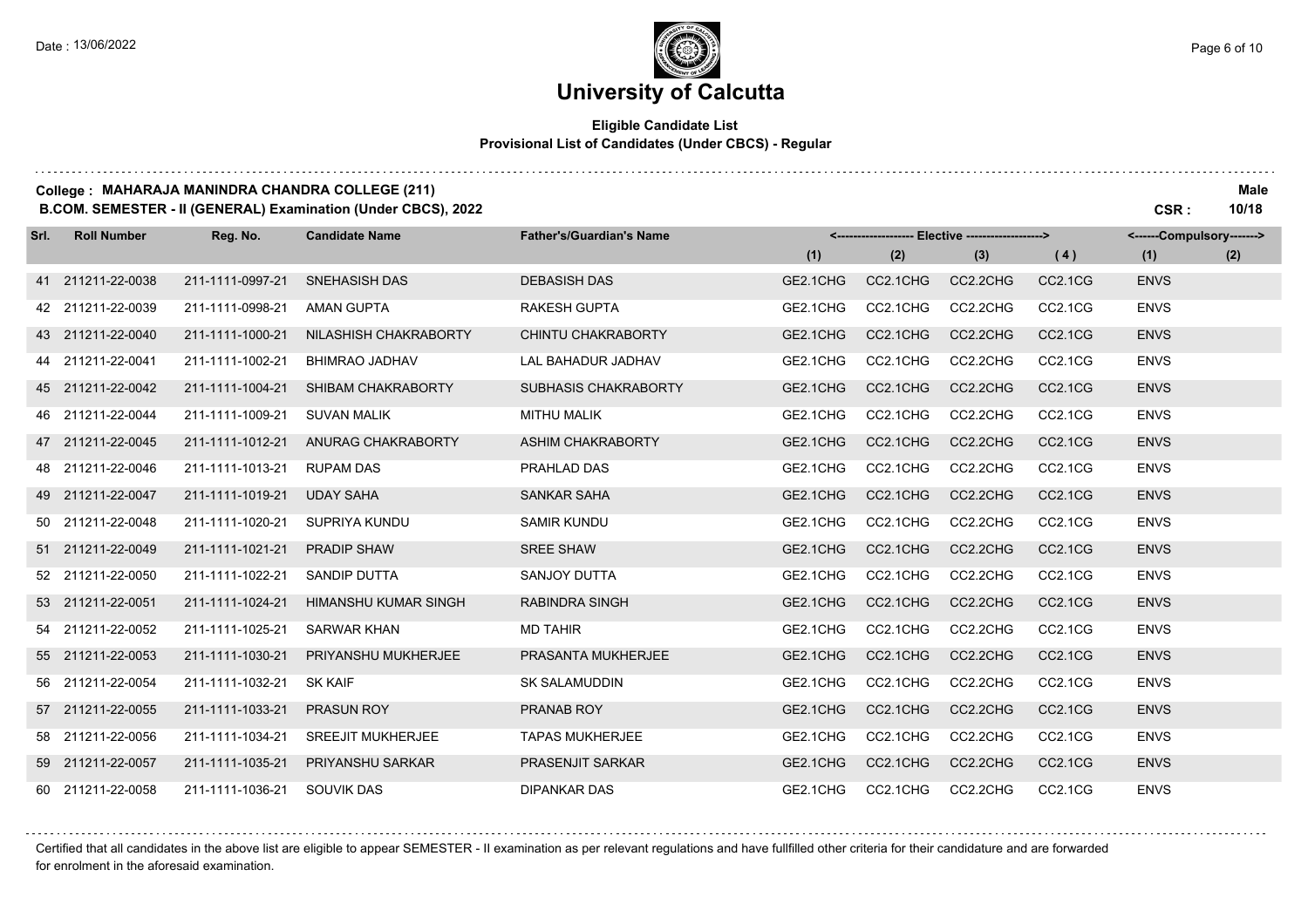and a straight

### **University of Calcutta**

#### **Eligible Candidate List Provisional List of Candidates (Under CBCS) - Regular**

#### **College : MAHARAJA MANINDRA CHANDRA COLLEGE (211) Male**

**B.COM. SEMESTER - II (GENERAL) Examination (Under CBCS), 2022 CSR : 10/18**

| Srl. | <b>Roll Number</b> | Reg. No.         | <b>Candidate Name</b>        | <b>Father's/Guardian's Name</b> | <------------------- Elective ------------------> |          |          | <------Compulsory------->        |             |     |
|------|--------------------|------------------|------------------------------|---------------------------------|---------------------------------------------------|----------|----------|----------------------------------|-------------|-----|
|      |                    |                  |                              |                                 | (1)                                               | (2)      | (3)      | (4)                              | (1)         | (2) |
|      | 61 211211-22-0059  | 211-1111-1037-21 | <b>SOUMEN DAS</b>            | <b>SOMNATH DAS</b>              | GE2.1CHG                                          | CC2.1CHG | CC2.2CHG | CC2.1CG                          | <b>ENVS</b> |     |
|      | 62 211211-22-0060  | 211-1111-1042-21 | <b>TUSHAR JAISWAL</b>        | <b>SANTU JAISWAL</b>            | GE2.1CHG                                          | CC2.1CHG | CC2.2CHG | CC2.1CG                          | <b>ENVS</b> |     |
|      | 63 211211-22-0061  | 211-1111-1043-21 | <b>ROHAN KUMAR SHAW</b>      | <b>JAYANTA SHAW</b>             | GE2.1CHG                                          | CC2.1CHG | CC2.2CHG | CC2.1CG                          | <b>ENVS</b> |     |
|      | 64 211211-22-0062  | 211-1111-1044-21 | <b>AKASH HALDER</b>          | <b>SWAPAN HALDER</b>            | GE2.1CHG                                          | CC2.1CHG | CC2.2CHG | CC2.1CG                          | <b>ENVS</b> |     |
|      | 65 211211-22-0063  | 211-1111-1045-21 | <b>ATANU DAS</b>             | <b>ASHIT DAS</b>                | GE2.1CHG                                          | CC2.1CHG | CC2.2CHG | CC2.1CG                          | <b>ENVS</b> |     |
|      | 66 211211-22-0064  | 211-1111-1046-21 | ANGAD ROY                    | <b>RANJIT ROY</b>               | GE2.1CHG                                          | CC2.1CHG | CC2.2CHG | CC <sub>2.1</sub> C <sub>G</sub> | <b>ENVS</b> |     |
|      | 67 211211-22-0065  | 211-1111-1047-21 | <b>VISHNU PANDIT</b>         | <b>BASISTH PANDIT</b>           | GE2.1CHG                                          | CC2.1CHG | CC2.2CHG | CC2.1CG                          | <b>ENVS</b> |     |
|      | 68 211211-22-0066  | 211-1111-1048-21 | <b>RAMAN RAJ ARYAN SINGH</b> | <b>RANBIR SINGH</b>             | GE2.1CHG                                          | CC2.1CHG | CC2.2CHG | CC <sub>2.1</sub> C <sub>G</sub> | <b>ENVS</b> |     |
|      | 69 211211-22-0067  | 211-1111-1049-21 | <b>ANKIT SHARMA</b>          | <b>ASHOK SHARMA</b>             | GE2.1CHG                                          | CC2.1CHG | CC2.2CHG | CC2.1CG                          | <b>ENVS</b> |     |
|      | 70 211211-22-0069  | 211-1111-1051-21 | RAHUL DEBNATH                | <b>BIKASH DEBNATH</b>           | GE2.1CHG                                          | CC2.1CHG | CC2.2CHG | CC <sub>2.1</sub> C <sub>G</sub> | <b>ENVS</b> |     |
|      | 71 211211-22-0070  | 211-1111-1052-21 | <b>SUBRATA DAS</b>           | <b>SANJAY DAS</b>               | GE2.1CHG                                          | CC2.1CHG | CC2.2CHG | CC2.1CG                          | <b>ENVS</b> |     |
|      | 72 211211-22-0071  | 211-1111-1054-21 | <b>ADRISH BASAK</b>          | <b>BISWANATH MALO</b>           | GE2.1CHG                                          | CC2.1CHG | CC2.2CHG | CC <sub>2.1</sub> C <sub>G</sub> | <b>ENVS</b> |     |
|      | 73 211211-22-0072  | 211-1112-0909-21 | PRIYANSHU MONDAL             | <b>SAMBHU MONDAL</b>            | GE2.1CHG                                          | CC2.1CHG | CC2.2CHG | CC2.1CG                          | <b>ENVS</b> |     |
|      | 74 211211-22-0073  | 211-1112-0925-21 | AAKASH SARDAR                | <b>SWAPAN SARDAR</b>            | GE2.1CHG                                          | CC2.1CHG | CC2.2CHG | CC <sub>2.1</sub> C <sub>G</sub> | <b>ENVS</b> |     |
|      | 75 211211-22-0074  | 211-1112-0927-21 | <b>SAUMIK MONDAL</b>         | <b>SUBRATA MANDAL</b>           | GE2.1CHG                                          | CC2.1CHG | CC2.2CHG | CC2.1CG                          | <b>ENVS</b> |     |
|      | 76 211211-22-0075  | 211-1112-0930-21 | <b>SOURAV PURAKAIT</b>       | PROVASH PURAKAIT                | GE2.1CHG                                          | CC2.1CHG | CC2.2CHG | CC2.1CG                          | <b>ENVS</b> |     |
|      | 77 211211-22-0076  | 211-1112-0932-21 | <b>SANJIT DHALI</b>          | <b>SUBODH DHALI</b>             | GE2.1CHG                                          | CC2.1CHG | CC2.2CHG | CC2.1CG                          | <b>ENVS</b> |     |
|      | 78 211211-22-0077  | 211-1112-0934-21 | <b>HIRTIK SANA</b>           | <b>PARIMAL SANA</b>             | GE2.1CHG                                          | CC2.1CHG | CC2.2CHG | CC <sub>2.1</sub> C <sub>G</sub> | <b>ENVS</b> |     |
|      | 79 211211-22-0078  | 211-1112-0940-21 | <b>ROHIT KUMAR GAIN</b>      | <b>RANJAN GAIN</b>              | GE2.1CHG                                          | CC2.1CHG | CC2.2CHG | CC2.1CG                          | <b>ENVS</b> |     |
|      | 80 211211-22-0079  | 211-1112-0942-21 | <b>ARINDAM MONDAL</b>        | ASHOK KUMAR MONDAL              | GE2.1CHG                                          | CC2.1CHG | CC2.2CHG | CC2.1CG                          | <b>ENVS</b> |     |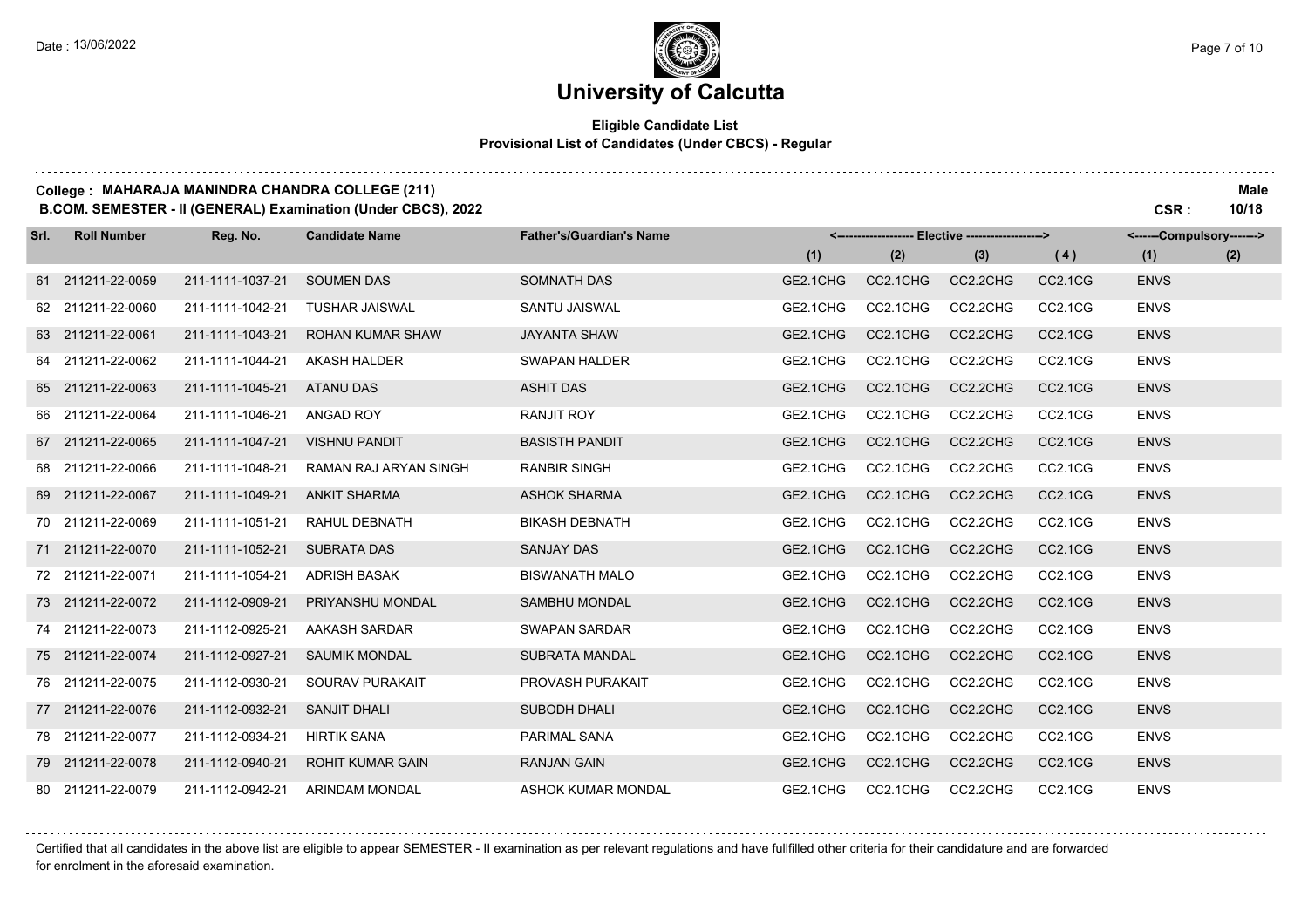. . . . . . . .

### **University of Calcutta**

#### **Eligible Candidate List Provisional List of Candidates (Under CBCS) - Regular**

|  | College : MAHARAJA MANINDRA CHANDRA COLLEGE (211) | <b>Male</b> |
|--|---------------------------------------------------|-------------|
|--|---------------------------------------------------|-------------|

**B.COM. SEMESTER - II (GENERAL) Examination (Under CBCS), 2022 CSR : 10/18**

| Srl. | <b>Roll Number</b> | Reg. No.         | <b>Candidate Name</b>  | <b>Father's/Guardian's Name</b> | <-------------------- Elective -------------------> |          |          |                                  | <------Compulsory-------> |     |
|------|--------------------|------------------|------------------------|---------------------------------|-----------------------------------------------------|----------|----------|----------------------------------|---------------------------|-----|
|      |                    |                  |                        |                                 | (1)                                                 | (2)      | (3)      | (4)                              | (1)                       | (2) |
|      | 81 211211-22-0080  | 211-1112-0944-21 | <b>SURABIR MONDAL</b>  | <b>SURAJ MONDAL</b>             | GE2.1CHG                                            | CC2.1CHG | CC2.2CHG | CC2.1CG                          | <b>ENVS</b>               |     |
|      | 82 211211-22-0081  | 211-1112-0945-21 | <b>PRITAM SARKAR</b>   | <b>PRADIP KUMAR SARKAR</b>      | GE2.1CHG                                            | CC2.1CHG | CC2.2CHG | CC2.1CG                          | <b>ENVS</b>               |     |
|      | 83 211211-22-0082  | 211-1112-0950-21 | <b>SAMAY MANDAL</b>    | KANAI LAL MANDAL                | GE2.1CHG                                            | CC2.1CHG | CC2.2CHG | CC2.1CG                          | <b>ENVS</b>               |     |
|      | 84 211211-22-0083  | 211-1112-0951-21 | SANJU PRODHAN          | <b>BIMAN PRODHAN</b>            | GE2.1CHG                                            | CC2.1CHG | CC2.2CHG | CC2.1CG                          | <b>ENVS</b>               |     |
|      | 85 211211-22-0084  | 211-1112-0969-21 | <b>JOY MRIDHA</b>      | <b>BALAI MRIDHA</b>             | GE2.1CHG                                            | CC2.1CHG | CC2.2CHG | CC2.1CG                          | <b>ENVS</b>               |     |
|      | 86 211211-22-0085  | 211-1112-0970-21 | <b>TAPAS GHOSH</b>     | <b>TUSHAR KANTI GHOSH</b>       | GE2.1CHG                                            | CC2.1CHG | CC2.2CHG | CC2.1CG                          | <b>ENVS</b>               |     |
|      | 87 211211-22-0086  | 211-1112-0976-21 | <b>DIPU MONDAL</b>     | <b>SAHADEV MONDAL</b>           | GE2.1CHG                                            | CC2.1CHG | CC2.2CHG | CC2.1CG                          | <b>ENVS</b>               |     |
|      | 88 211211-22-0087  | 211-1112-0977-21 | <b>RIPAN MONDAL</b>    | RANJAN MONDAL                   | GE2.1CHG                                            | CC2.1CHG | CC2.2CHG | CC2.1CG                          | <b>ENVS</b>               |     |
|      | 89 211211-22-0088  | 211-1112-0979-21 | SOUMAYDIP MANDAL       | <b>BISWANATH MANDAL</b>         | GE2.1CHG                                            | CC2.1CHG | CC2.2CHG | CC2.1CG                          | <b>ENVS</b>               |     |
|      | 90 211211-22-0089  | 211-1112-0980-21 | <b>TITOB BISWAS</b>    | <b>KIRON BISWAS</b>             | GE2.1CHG                                            | CC2.1CHG | CC2.2CHG | CC2.1CG                          | <b>ENVS</b>               |     |
|      | 91 211211-22-0090  | 211-1112-0995-21 | <b>SUJIT DAS</b>       | <b>CHRAN DAS</b>                | GE2.1CHG                                            | CC2.1CHG | CC2.2CHG | CC2.1CG                          | <b>ENVS</b>               |     |
|      | 92 211211-22-0091  | 211-1112-0996-21 | <b>SAMIRAN MONDAL</b>  | RABINDRANATH MONDAL             | GE2.1CHG                                            | CC2.1CHG | CC2.2CHG | CC2.1CG                          | <b>ENVS</b>               |     |
|      | 93 211211-22-0092  | 211-1112-0999-21 | <b>DEEP BISWAS</b>     | <b>SAGAR BISWAS</b>             | GE2.1CHG                                            | CC2.1CHG | CC2.2CHG | CC2.1CG                          | <b>ENVS</b>               |     |
|      | 94 211211-22-0093  | 211-1112-1007-21 | <b>MITHUN MAJUMDER</b> | <b>KALIPADA MAJUMDER</b>        | GE2.1CHG                                            | CC2.1CHG | CC2.2CHG | CC2.1CG                          | <b>ENVS</b>               |     |
|      | 95 211211-22-0094  | 211-1112-1010-21 | <b>SAHIL RAJAK</b>     | <b>UMESH PRASAD RAJAK</b>       | GE2.1CHG                                            | CC2.1CHG | CC2.2CHG | CC2.1CG                          | <b>ENVS</b>               |     |
|      | 96 211211-22-0095  | 211-1112-1014-21 | <b>VINEET RAJAK</b>    | <b>BINOD RAJAK</b>              | GE2.1CHG                                            | CC2.1CHG | CC2.2CHG | CC2.1CG                          | <b>ENVS</b>               |     |
|      | 97 211211-22-0096  | 211-1112-1017-21 | <b>RANA MAL</b>        | <b>GORACHANDA MAL</b>           | GE2.1CHG                                            | CC2.1CHG | CC2.2CHG | CC2.1CG                          | <b>ENVS</b>               |     |
|      | 98 211211-22-0097  | 211-1112-1018-21 | PRITAM MRIDHA          | <b>HARIDAS MRIDHA</b>           | GE2.1CHG                                            | CC2.1CHG | CC2.2CHG | CC2.1CG                          | <b>ENVS</b>               |     |
|      | 99 211211-22-0098  | 211-1113-0910-21 | <b>SUPRATIM BARUA</b>  | <b>SUBHANKAR BARUA</b>          | GE2.1CHG                                            | CC2.1CHG | CC2.2CHG | CC <sub>2.1</sub> C <sub>G</sub> | <b>ENVS</b>               |     |
|      | 100 211211-22-0099 | 211-1114-0918-21 | <b>PRITAM SAHA</b>     | <b>UJJAL SAHA</b>               | GE2.1CHG                                            | CC2.1CHG | CC2.2CHG | CC2.1CG                          | <b>ENVS</b>               |     |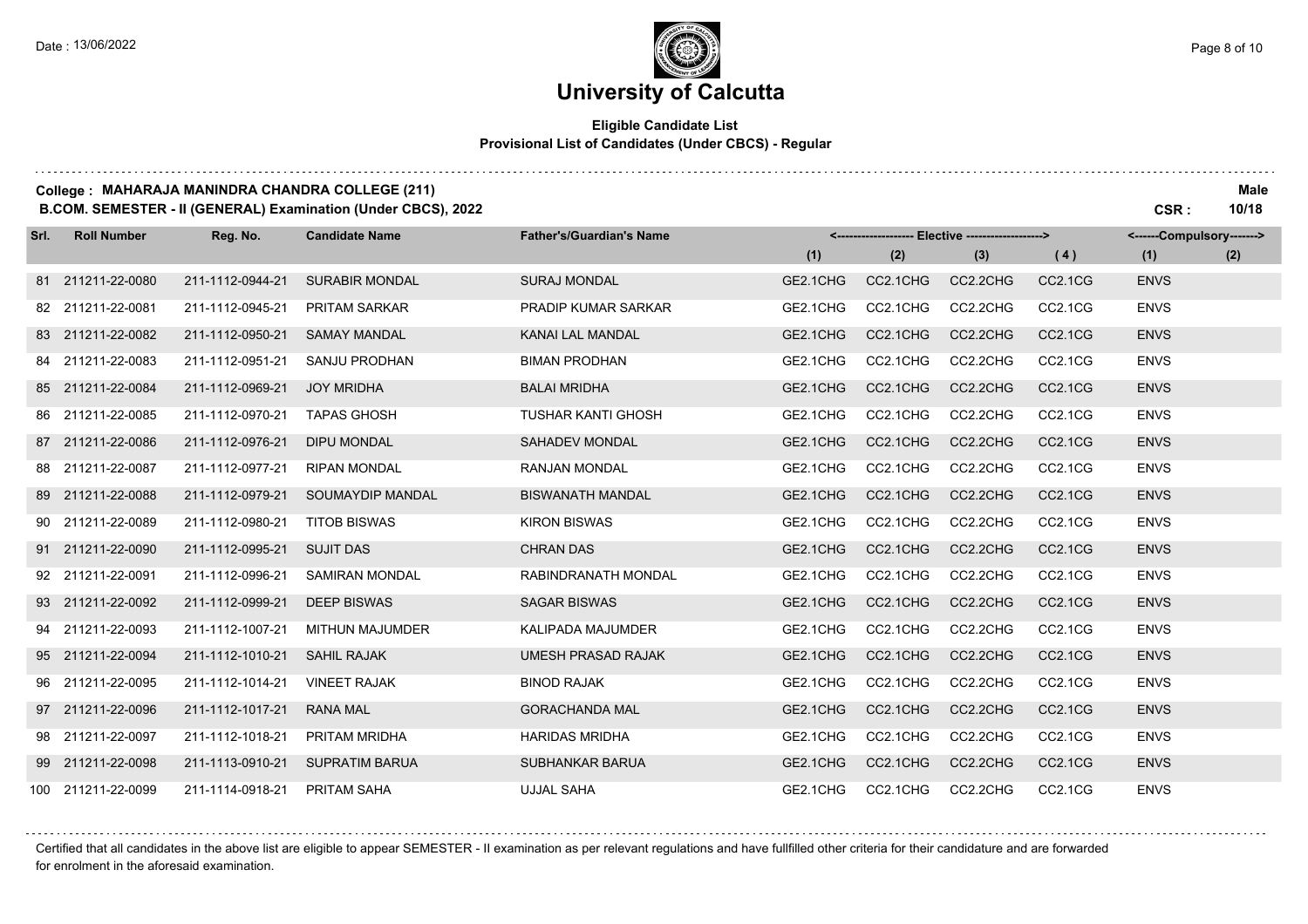for enrolment in the aforesaid examination.

## **University of Calcutta**

#### **Eligible Candidate List Provisional List of Candidates (Under CBCS) - Regular**

|  | College : MAHARAJA MANINDRA CHANDRA COLLEGE (211) | <b>Male</b> |
|--|---------------------------------------------------|-------------|
|--|---------------------------------------------------|-------------|

**B.COM. SEMESTER - II (GENERAL) Examination (Under CBCS), 2022 CSR : 10/18**

| Srl. | <b>Roll Number</b> | Reg. No.         | <b>Candidate Name</b>  | <b>Father's/Guardian's Name</b> | <-------------------- Elective ------------------> |          |          | <------Compulsory------->        |             |     |
|------|--------------------|------------------|------------------------|---------------------------------|----------------------------------------------------|----------|----------|----------------------------------|-------------|-----|
|      |                    |                  |                        |                                 | (1)                                                | (2)      | (3)      | (4)                              | (1)         | (2) |
|      | 101 211211-22-0100 | 211-1114-0919-21 | <b>SUDIP PAUL</b>      | <b>SANKAR PAUL</b>              | GE2.1CHG                                           | CC2.1CHG | CC2.2CHG | CC <sub>2.1</sub> C <sub>G</sub> | <b>ENVS</b> |     |
|      | 102 211211-22-0101 | 211-1114-0929-21 | <b>SAYAN GHOSH</b>     | <b>BASUDEV GHOSH</b>            | GE2.1CHG                                           | CC2.1CHG | CC2.2CHG | CC2.1CG                          | <b>ENVS</b> |     |
|      | 103 211211-22-0102 | 211-1114-0931-21 | <b>ANISH BHADRA</b>    | UTTAM KUMAR BHADRA              | GE2.1CHG                                           | CC2.1CHG | CC2.2CHG | CC2.1CG                          | <b>ENVS</b> |     |
|      | 104 211211-22-0103 | 211-1114-0941-21 | <b>AMITABHA PAUL</b>   | PROVASH PAUL                    | GE2.1CHG                                           | CC2.1CHG | CC2.2CHG | CC2.1CG                          | <b>ENVS</b> |     |
|      | 105 211211-22-0104 | 211-1114-0962-21 | <b>BOMMANA SUMITH</b>  | <b>BOMMANA VASU</b>             | GE2.1CHG                                           | CC2.1CHG | CC2.2CHG | CC2.1CG                          | <b>ENVS</b> |     |
|      | 106 211211-22-0105 | 211-1114-0963-21 | <b>ASRAF KHAN</b>      | ATAULLA KHAN                    | GE2.1CHG                                           | CC2.1CHG | CC2.2CHG | CC2.1CG                          | <b>ENVS</b> |     |
|      | 107 211211-22-0106 | 211-1114-0972-21 | <b>DEBOPRIYO DUTTA</b> | SOMENATH DUTTA                  | GE2.1CHG                                           | CC2.1CHG | CC2.2CHG | CC2.1CG                          | <b>ENVS</b> |     |
|      | 108 211211-22-0107 | 211-1114-0973-21 | <b>SUBHADIP SUR</b>    | <b>MALAY SUR</b>                | GE2.1CHG                                           | CC2.1CHG | CC2.2CHG | CC2.1CG                          | <b>ENVS</b> |     |
|      | 109 211211-22-0108 | 211-1114-0981-21 | <b>BICKY SHAW</b>      | <b>AJAY SHAW</b>                | GE2.1CHG                                           | CC2.1CHG | CC2.2CHG | CC2.1CG                          | <b>ENVS</b> |     |
|      | 110 211211-22-0110 | 211-1114-1003-21 | SUNNAPU SAILESH RAO    | SUNNAPU TARAKESWAR RAO          | GE2.1CHG                                           | CC2.1CHG | CC2.2CHG | CC2.1CG                          | <b>ENVS</b> |     |
|      | 111 211211-22-0111 | 211-1115-0922-21 | <b>HAMID RAZA</b>      | <b>MD SULTAN</b>                | GE2.1CHG                                           | CC2.1CHG | CC2.2CHG | CC2.1CG                          | <b>ENVS</b> |     |
|      | 112 211211-22-0113 | 211-1115-0987-21 | <b>RITTIM GHOSH</b>    | <b>INDRANATH GHOSH</b>          | GE2.1CHG                                           | CC2.1CHG | CC2.2CHG | CC2.1CG                          | <b>ENVS</b> |     |
|      | 113 211211-22-0114 | 211-1115-1015-21 | SOUMADEEP BYAPARI      | SHANTANU BYAPARI                | GE2.1CHG                                           | CC2.1CHG | CC2.2CHG | CC2.1CG                          | <b>ENVS</b> |     |
|      | 114 211211-22-0115 | 211-1141-0904-21 | <b>RINTU KAR</b>       | <b>RABIN KAR</b>                | GE2.1CHG                                           | CC2.1CHG | CC2.2CHG | CC2.1CG                          | <b>ENVS</b> |     |
|      | 115 211211-22-0116 | 211-1111-1088-21 | <b>ADITYA TIWARI</b>   | <b>JAI PRAKASH TIWARI</b>       | GE2.1CHG                                           | CC2.1CHG | CC2.2CHG | CC <sub>2.1</sub> C <sub>G</sub> | <b>ENVS</b> |     |
|      | 116 211211-22-0117 | 211-1112-1095-21 | <b>BASUDEV DHALI</b>   | <b>SUBHAS DHALI</b>             | GE2.1CHG                                           | CC2.1CHG | CC2.2CHG | CC2.1CG                          | <b>ENVS</b> |     |
|      | 117 211211-22-0118 | 211-1114-1087-21 | SUBHA DEEP DUTTA       | <b>SHIBU DUTTA</b>              | GE2.1CHG                                           | CC2.1CHG | CC2.2CHG | CC <sub>2.1</sub> C <sub>G</sub> | <b>ENVS</b> |     |
|      | 118 211211-22-0122 | 211-1111-1128-21 | <b>PRIYANSHU SONAR</b> | <b>SUJIT SONAR</b>              | GE2.1CHG                                           | CC2.1CHG | CC2.2CHG | CC2.1CG                          | <b>ENVS</b> |     |
|      | 119 211211-22-0123 | 211-1111-1132-21 | <b>SWASTIK GHOSH</b>   | <b>RAJA GHOSH</b>               | GE2.1CHG                                           | CC2.1CHG | CC2.2CHG | CC2.1CG                          | <b>ENVS</b> |     |
|      | 120 211211-22-0124 | 211-1111-1133-21 | <b>ARPAN DAS</b>       | <b>BIPLOB DAS</b>               | GE2.1CHG                                           | CC2.1CHG | CC2.2CHG | CC2.1CG                          | <b>ENVS</b> |     |

. . . . . . . . Certified that all candidates in the above list are eligible to appear SEMESTER - II examination as per relevant regulations and have fullfilled other criteria for their candidature and are forwarded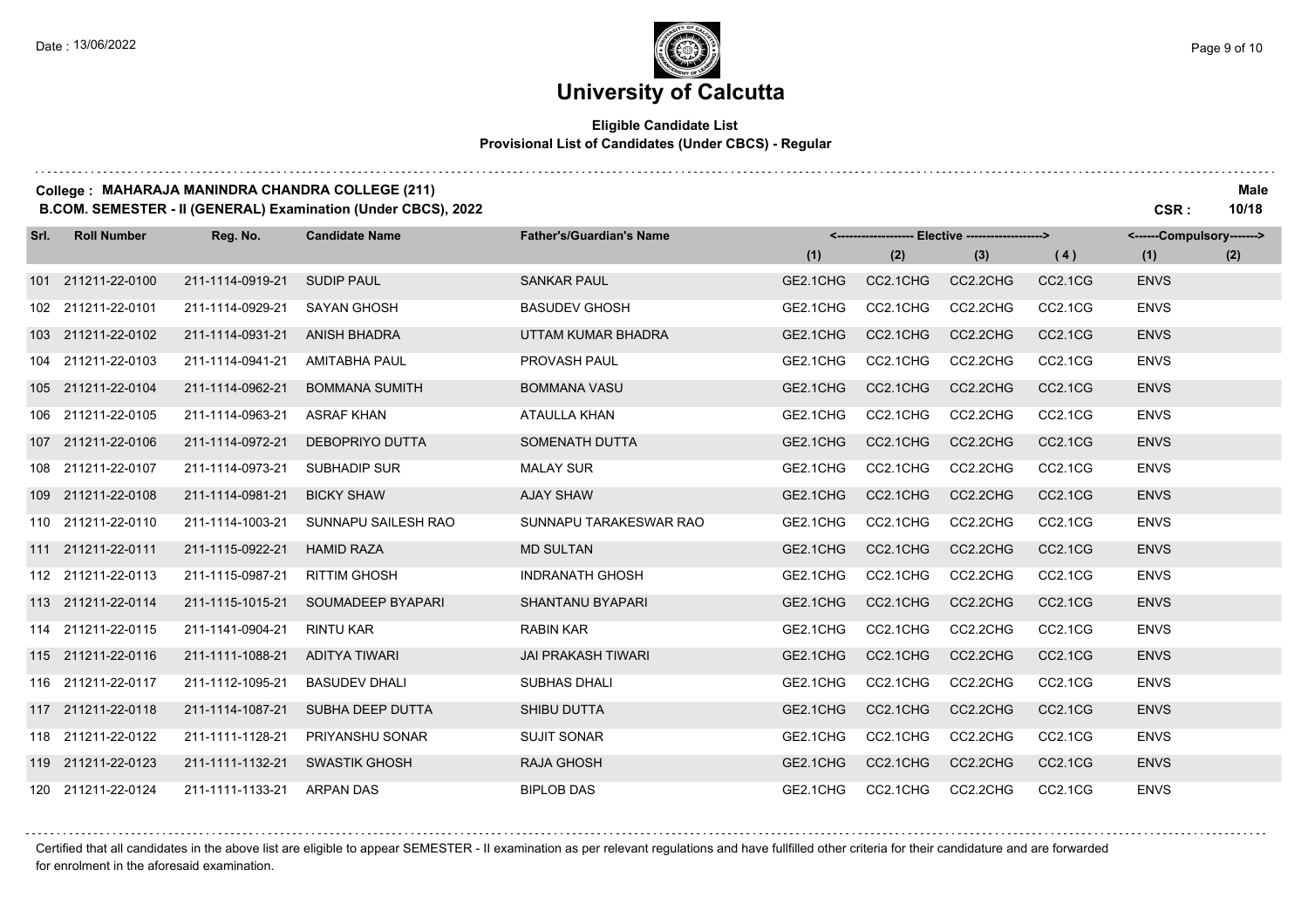# **University of Calcutta**

#### **Eligible Candidate List Provisional List of Candidates (Under CBCS) - Regular**

|      |                    |                  | College: MAHARAJA MANINDRA CHANDRA COLLEGE (211)<br><b>B.COM. SEMESTER - II (GENERAL) Examination (Under CBCS), 2022</b> |                                 |          |          |                                                   |                                  | CSR :                     | Male<br>10/18 |
|------|--------------------|------------------|--------------------------------------------------------------------------------------------------------------------------|---------------------------------|----------|----------|---------------------------------------------------|----------------------------------|---------------------------|---------------|
| Srl. | <b>Roll Number</b> | Reg. No.         | <b>Candidate Name</b>                                                                                                    | <b>Father's/Guardian's Name</b> |          |          | <------------------- Elective ------------------> |                                  | <------Compulsory-------> |               |
|      |                    |                  |                                                                                                                          |                                 | (1)      | (2)      | (3)                                               | (4)                              | (1)                       | (2)           |
| 121  | 211211-22-0125     | 211-1111-1134-21 | <b>DEBORSHI MAJUMDER</b>                                                                                                 | <b>TAPAN KUMAR MAJUMDER</b>     | GE2.1CHG | CC2.1CHG | CC2.2CHG                                          | CC2.1CG                          | <b>ENVS</b>               |               |
|      | 122 211211-22-0126 | 211-1111-1135-21 | RAJORSHI MAJUMDER                                                                                                        | <b>TAPAN KUMAR MAJUMDER</b>     | GE2.1CHG | CC2.1CHG | CC2.2CHG                                          | CC2.1CG                          | <b>ENVS</b>               |               |
|      | 123 211211-22-0127 | 211-1111-1136-21 | ANURAG GUPTA                                                                                                             | LATE AWADHESH KR GUPTA          | GE2.1CHG | CC2.1CHG | CC2.2CHG                                          | CC2.1CG                          | <b>ENVS</b>               |               |
|      | 124 211211-22-0129 | 211-1111-1139-21 | AYUSH THAPA                                                                                                              | <b>GOPAL BHADUR THAPA</b>       | GE2.1CHG | CC2.1CHG | CC2.2CHG                                          | CC <sub>2.1</sub> C <sub>G</sub> | <b>ENVS</b>               |               |
|      | 125 211211-22-0130 | 211-1111-1140-21 | <b>ARNAB GHOSH</b>                                                                                                       | LATE RUPAM KUMAR GHOSH          | GE2.1CHG | CC2.1CHG | CC2.2CHG                                          | CC2.1CG                          | <b>ENVS</b>               |               |
|      | 126 211211-22-0131 | 211-1111-1142-21 | SAROJ BHANDARI                                                                                                           | AMIR BHANDARI                   | GE2.1CHG | CC2.1CHG | CC2.2CHG                                          | CC <sub>2.1</sub> C <sub>G</sub> | <b>ENVS</b>               |               |
| 127  | 211211-22-0132     | 211-1112-1130-21 | <b>RUPAM BALA</b>                                                                                                        | PRAMATHA BALA                   | GE2.1CHG | CC2.1CHG | CC2.2CHG                                          | CC <sub>2.1</sub> C <sub>G</sub> | <b>ENVS</b>               |               |
|      | 128 211211-22-0133 | 211-1112-1141-21 | <b>SAIBAL DHAR</b>                                                                                                       | <b>BANDHAN DHAR</b>             | GE2.1CHG | CC2.1CHG | CC2.2CHG                                          | CC <sub>2.1</sub> C <sub>G</sub> | <b>ENVS</b>               |               |
|      | 129 211211-22-0147 | 211-1114-1149-21 | <b>DEBJEET MANNA</b>                                                                                                     | <b>JAYDEV MANNA</b>             | GE2.1CHG | CC2.1CHG | CC2.2CHG                                          | CC <sub>2.1</sub> C <sub>G</sub> | <b>ENVS</b>               |               |
|      | 130 211211-22-0150 | 211-1111-1154-21 | <b>PRAMOD KUMAR SAH</b>                                                                                                  | DHARAMNATH SAH                  | GE2.1CHG | CC2.1CHG | CC2.2CHG                                          | CC <sub>2.1</sub> C <sub>G</sub> | <b>ENVS</b>               |               |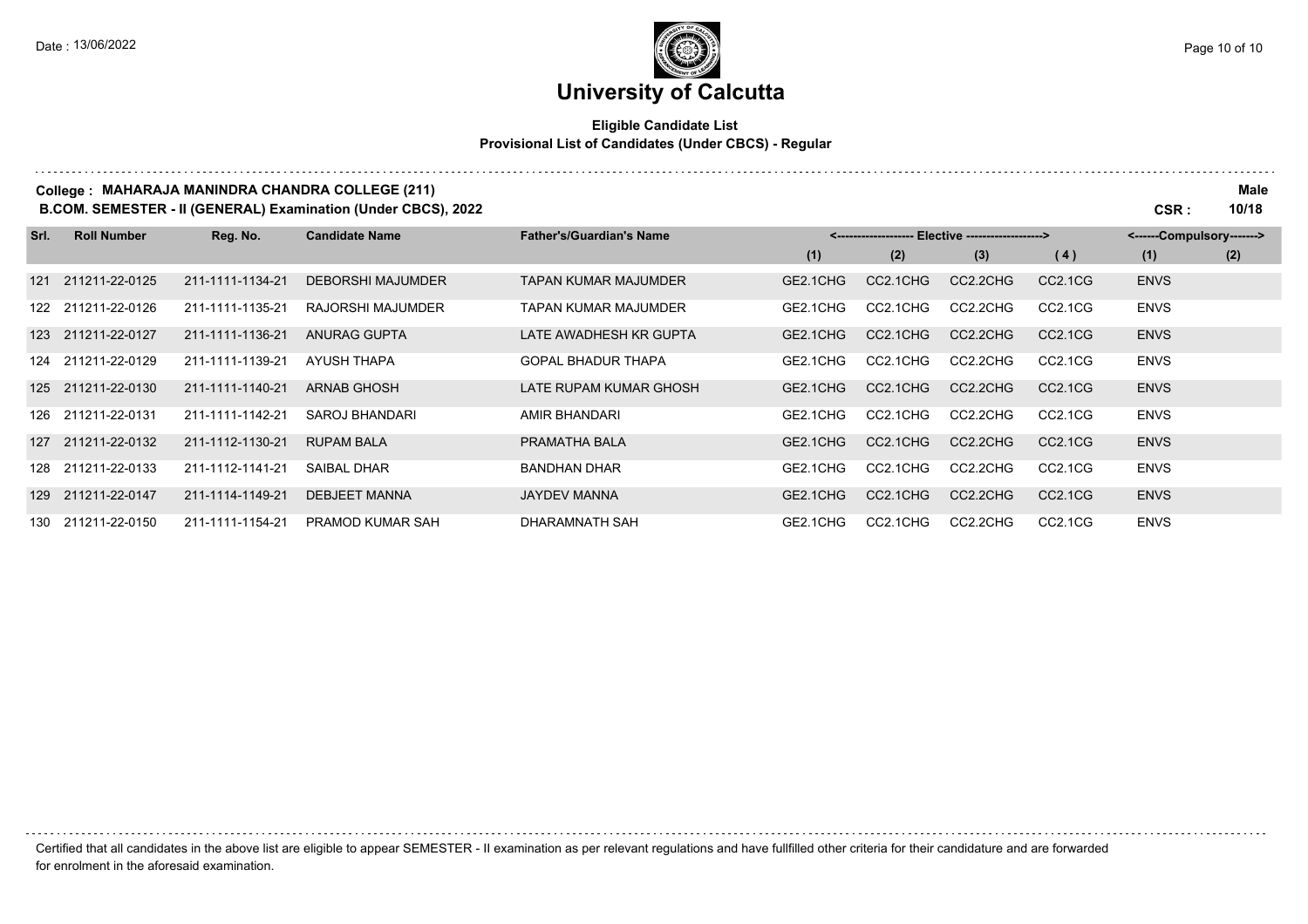

#### **Eligible Candidate List Provisional List of Candidates (Under CBCS) - Backlog**

| College : MAHARAJA MANINDRA CHANDRA COLLEGE (211)<br>Female<br>B.COM. SEMESTER - II (HONOURS) Examination (Under CBCS), 2022 |                               |                       |                                 |     |     |     |         |                           |       |  |  |  |  |
|------------------------------------------------------------------------------------------------------------------------------|-------------------------------|-----------------------|---------------------------------|-----|-----|-----|---------|---------------------------|-------|--|--|--|--|
|                                                                                                                              |                               |                       |                                 |     |     |     |         | <b>CSR :</b>              | 10/18 |  |  |  |  |
| Srl. Roll Number                                                                                                             | Reg. No.                      | <b>Candidate Name</b> | <b>Father's/Guardian's Name</b> |     |     |     |         | <------Compulsory-------> |       |  |  |  |  |
|                                                                                                                              |                               |                       |                                 | (1) | (2) | (3) | (4)     | (1)                       | (2)   |  |  |  |  |
| 181211-11-0079                                                                                                               | 211-1213-0555-18 SUMANTI ORAO |                       | SUKRA ORAO                      |     |     |     | CC2.1CH |                           |       |  |  |  |  |

Certified that all candidates in the above list are eligible to appear SEMESTER - II examination as per relevant regulations and have fullfilled other criteria for their candidature and are forwarded for enrolment in the aforesaid examination.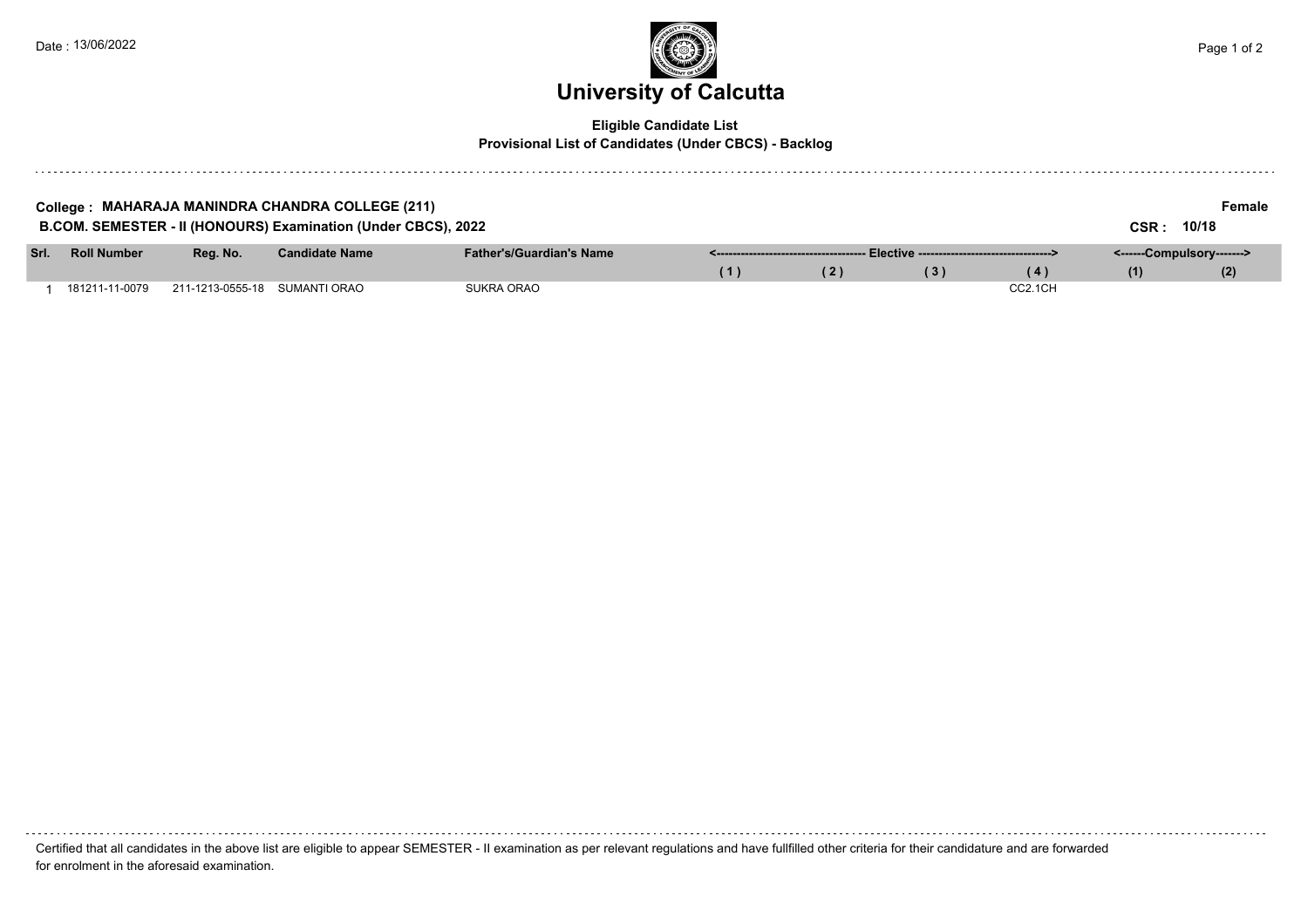# **University of Calcutta**

#### **Eligible Candidate List Provisional List of Candidates (Under CBCS) - Backlog**

#### **College : MAHARAJA MANINDRA CHANDRA COLLEGE (211) Male**

**B.COM. SEMESTER - II (HONOURS) Examination (Under CBCS), 2022 CSR : 10/18**

| Srl. | <b>Roll Number</b> | Reg. No.                    | <b>Candidate Name</b>            | <b>Father's/Guardian's Name</b> |          | - Elective ----------------------------------> | <------Compulsory-------> |         |         |     |
|------|--------------------|-----------------------------|----------------------------------|---------------------------------|----------|------------------------------------------------|---------------------------|---------|---------|-----|
|      |                    |                             |                                  |                                 | (1)      | (2)                                            | (3)                       | (4)     | (1)     | (2) |
|      | 181211-21-0094     |                             | 211-1112-0525-18 SOURAV MAJUMDER | LATE BIDYUT MAJUMDER            | GE2.1CHG | CC2.1CHG                                       |                           | CC2.1CH |         |     |
|      | 2 191211-21-0044   | 211-1115-0503-19 NISAR ALI  |                                  | MD ANSAR ALI                    |          |                                                |                           |         | ENVS(T) |     |
|      | 3 191211-21-0086   | 211-1112-0492-19 SAYAN SAHA |                                  | PAMPA SAHA                      |          |                                                |                           |         | ENVS(T) |     |
|      | 4 201211-21-0017   |                             | 211-1111-0541-20 NITYANANDA PAUL | <b>RAM PAUL</b>                 | GE2.1CHG | CC2.1CHG                                       | CC2.2CHG                  | CC2.1CH | ENVS(T) |     |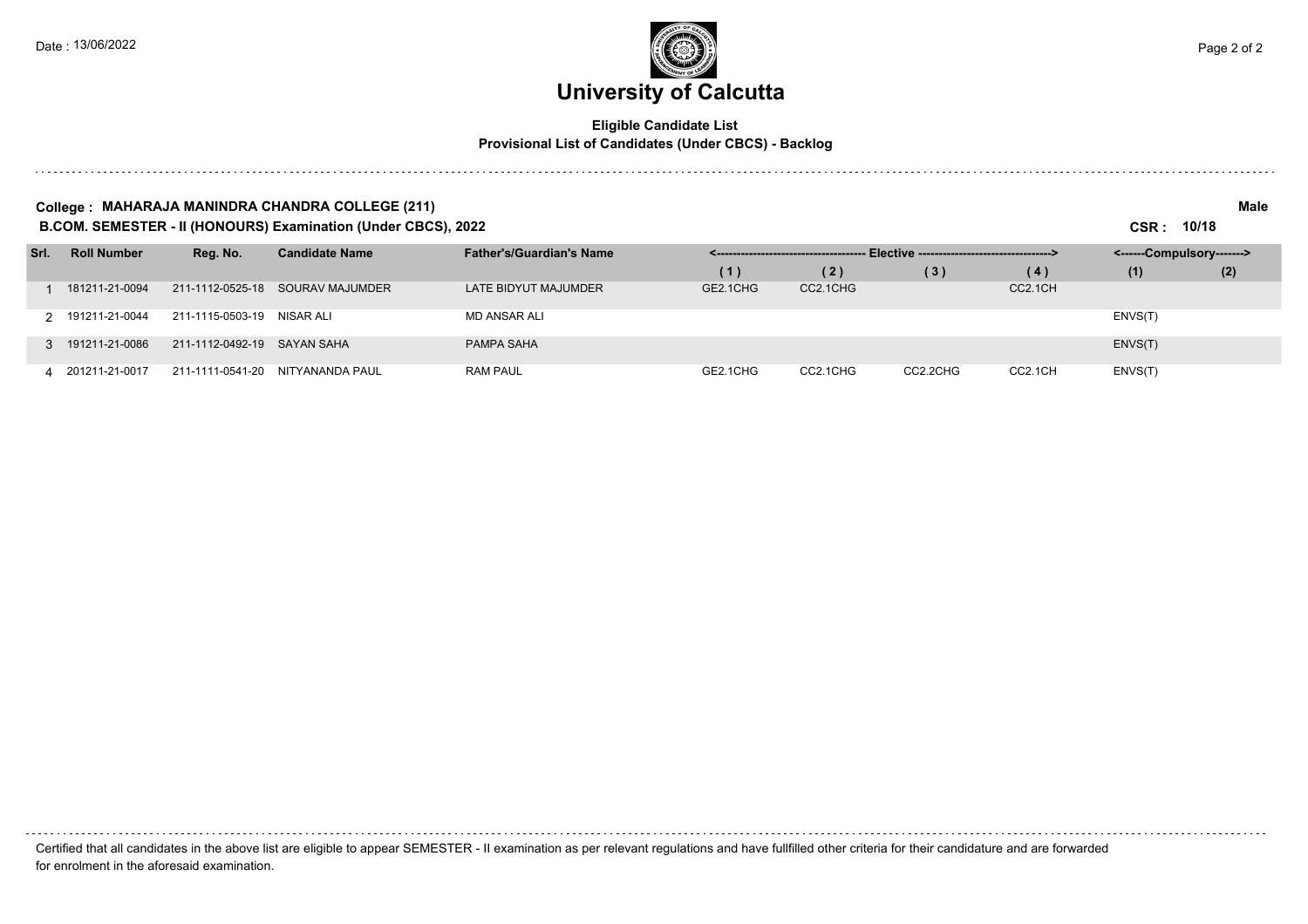### **University of Calcutta**

#### **Eligible Candidate List Provisional List of Candidates (Under CBCS) - Backlog**

#### **College : MAHARAJA MANINDRA CHANDRA COLLEGE (211) Female**

**B.COM. SEMESTER - II (GENERAL) Examination (Under CBCS), 2022 CSR : 10/18**

| Srl. | <b>Roll Number</b> | Reg. No.                     | <b>Candidate Name</b>   | <b>Father's/Guardian's Name</b> | - Elective ----------------------------------> |          |          |                                  | <------Compulsory-------> |     |
|------|--------------------|------------------------------|-------------------------|---------------------------------|------------------------------------------------|----------|----------|----------------------------------|---------------------------|-----|
|      |                    |                              |                         |                                 | (1)                                            | (2)      | (3)      | (4)                              | (1)                       | (2) |
|      | 181211-12-0024     | 211-1211-0753-18             | NEHA ARA                | SK DILDHAR HUSSION              | GE2.1CHG                                       |          |          |                                  | ENVS(P)                   |     |
|      | 2 181211-12-0041   | 211-1211-0883-18             | SARMISTHA MAJUMDER      | <b>NEMAI MAJUMDER</b>           |                                                |          | CC2.2CHG |                                  |                           |     |
|      | 3 181211-12-0045   | 211-1211-0750-18 SUKANYA DAS |                         | UTTAM KUMAR DAS                 | GE2.1CHG                                       |          |          |                                  |                           |     |
|      | 4 191211-12-0003   | 211-1214-0881-19             | ANUSREE BASAK           | <b>BRINDABAN BASAK</b>          | GE2.1CHG                                       | CC2.1CHG |          | CC <sub>2.1</sub> C <sub>G</sub> | <b>ENVS</b>               |     |
|      | 5 191211-12-0020   | 211-1211-0815-19             | SAHIN KHATOON           | <b>SK GIASUDDIN</b>             |                                                |          | CC2.2CHG |                                  |                           |     |
|      | 6 201211-12-0039   | 211-1212-0959-20             | <b>MOUSUMI MAJUMDER</b> | <b>GOUTAM MAJUMDER</b>          |                                                |          |          | CC2.1CG                          |                           |     |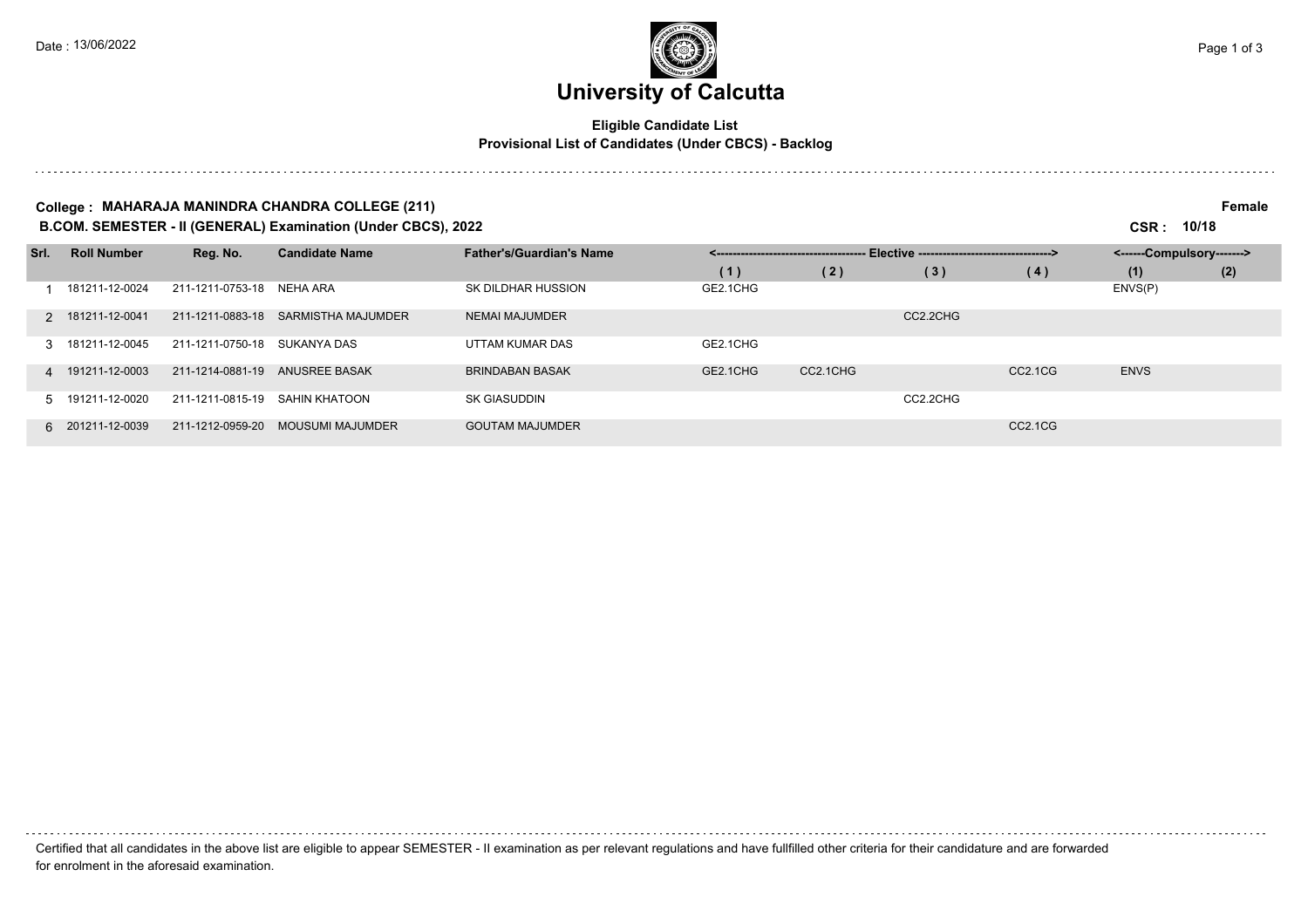### **University of Calcutta**

#### **Eligible Candidate List Provisional List of Candidates (Under CBCS) - Backlog**

#### **College : MAHARAJA MANINDRA CHANDRA COLLEGE (211) Male**

**B.COM. SEMESTER - II (GENERAL) Examination (Under CBCS), 2022 CSR : 10/18**

| Srl. | <b>Roll Number</b> | Reg. No.                       | <b>Candidate Name</b>              | <b>Father's/Guardian's Name</b> | --- Elective ----------------------------------><br><------------------------------------ |          |          |         | <------Compulsory-------> |     |
|------|--------------------|--------------------------------|------------------------------------|---------------------------------|-------------------------------------------------------------------------------------------|----------|----------|---------|---------------------------|-----|
|      |                    |                                |                                    |                                 | (1)                                                                                       | (2)      | (3)      | (4)     | (1)                       | (2) |
|      | 1 181211-22-0041   | 211-1112-0857-18               | <b>BINOY DAS</b>                   | <b>BHOLA NATH DAS</b>           |                                                                                           | CC2.1CHG | CC2.2CHG |         |                           |     |
|      | 2 181211-22-0045   | 211-1112-0862-18               | <b>BISWESWAR DAS</b>               | AMIYA KUMAR DAS                 |                                                                                           | CC2.1CHG | CC2.2CHG | CC2.1CG | <b>ENVS</b>               |     |
|      | 3 181211-22-0051   | 211-1111-0843-18               | <b>GOURAB DAS</b>                  | <b>GOUTAM DAS</b>               |                                                                                           |          |          |         | ENVS(P)                   |     |
|      | 4 181211-22-0059   | 211-1112-0867-18 KAWSIK BAG    |                                    | <b>TARAK BAG</b>                | GE2.1CHG                                                                                  | CC2.1CHG | CC2.2CHG | CC2.1CG | ENVS(P)                   |     |
|      | 5 181211-22-0064   |                                | 211-1111-1063-18 KUNDAN KUMAR RAM  | <b>SHANKAR RAM</b>              |                                                                                           |          | CC2.2CHG |         |                           |     |
|      | 6 181211-22-0073   |                                | 211-1112-0866-18 MEGHNATH PRAMANIK | <b>GOPAL PRAMANIK</b>           | GE2.1CHG                                                                                  | CC2.1CHG | CC2.2CHG | CC2.1CG | ENVS(P)                   |     |
|      | 7 181211-22-0075   | 211-1111-0751-18               | MRITYUNJOY GHARAI                  | <b>SURAJIT GHARAI</b>           | GE2.1CHG                                                                                  | CC2.1CHG | CC2.2CHG |         |                           |     |
|      | 8 181211-22-0103   | 211-1111-0747-18 RANGAN DAS    |                                    | <b>JAYANTA DAS</b>              | GE2.1CHG                                                                                  |          |          | CC2.1CG |                           |     |
|      | 9 181211-22-0121   | 211-1111-0820-18 SAYAN MITRA   |                                    | <b>SHYAMAL MITRA</b>            | GE2.1CHG                                                                                  | CC2.1CHG |          | CC2.1CG |                           |     |
|      | 10 181211-22-0124  | 211-1112-0861-18 SAYAN SARKAR  |                                    | <b>SUDAL SARKAR</b>             | GE2.1CHG                                                                                  |          |          | CC2.1CG | ENVS(T)                   |     |
|      | 11 181211-22-0126  | 211-1111-0791-18 SHIVAM SEN    |                                    | <b>TOTAN SEN</b>                | GE2.1CHG                                                                                  | CC2.1CHG | CC2.2CHG | CC2.1CG | ENVS(T)                   |     |
|      | 12 181211-22-0128  |                                | 211-1111-0752-18 SHOUMOJEET JANA   | <b>BANKIM JANA</b>              | GE2.1CHG                                                                                  | CC2.1CHG |          | CC2.1CG |                           |     |
|      | 13 181211-22-0138  |                                | 211-1111-0821-18 SOUVIK KR MONDAL  | SWAPAN KR MONDAL                | GE2.1CHG                                                                                  | CC2.1CHG | CC2.2CHG | CC2.1CG | ENVS(P)                   |     |
|      | 14 191211-22-0014  | 211-1111-0903-19 ANURAG DUTTA  |                                    | RANJAN KUMAR DUTTA              | GE2.1CHG                                                                                  | CC2.1CHG |          | CC2.1CG | <b>ENVS</b>               |     |
|      | 15 201211-22-0023  | 211-1111-0953-20               | MARUF HOSSAIN ANSARI               | MAZHAR HOSSAIN ANSARI           |                                                                                           |          |          | CC2.1CG | ENVS(P)                   |     |
|      | 16 201211-22-0033  | 211-1111-0973-20               | PRITAM CHATTERJEE                  | <b>ASHOK CHATTERJEE</b>         | GE2.1CHG                                                                                  | CC2.1CHG | CC2.2CHG | CC2.1CG | <b>ENVS</b>               |     |
|      | 17 201211-22-0036  | 211-1111-0977-20 PROSENJIT DAS |                                    | <b>SWAPAN DAS</b>               |                                                                                           |          |          | CC2.1CG |                           |     |
|      | 18 201211-22-0061  | 211-1111-1038-20 TUPAI DAS     |                                    | LATE JAYANTA DAS                |                                                                                           |          |          | CC2.1CG |                           |     |
|      | 19 201211-22-0075  |                                | 211-1111-1062-20 RAJ KUMAR SINGH   | <b>SURESH SINGH</b>             |                                                                                           |          |          | CC2.1CG |                           |     |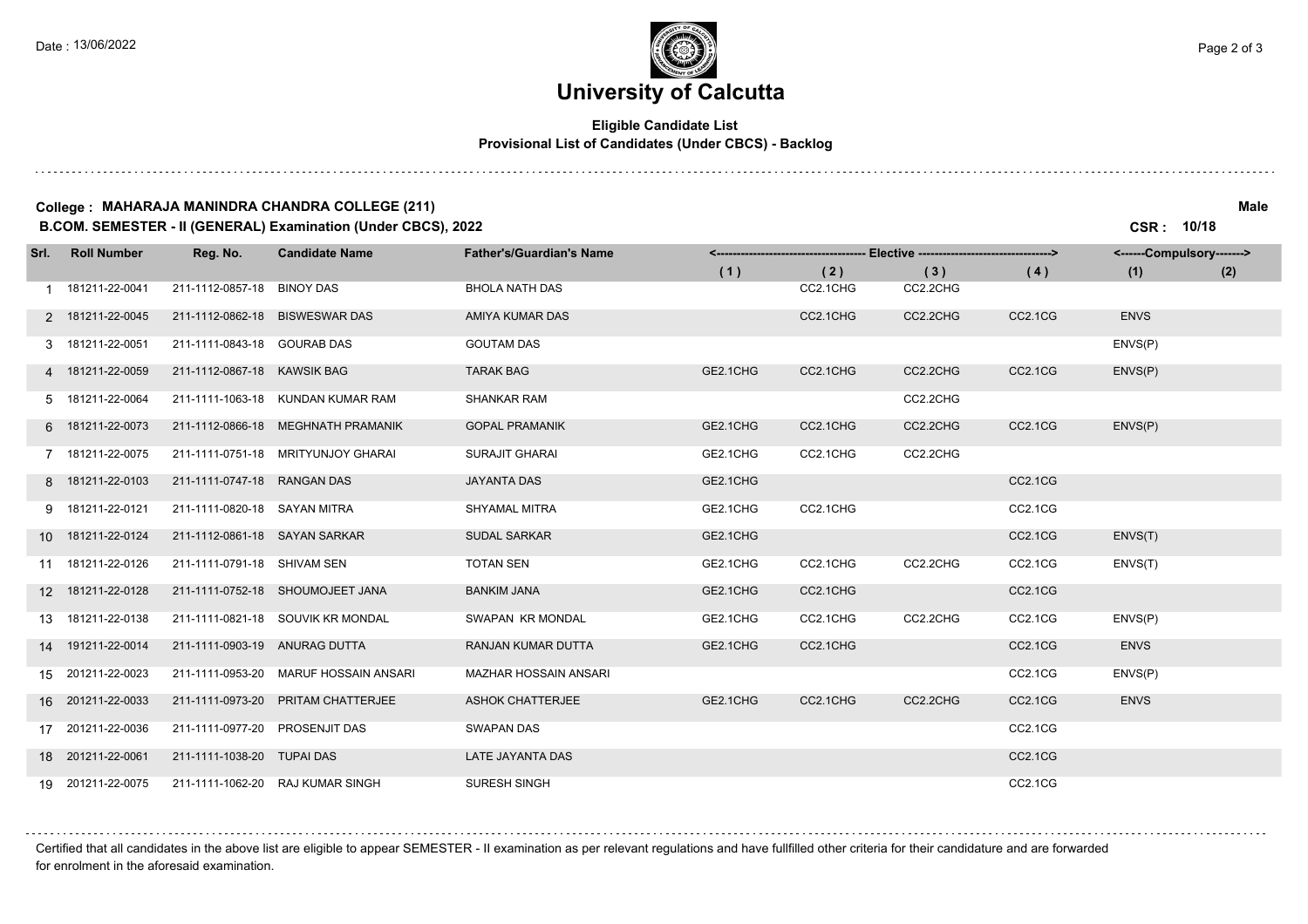# **University of Calcutta**

#### **Eligible Candidate List Provisional List of Candidates (Under CBCS) - Backlog**

#### **College : MAHARAJA MANINDRA CHANDRA COLLEGE (211) Male**

**B.COM. SEMESTER - II (GENERAL) Examination (Under CBCS), 2022 CSR : 10/18**

| Srl. | <b>Roll Number</b> | Reg. No.         | <b>Candidate Name</b>   | <b>Father's/Guardian's Name</b> | - Elective ----------------------------------> |     |          |                                  | <------Compulsory-------> |     |  |
|------|--------------------|------------------|-------------------------|---------------------------------|------------------------------------------------|-----|----------|----------------------------------|---------------------------|-----|--|
|      |                    |                  |                         |                                 | (1)                                            | (2) | (3)      | (4)                              | (1)                       | (2) |  |
|      | 20 201211-22-0076  | 211-1111-1063-20 | <b>RAM KUMAR RAY</b>    | PANCHA NAND RAY                 |                                                |     |          | CC <sub>2.1</sub> C <sub>G</sub> |                           |     |  |
|      | 21 201211-22-0079  | 211-1112-0916-20 | ARPAN MONDAL            | <b>AVIJIT MONDAL</b>            |                                                |     | CC2.2CHG | CC2.1CG                          |                           |     |  |
|      | 22 201211-22-0086  | 211-1112-0990-20 | ROHAN MAJHI             | <b>TAPAN MAJHI</b>              |                                                |     |          | CC <sub>2.1</sub> C <sub>G</sub> |                           |     |  |
|      | 23 201211-22-0096  | 211-1112-1024-20 | SUJAY DAS               | SUSHIL DAS                      |                                                |     | CC2.2CHG |                                  |                           |     |  |
|      | 24 201211-22-0108  | 211-1114-0988-20 | <b>RITIK KUMAR SHAW</b> | <b>SHRAWAN SHAW</b>             |                                                |     |          | CC <sub>2.1</sub> C <sub>G</sub> |                           |     |  |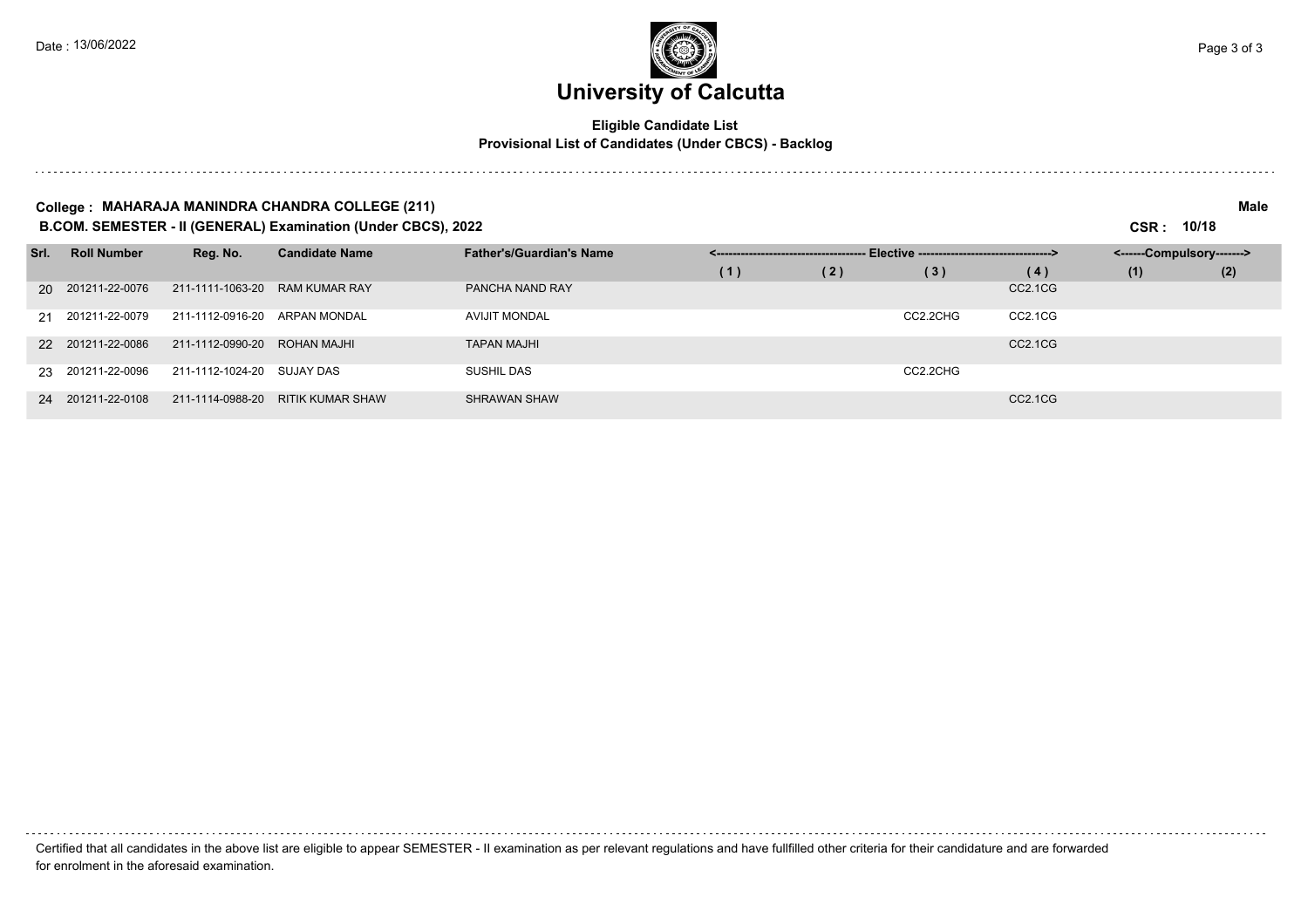

#### **Eligible Candidate List Provisional List of Candidates (Under CBCS) - Backlog**

| College : MAHARAJA MANINDRA CHANDRA COLLEGE (211)<br>B.COM. SEMESTER - II (HONOURS) Examination (Under CBCS), 2022 |                    |                  |                       |                                 |                                                |     |     | CSR: 64/17           | Male                      |     |
|--------------------------------------------------------------------------------------------------------------------|--------------------|------------------|-----------------------|---------------------------------|------------------------------------------------|-----|-----|----------------------|---------------------------|-----|
| Srl.                                                                                                               | <b>Roll Number</b> | Reg. No.         | <b>Candidate Name</b> | <b>Father's/Guardian's Name</b> | - Elective ----------------------------------> |     |     |                      | <------Compulsory-------> |     |
|                                                                                                                    |                    |                  |                       |                                 | (1)                                            | (2) | (3) | (4)                  | (1)                       | (2) |
|                                                                                                                    | 171211-21-0041     | 211-1111-0085-17 | DEVMALYA GHOSH        | LT JAYANTA GHOSH                |                                                |     |     | CC2.1CH              |                           |     |
|                                                                                                                    | 2 171211-21-0094   | 211-1111-0103-17 | SHASHANK KUMAR GIRI   | DEVENDRA NATH GIRI              |                                                |     |     | CC <sub>2.1</sub> CH |                           |     |

Certified that all candidates in the above list are eligible to appear SEMESTER - II examination as per relevant regulations and have fullfilled other criteria for their candidature and are forwarded for enrolment in the aforesaid examination.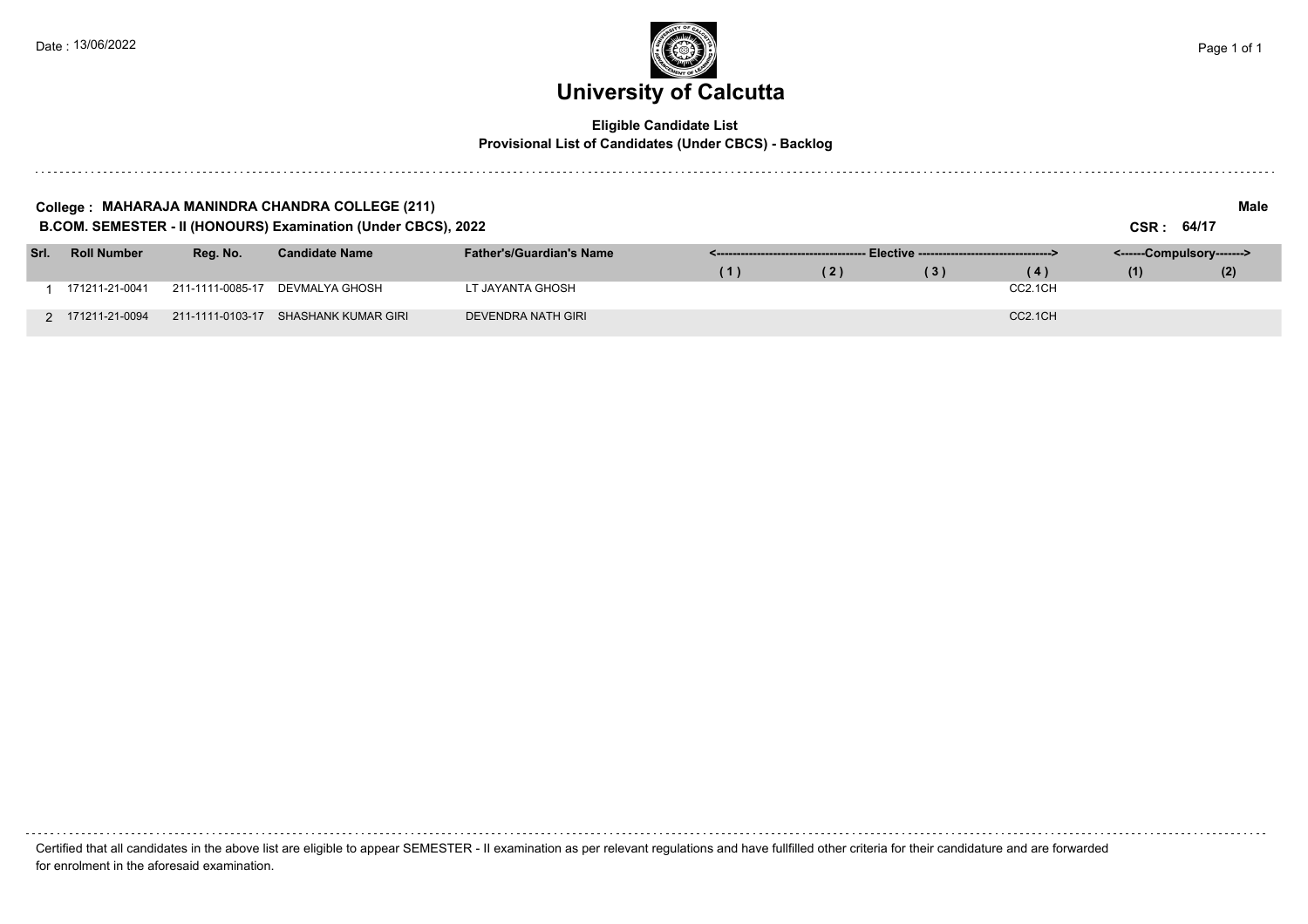and a state of

### **University of Calcutta**  Date : 13/06/2022  $\blacksquare$  Page 1 of 2

#### **Eligible Candidate List Provisional List of Candidates (Under CBCS) - Backlog**

#### **College : MAHARAJA MANINDRA CHANDRA COLLEGE (211) Female**

**B.COM. SEMESTER - II (GENERAL) Examination (Under CBCS), 2022 CSR : 64/17**

| Srl. | <b>Roll Number</b> | Reg. No.                          | <b>Candidate Name</b> | <b>Father's/Guardian's Name</b> |          |     |          |     | <------Compulsory-------> |     |  |
|------|--------------------|-----------------------------------|-----------------------|---------------------------------|----------|-----|----------|-----|---------------------------|-----|--|
|      |                    |                                   |                       |                                 | (1)      | (2) | (3)      | (4) | (1)                       | (2) |  |
|      | 171211-12-0023     | 211-1212-0350-17                  | PAYEL MONDAL          | <b>BADAL MONDAL</b>             | GE2.1CHG |     |          |     |                           |     |  |
|      | 2 171211-12-0024   |                                   |                       | <b>RABI MONDAL</b>              | GE2.1CHG |     |          |     |                           |     |  |
|      |                    | 3 171211-12-0029 211-1211-0242-17 | PRIYANKA JANA         | AMAR JANA                       |          |     | CC2.2CHG |     |                           |     |  |